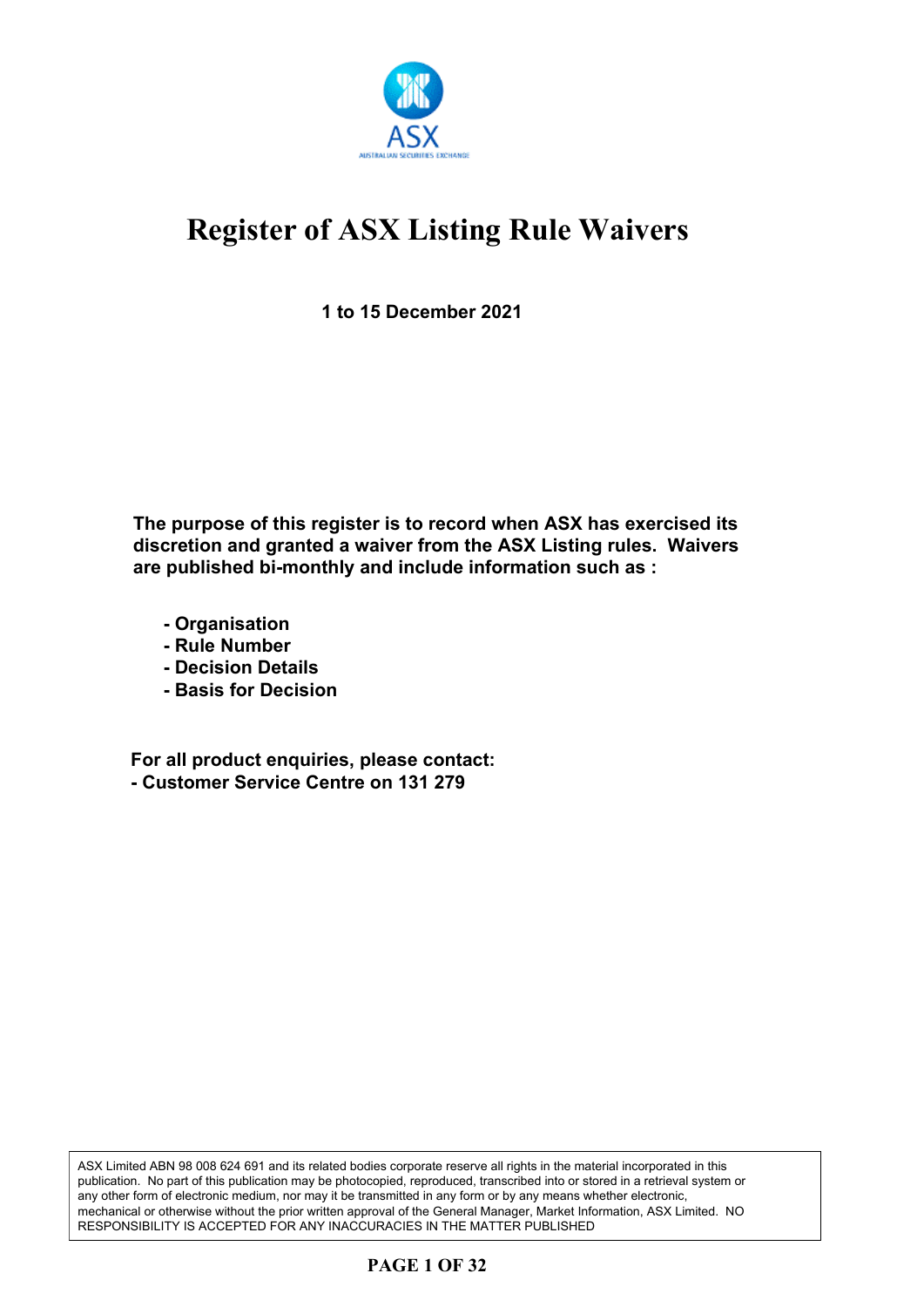

| <b>Rule Number</b>        | 1.1 condition 8                                                                                                                                                                                                                                                                                                                                                                                                                                                                                                                                                                                                                                                                                                                                                                                                                                                         |
|---------------------------|-------------------------------------------------------------------------------------------------------------------------------------------------------------------------------------------------------------------------------------------------------------------------------------------------------------------------------------------------------------------------------------------------------------------------------------------------------------------------------------------------------------------------------------------------------------------------------------------------------------------------------------------------------------------------------------------------------------------------------------------------------------------------------------------------------------------------------------------------------------------------|
| <b>Date</b>               | 6/12/2021                                                                                                                                                                                                                                                                                                                                                                                                                                                                                                                                                                                                                                                                                                                                                                                                                                                               |
| <b>ASX Code</b>           | <b>NPR</b>                                                                                                                                                                                                                                                                                                                                                                                                                                                                                                                                                                                                                                                                                                                                                                                                                                                              |
| <b>Listed Company</b>     | NEWMARK PROPERTY REIT                                                                                                                                                                                                                                                                                                                                                                                                                                                                                                                                                                                                                                                                                                                                                                                                                                                   |
| <b>Waiver Number</b>      | WLC210326-001                                                                                                                                                                                                                                                                                                                                                                                                                                                                                                                                                                                                                                                                                                                                                                                                                                                           |
| <b>Decision</b>           | 1. Based solely on the information provided, ASX Limited ('ASX')<br>grants Newmark Hardware Trust and Newmark Capital (Chadstone)<br>Property Trust (together, the 'Trusts'), fully paid ordinary units in which<br>are stapled together on a 1:1 basis ('Stapled Securities;) to form a<br>stapled entity known as Newmark Property REIT ('NPR'), a waiver<br>from listing rule 1.1 condition 8 to the extent necessary that there<br>need not be the minimum number of holders of securities with a value<br>of at least \$2,000 in each of the Trusts, on condition that each<br>ordinary fully paid units in the Trusts are stapled together to form the<br>Stapled Securities, and there is at least the minimum number of<br>holders of securities, each holding a parcel of Stapled Securities with<br>a value of at least \$2,000                               |
| <b>Basis For Decision</b> | <b>Underlying Policy</b><br>An entity seeking admission to the official list of ASX must<br>demonstrate that it complies with one of the security holder spread<br>tests in listing rule 1.1 condition 8 following any capital raising<br>undertaken in connection with the listing. The tests require that there<br>be a certain minimum number of holders of securities in the ordinary<br>class holding parcels of securities with a particular minimum value, or<br>a lower minimum number of holders but a minimum proportion of the<br>freely tradeable ordinary securities (i.e., not classified as restricted<br>securities by ASX) must be held by non-related persons. By meeting<br>one of these requirements, an applicant entity demonstrates that<br>there is sufficient investor interest in its securities for it to be suitable<br>as a listed entity. |
|                           | <b>Present Application</b><br>NPR has applied for listing on ASX as a stapled entity comprising the<br>Trusts. NPR's securities will trade as Stapled Securities, each<br>consisting of one unit in the Trusts. On that basis, it is appropriate to<br>grant a waiver from the requirement that each of the Trusts have the<br>minimum number of holders of securities with a value of at least<br>\$2,000, on condition that there is the minimum number of holders of<br>Stapled Securities in NPR with a value of at least \$2,000.                                                                                                                                                                                                                                                                                                                                  |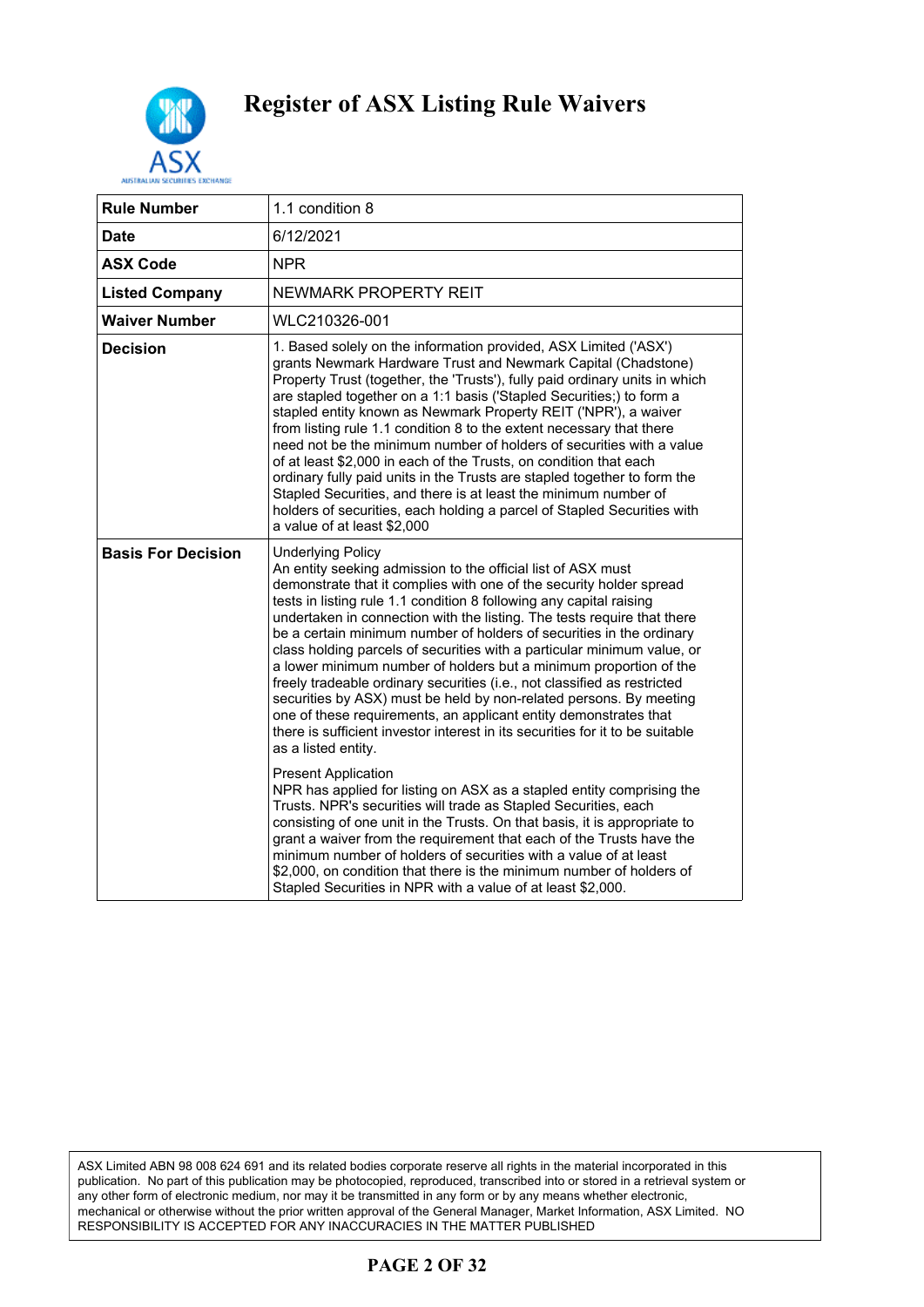

| <b>Rule Number</b>        | 1.1 condition 9                                                                                                                                                                                                                                                                                                                                                                                                                                                                                                                                                                                                                                                                                                                                                                                                                                                                                                                                                                                                                                                         |
|---------------------------|-------------------------------------------------------------------------------------------------------------------------------------------------------------------------------------------------------------------------------------------------------------------------------------------------------------------------------------------------------------------------------------------------------------------------------------------------------------------------------------------------------------------------------------------------------------------------------------------------------------------------------------------------------------------------------------------------------------------------------------------------------------------------------------------------------------------------------------------------------------------------------------------------------------------------------------------------------------------------------------------------------------------------------------------------------------------------|
| Date                      | 6/12/2021                                                                                                                                                                                                                                                                                                                                                                                                                                                                                                                                                                                                                                                                                                                                                                                                                                                                                                                                                                                                                                                               |
| <b>ASX Code</b>           | <b>NPR</b>                                                                                                                                                                                                                                                                                                                                                                                                                                                                                                                                                                                                                                                                                                                                                                                                                                                                                                                                                                                                                                                              |
| <b>Listed Company</b>     | NEWMARK PROPERTY REIT                                                                                                                                                                                                                                                                                                                                                                                                                                                                                                                                                                                                                                                                                                                                                                                                                                                                                                                                                                                                                                                   |
| Waiver Number             | WLC210326-002                                                                                                                                                                                                                                                                                                                                                                                                                                                                                                                                                                                                                                                                                                                                                                                                                                                                                                                                                                                                                                                           |
| <b>Decision</b>           | 1. Based solely on the information provided, ASX Limited ('ASX')<br>grants Newmark Hardware Trust and the Newmark Capital<br>(Chadstone) Property Trust (together, the 'Trusts'), fully paid ordinary<br>units in which are stapled together on a 1:1 basis ('Stapled<br>Securities') to form a stapled entity known as Newmark Property REIT<br>('NPR') a waiver from listing rule 1.1 condition 9 to the extent<br>necessary not to require each of the Trusts to comply with listing rule<br>1.3, on condition that each ordinary fully paid unit in each of the<br>Trusts are stapled together to form the Stapled Securities, and<br>together the Trusts meet the tests in that listing rule.                                                                                                                                                                                                                                                                                                                                                                      |
| <b>Basis For Decision</b> | <b>Underlying Policy</b><br>Listing rule 1.1 requires an entity applying for admission to the official<br>list of ASX to meet various conditions before it is admitted. Listing rule<br>1.1 condition 9 requires the applicant entity to satisfy either a profit<br>test under listing rule 1.2 or the assets test under listing rule 1.3.<br>These rules require the financial performance and/or financial position<br>of an entity applying for admission to the official list, to be at a<br>minimum level suitable for a listed entity. An entity must have a<br>minimum level of profits, net tangible assets or market capitalisation<br>before it will be eligible for admission to the official list.<br><b>Present Application</b><br>NPR has applied for listing on ASX as a stapled entity comprising the<br>Trusts. NPR's securities will trade as Stapled Securities, each<br>consisting of one unit in the Trusts. The waiver is granted so that<br>either the profit or assets test can be satisfied by NPR, rather than<br>individually by the Trusts. |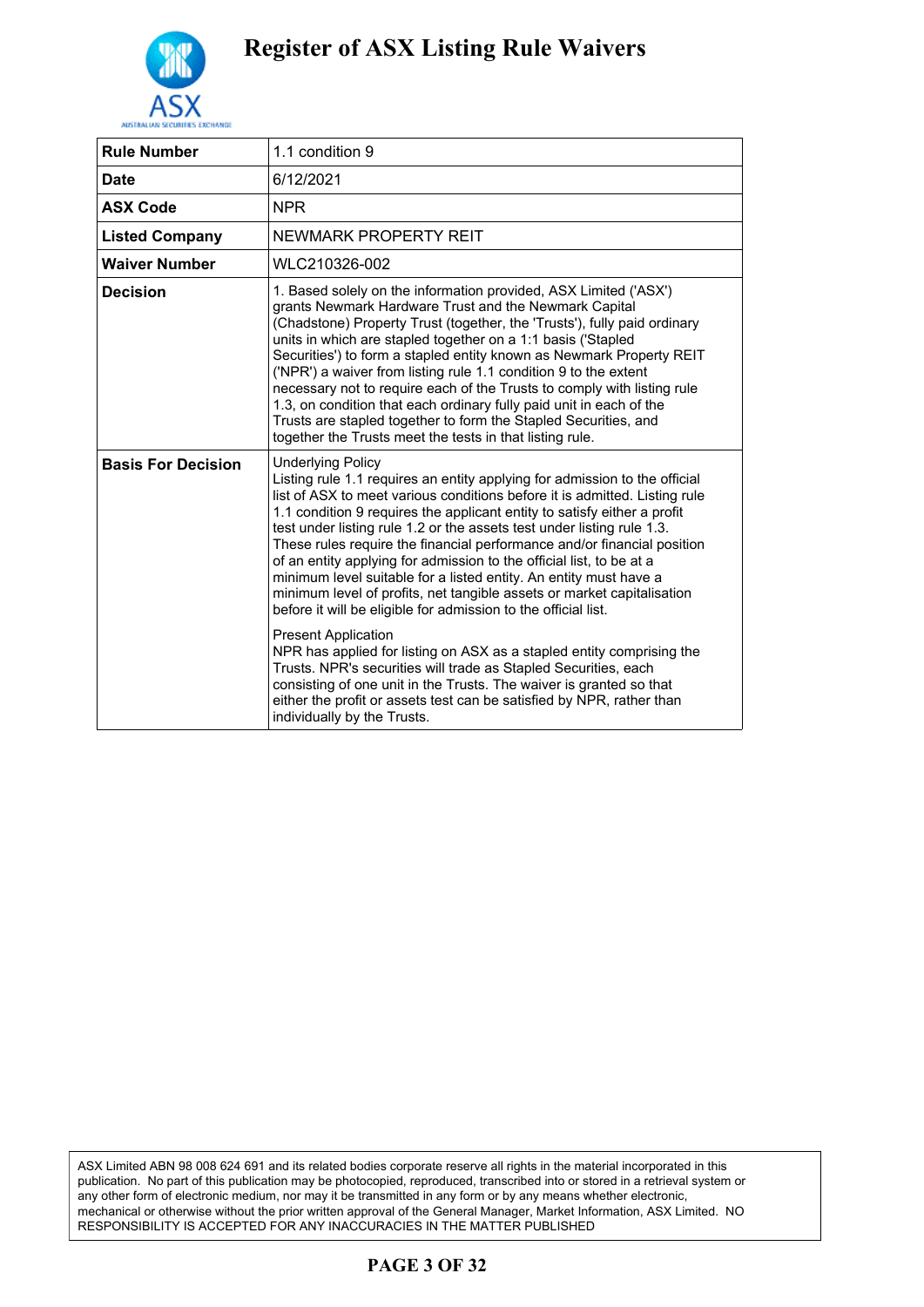

| <b>Rule Number</b>        | 1.1 condition 12                                                                                                                                                                                                                                                                                                                                                                                                                                                                                                                                                                                                                                                                                                                                                                                                                                                                                                                                                            |
|---------------------------|-----------------------------------------------------------------------------------------------------------------------------------------------------------------------------------------------------------------------------------------------------------------------------------------------------------------------------------------------------------------------------------------------------------------------------------------------------------------------------------------------------------------------------------------------------------------------------------------------------------------------------------------------------------------------------------------------------------------------------------------------------------------------------------------------------------------------------------------------------------------------------------------------------------------------------------------------------------------------------|
| Date                      | 13/12/2021                                                                                                                                                                                                                                                                                                                                                                                                                                                                                                                                                                                                                                                                                                                                                                                                                                                                                                                                                                  |
| <b>ASX Code</b>           | AW1                                                                                                                                                                                                                                                                                                                                                                                                                                                                                                                                                                                                                                                                                                                                                                                                                                                                                                                                                                         |
| <b>Listed Company</b>     | AMERICAN WEST METALS LIMITED                                                                                                                                                                                                                                                                                                                                                                                                                                                                                                                                                                                                                                                                                                                                                                                                                                                                                                                                                |
| <b>Waiver Number</b>      | WLC210328-001                                                                                                                                                                                                                                                                                                                                                                                                                                                                                                                                                                                                                                                                                                                                                                                                                                                                                                                                                               |
| <b>Decision</b>           | 1. Based solely on the information provided, ASX Limited ('ASX')<br>grants American West Metals Limited (the 'Company') a waiver from<br>Listing Rule 1.1 condition 12 to the extent necessary to permit the<br>Company to issue 5 performance rights that each convert, upon the<br>satisfaction of certain milestones, to the Company's ordinary shares<br>on a 1:100,000 basis to Rocky Pray, an employee of the Company, as<br>performance incentives ('Performance Rights') with a nil exercise<br>price on the condition that that the full terms and conditions of the<br>Performance Rights are clearly disclosed in the Company's initial<br>public offering prospectus ('Prospectus').                                                                                                                                                                                                                                                                            |
| <b>Basis For Decision</b> | <b>Underlying Policy</b><br>If an entity seeking admission to the official list has options or<br>performance rights on issue, the exercise price for each underlying<br>security must be at least 20 cents in cash. This rule supports Listing<br>Rule 2.1 Condition 2 which requires the issue price or sale price of all<br>securities for which an entity is seeking quotation (except options)<br>upon admission to the official list to be at least 20 cents in cash.<br>These requirements together support the integrity of the ASX market,<br>as they demonstrate that the entity's ordinary securities have a<br>minimum value suitable for a listed entity.                                                                                                                                                                                                                                                                                                      |
|                           | <b>Present Application</b><br>In the present case, the number of Performance Rights once<br>exercised into shares will represent approximately 0.27% on minimum<br>subscription and 0.24% on maximum subscription under the IPO offer<br>of the ordinary shares on issue at the time of the Company's<br>admission on an undiluted basis. The Performance Rights are fixed in<br>number and will be held by an employee and are therefore unlikely to<br>have any impact on the trading price of the Company's shares. The<br>Performance Rights will convert into ordinary shares in the Company<br>on a 1:100,000 basis on the achievement of VWAP and JORC related<br>milestones.<br>It is considered that the existence of Performance Rights will not<br>undermine the existence of the 20 cent rule in the circumstances. The<br>waiver granted on the basis that the full terms and conditions of the<br>Performance Rights are clearly disclosed in the Prospectus. |

### **PAGE 4 OF 32**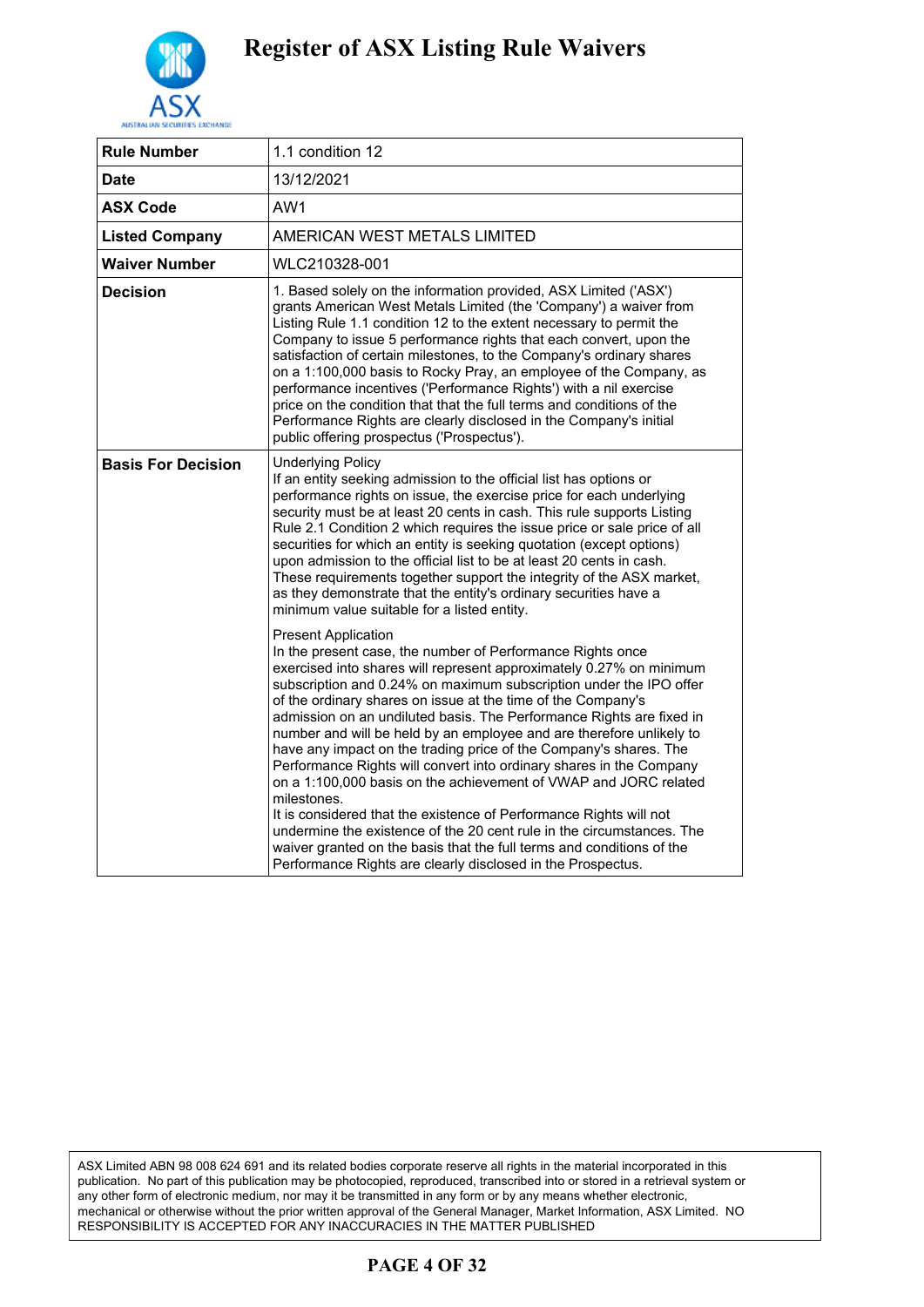

| <b>Rule Number</b>        | 1.1 condition 12                                                                                                                                                                                                                                                                                                                                                                                                                                                                                                                                                                                                                                                       |
|---------------------------|------------------------------------------------------------------------------------------------------------------------------------------------------------------------------------------------------------------------------------------------------------------------------------------------------------------------------------------------------------------------------------------------------------------------------------------------------------------------------------------------------------------------------------------------------------------------------------------------------------------------------------------------------------------------|
| <b>Date</b>               | 1/12/2021                                                                                                                                                                                                                                                                                                                                                                                                                                                                                                                                                                                                                                                              |
| <b>ASX Code</b>           | C1X                                                                                                                                                                                                                                                                                                                                                                                                                                                                                                                                                                                                                                                                    |
| <b>Listed Company</b>     | <b>COSMOS EXPLORATION LIMITED</b>                                                                                                                                                                                                                                                                                                                                                                                                                                                                                                                                                                                                                                      |
| <b>Waiver Number</b>      | WLC210324-001                                                                                                                                                                                                                                                                                                                                                                                                                                                                                                                                                                                                                                                          |
| <b>Decision</b>           | 1. Based solely on the information provided, ASX Limited ('ASX')<br>grants Cosmos Exploration Limited (the 'Company') a waiver from<br>listing rule 1.1 condition 12 to the extent necessary to permit the<br>Company to have on issue 3,000,000 performance rights<br>('Performance Rights') with a nil exercise price on condition that the<br>material terms and conditions of the Performance Rights are clearly<br>disclosed in the Company's initial public offering prospectus.                                                                                                                                                                                 |
| <b>Basis For Decision</b> | <b>Underlying Policy</b><br>If an entity seeking admission to the official list has options or<br>performance rights on issue, the exercise price for each underlying<br>security must be at least 20 cents in cash. This rule supports listing<br>rule 2.1 condition 2 which requires the issue price or sale price of all<br>securities for which an entity is seeking quotation (except options)<br>upon admission to the official list to be at least 20 cents in cash.<br>These requirements together support the integrity of the ASX market,<br>as they demonstrate that the entity's ordinary securities have a<br>minimum value suitable for a listed entity. |
|                           | <b>Present Application</b><br>The Company has applied for admission to the Official List by way of<br>an initial public offering. The Performance Rights will represent<br>approximately 9% of undiluted issued capital at the time of admission.<br>The waiver is granted on the basis that the number of Performance<br>Rights on issue on a post-admission basis is not considered material<br>and therefore their existence will not undermine the integrity of the 20-<br>cent rule. A summary of the material terms and conditions of the<br>Performance Rights have been clearly disclosed in the Company's<br>initial public offering prospectus.              |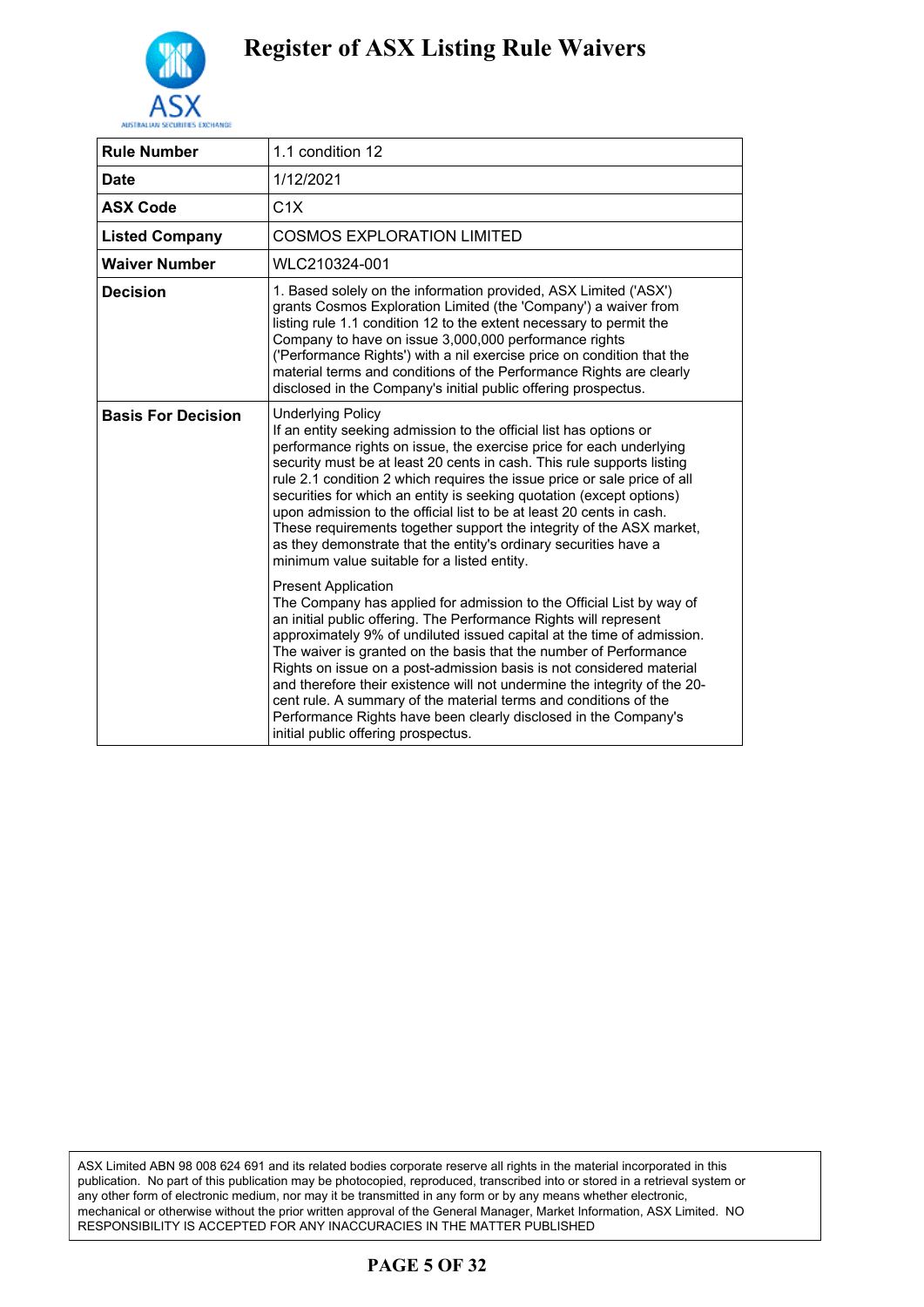

| <b>Rule Number</b>        | 1.1 condition 12                                                                                                                                                                                                                                                                                                                                                                                                                                                                                                                                                                                                                                                                                                                                                                                                                                                                                                                                                                    |
|---------------------------|-------------------------------------------------------------------------------------------------------------------------------------------------------------------------------------------------------------------------------------------------------------------------------------------------------------------------------------------------------------------------------------------------------------------------------------------------------------------------------------------------------------------------------------------------------------------------------------------------------------------------------------------------------------------------------------------------------------------------------------------------------------------------------------------------------------------------------------------------------------------------------------------------------------------------------------------------------------------------------------|
| Date                      | 6/12/2021                                                                                                                                                                                                                                                                                                                                                                                                                                                                                                                                                                                                                                                                                                                                                                                                                                                                                                                                                                           |
| <b>ASX Code</b>           | <b>LRV</b>                                                                                                                                                                                                                                                                                                                                                                                                                                                                                                                                                                                                                                                                                                                                                                                                                                                                                                                                                                          |
| <b>Listed Company</b>     | LARVOTTO RESOURCES LIMITED                                                                                                                                                                                                                                                                                                                                                                                                                                                                                                                                                                                                                                                                                                                                                                                                                                                                                                                                                          |
| <b>Waiver Number</b>      | WLC210325-001                                                                                                                                                                                                                                                                                                                                                                                                                                                                                                                                                                                                                                                                                                                                                                                                                                                                                                                                                                       |
| <b>Decision</b>           | 1. Based solely on the information provided, ASX Limited ('ASX')<br>grants Larvotto Resources Limited (the 'Company') a waiver from<br>listing rule 1.1 condition 12 to the extent necessary to permit the<br>Company to have on issue 5,082,000 performance rights to be issued<br>to Zedex Gold Limited ('Performance Rights') with a nil exercise price<br>on condition that the material terms and conditions of the<br>Performance Rights are clearly disclosed in the Company's initial<br>public offering prospectus ('Prospectus').                                                                                                                                                                                                                                                                                                                                                                                                                                         |
| <b>Basis For Decision</b> | <b>Underlying Policy</b><br>If an entity seeking admission to the official list has options or<br>performance rights on issue, the exercise price for each underlying<br>security must be at least 20 cents in cash. This rule supports listing<br>rule 2.1 condition 2 which requires the issue price or sale price of all<br>securities for which an entity is seeking quotation (except options)<br>upon admission to the official list to be at least 20 cents in cash.<br>These requirements together support the integrity of the ASX market,<br>as they demonstrate that the entity's ordinary securities have a<br>minimum value suitable for a listed entity.                                                                                                                                                                                                                                                                                                              |
|                           | <b>Present Application</b><br>In the present case, the number of Performance Rights will represent<br>approximately 9.99% of the ordinary shares on issue at the time of the<br>Company's admission on an undiluted basis. The Performance Rights<br>are fixed in number and will be held by Zedex Gold Limited and are<br>therefore unlikely to have any impact on the trading price of the<br>Company's shares. The Performance Rights will convert into ordinary<br>shares in the Company on a one-for-one basis on the vesting date,<br>being the achievement of the two milestones, subject to satisfaction of<br>the relevant vesting conditions. It is considered that the existence of<br>Performance Rights will not undermine the existence of the 20 cent<br>rule in the circumstances. The waiver is granted on the condition that<br>the material terms and conditions of the Performance Rights are<br>clearly disclosed in the Prospectus, which has been satisfied. |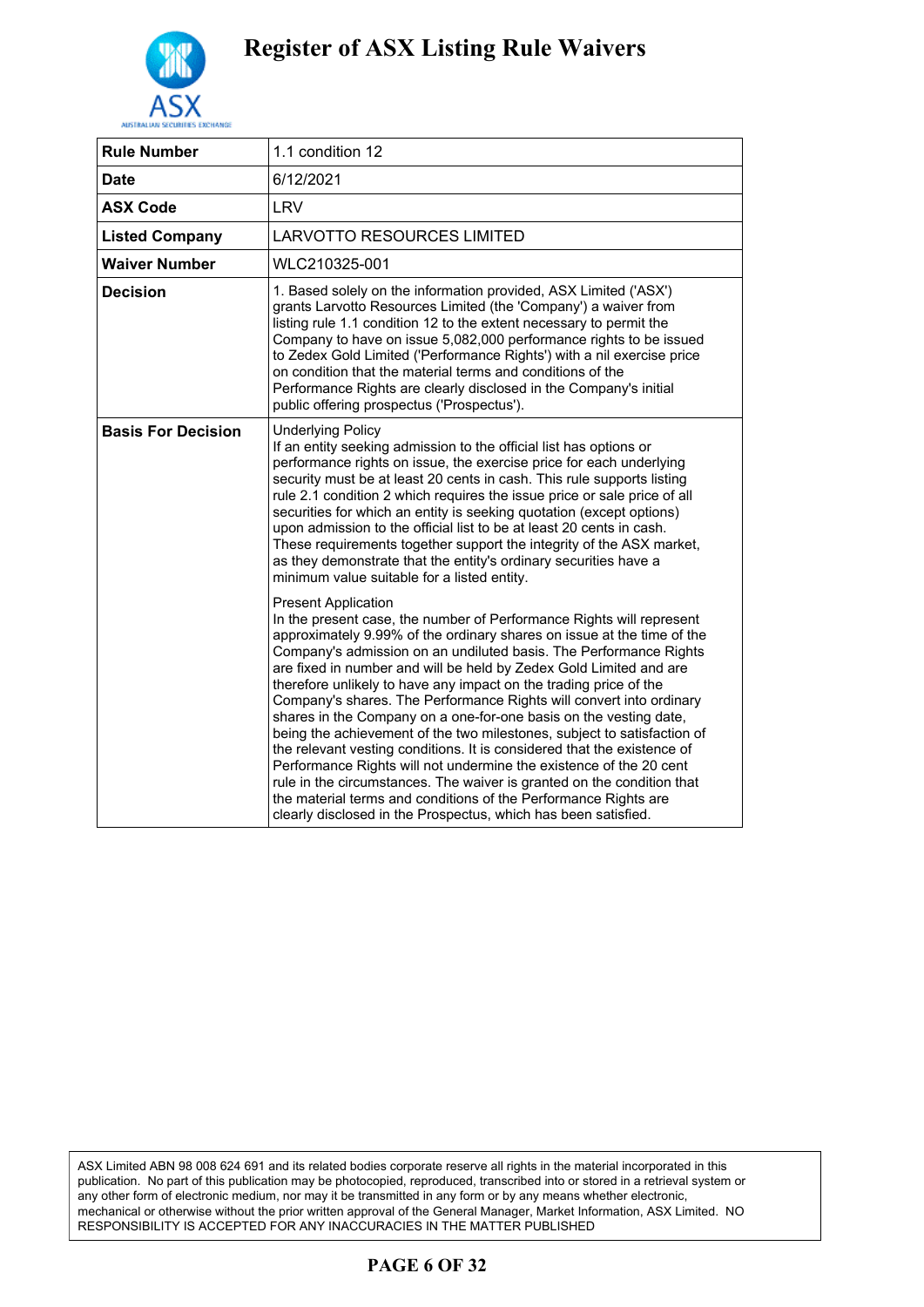

| <b>Rule Number</b>        | 1.1 condition 12                                                                                                                                                                                                                                                                                                                                                                                                                                                                                                                                                                                                                                                                                                                                                                                                                                                                                                           |
|---------------------------|----------------------------------------------------------------------------------------------------------------------------------------------------------------------------------------------------------------------------------------------------------------------------------------------------------------------------------------------------------------------------------------------------------------------------------------------------------------------------------------------------------------------------------------------------------------------------------------------------------------------------------------------------------------------------------------------------------------------------------------------------------------------------------------------------------------------------------------------------------------------------------------------------------------------------|
| <b>Date</b>               | 8/12/2021                                                                                                                                                                                                                                                                                                                                                                                                                                                                                                                                                                                                                                                                                                                                                                                                                                                                                                                  |
| <b>ASX Code</b>           | OMX                                                                                                                                                                                                                                                                                                                                                                                                                                                                                                                                                                                                                                                                                                                                                                                                                                                                                                                        |
| <b>Listed Company</b>     | ORANGE MINERALS NL                                                                                                                                                                                                                                                                                                                                                                                                                                                                                                                                                                                                                                                                                                                                                                                                                                                                                                         |
| <b>Waiver Number</b>      | WLC210323-001                                                                                                                                                                                                                                                                                                                                                                                                                                                                                                                                                                                                                                                                                                                                                                                                                                                                                                              |
| <b>Decision</b>           | 1. Subject to resolution 2, based solely on the information provided,<br>ASX Limited ('ASX') grants Orange Minerals NL (the 'Company') a<br>waiver from listing rule 1.1 condition 12 to the extent necessary to<br>permit the Company to have on issue 2,904,944 performance rights<br>with a nil exercise price issued to its current directors David<br>Greenwood, Conrad Karageorge and John Campbell Smyth (the<br>'Performance Securities') with a nominal exercise price, on condition<br>that the terms and conditions of the Performance Securities are<br>clearly disclosed in the prospectus to be issued in connection with the<br>Company's initial public offering (the 'Prospectus').<br>2. Resolution 1 is subject to any amendment to the listing rules or<br>changes in the interpretation or administration of the Listing Rules and<br>policies of ASX.                                                |
| <b>Basis For Decision</b> | <b>Underlying Policy</b><br>If an entity seeking admission to the official list has options or<br>performance rights on issue, the exercise price for each underlying<br>security must be at least 20 cents in cash. This rule supports listing<br>rule 2.1 condition 2 which requires the issue price or sale price of all<br>the securities for which an entity is seeking quotation (except options)<br>upon admission to the official list to be at least 20 cents in cash.<br>These requirements together support the integrity of the ASX market,<br>as they demonstrate that the entity's ordinary securities have a<br>minimum value suitable for a listed entity.                                                                                                                                                                                                                                                 |
|                           | <b>Present Application</b><br>In the present case, the number of Performance Securities will<br>represent approximately 3.54% of the ordinary shares on issue at the<br>time of the Company's admission on an undiluted basis. The<br>Performance Securities are fixed in number and will be held by<br>directors and are therefore unlikely to have any impact on the trading<br>price of the Company's shares. The Performance Securities will<br>convert into ordinary shares in the Company on a one-for-one basis<br>on the vesting date, subject to satisfaction of the relevant vesting<br>conditions.<br>It is considered that the existence of Performance Securities will not<br>undermine the existence of the 20 cent rule in the circumstances. The<br>waiver is granted on the condition that the material terms and<br>conditions of the Performance Securities are clearly disclosed in the<br>Prospectus. |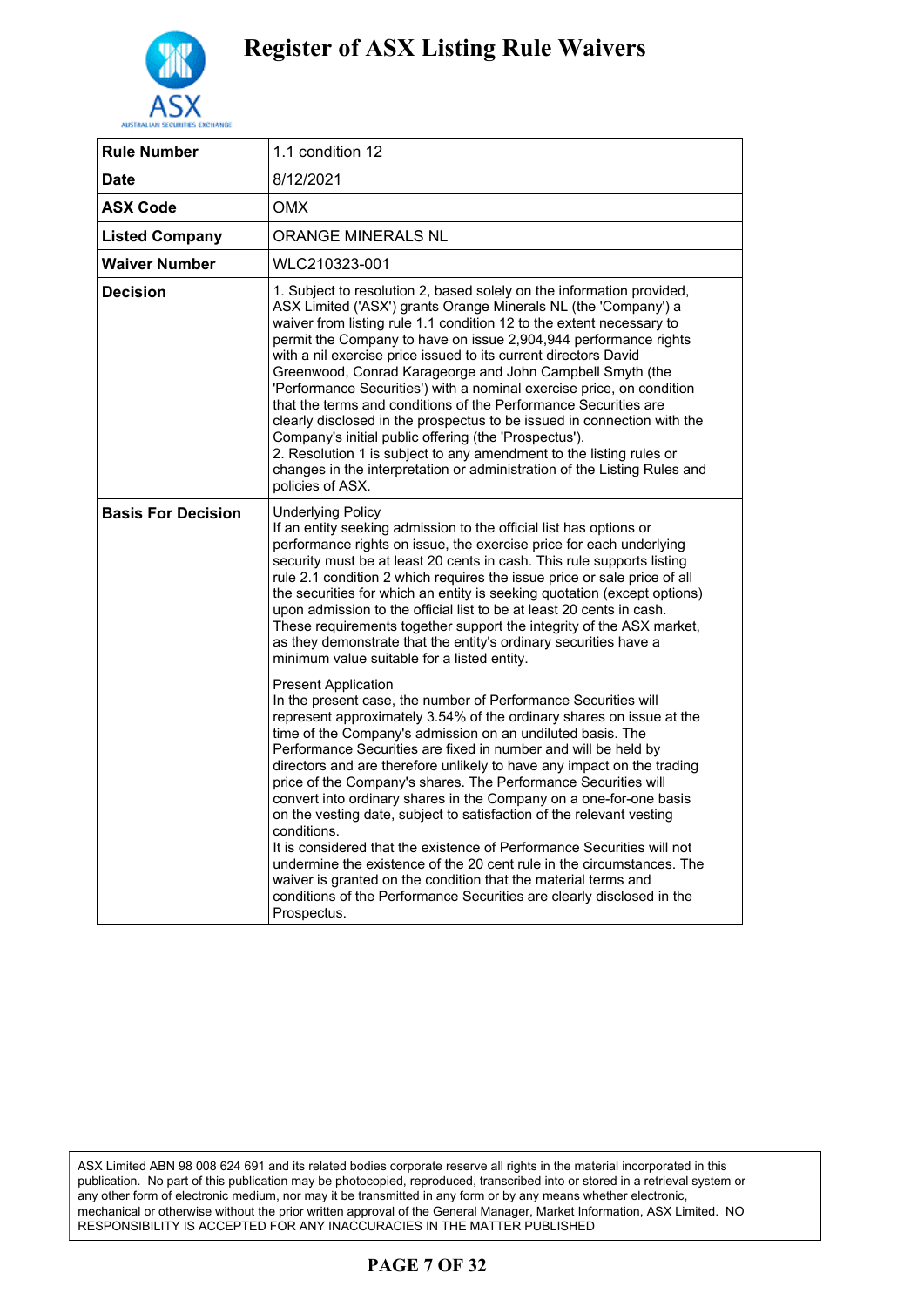

| <b>Rule Number</b>        | 1.1 condition 12                                                                                                                                                                                                                                                                                                                                                                                                                                                                                                                                                                                                                                                                                                                                                                                                                                                                                  |
|---------------------------|---------------------------------------------------------------------------------------------------------------------------------------------------------------------------------------------------------------------------------------------------------------------------------------------------------------------------------------------------------------------------------------------------------------------------------------------------------------------------------------------------------------------------------------------------------------------------------------------------------------------------------------------------------------------------------------------------------------------------------------------------------------------------------------------------------------------------------------------------------------------------------------------------|
| Date                      | 10/12/2021                                                                                                                                                                                                                                                                                                                                                                                                                                                                                                                                                                                                                                                                                                                                                                                                                                                                                        |
| <b>ASX Code</b>           | <b>PNT</b>                                                                                                                                                                                                                                                                                                                                                                                                                                                                                                                                                                                                                                                                                                                                                                                                                                                                                        |
| <b>Listed Company</b>     | PANTHER METALS LTD                                                                                                                                                                                                                                                                                                                                                                                                                                                                                                                                                                                                                                                                                                                                                                                                                                                                                |
| <b>Waiver Number</b>      | WLC210329-001                                                                                                                                                                                                                                                                                                                                                                                                                                                                                                                                                                                                                                                                                                                                                                                                                                                                                     |
| <b>Decision</b>           | 1. Based solely on the information provided, ASX Limited ('ASX')<br>grants Panther Metals Ltd (the 'Company') a waiver from listing rule<br>1.1 condition 12 to the extent necessary to permit the Company to<br>have on issue 5,000,000 performance rights to be issued to Directors<br>('Performance Rights') with a nil exercise price on condition that the<br>terms and conditions of the Performance Rights are clearly disclosed<br>in the Company's initial public offering prospectus ('Prospectus').                                                                                                                                                                                                                                                                                                                                                                                    |
| <b>Basis For Decision</b> | <b>Underlying Policy</b><br>If an entity seeking admission to the official list has options or<br>performance rights on issue, the exercise price for each underlying<br>security must be at least 20 cents in cash. This rule supports listing<br>rule 2.1 condition 2 which requires the issue price or sale price of all<br>securities for which an entity is seeking quotation (except options)<br>upon admission to the official list to be at least 20 cents in cash.<br>These requirements together support the integrity of the ASX market,<br>as they demonstrate that the entity's ordinary securities have a<br>minimum value suitable for a listed entity.                                                                                                                                                                                                                            |
|                           | <b>Present Application</b><br>In the present case, the number of Performance Rights will represent<br>approximately 9.15% of the ordinary shares on issue at the time of the<br>Company's admission on an undiluted basis. The Performance Rights<br>are fixed in number and will be held by Directors and are therefore<br>unlikely to have any impact on the trading price of the Company's<br>shares. The Performance Rights will convert into ordinary shares in<br>the Company on a one-for-one basis on the vesting date, being the<br>achievement of the milestone.<br>It is considered that the existence of Performance Rights will not<br>undermine the existence of the 20 cent rule in the circumstances. The<br>waiver is granted on the condition that the material terms and<br>conditions of the Performance Rights are clearly disclosed on pages<br>74 to 81 of the Prospectus. |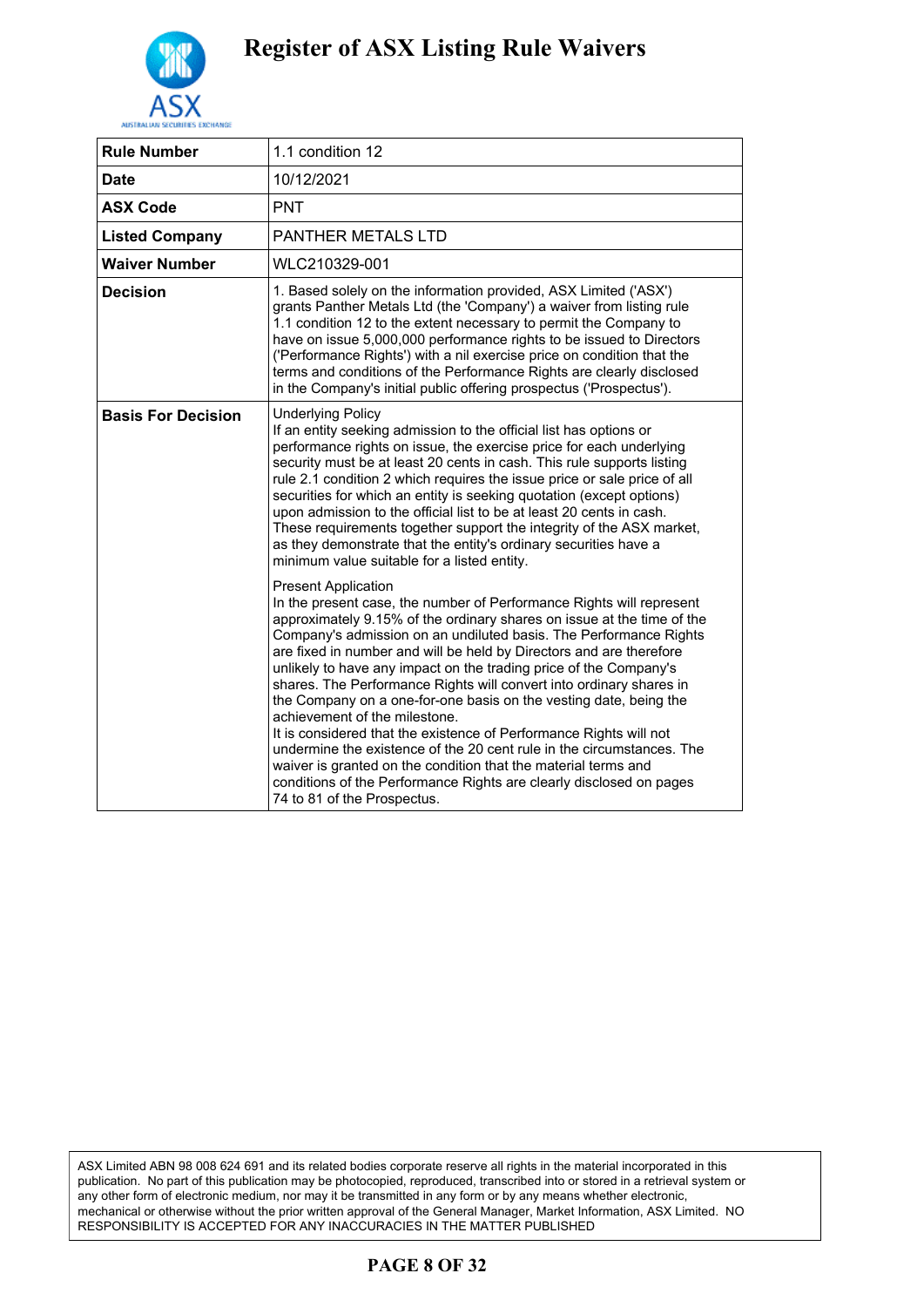

| <b>Rule Number</b>        | 1.1 condition 12                                                                                                                                                                                                                                                                                                                                                                                                                                                                                                                                                                                                                                                                                                                                                                                                                                                                                                                                   |
|---------------------------|----------------------------------------------------------------------------------------------------------------------------------------------------------------------------------------------------------------------------------------------------------------------------------------------------------------------------------------------------------------------------------------------------------------------------------------------------------------------------------------------------------------------------------------------------------------------------------------------------------------------------------------------------------------------------------------------------------------------------------------------------------------------------------------------------------------------------------------------------------------------------------------------------------------------------------------------------|
| <b>Date</b>               | 14/12/2021                                                                                                                                                                                                                                                                                                                                                                                                                                                                                                                                                                                                                                                                                                                                                                                                                                                                                                                                         |
| <b>ASX Code</b>           | <b>HPC</b>                                                                                                                                                                                                                                                                                                                                                                                                                                                                                                                                                                                                                                                                                                                                                                                                                                                                                                                                         |
| <b>Listed Company</b>     | THE HYDRATION PHARMACEUTICALS COMPANY LIMITED                                                                                                                                                                                                                                                                                                                                                                                                                                                                                                                                                                                                                                                                                                                                                                                                                                                                                                      |
| <b>Waiver Number</b>      | WLC210330-001                                                                                                                                                                                                                                                                                                                                                                                                                                                                                                                                                                                                                                                                                                                                                                                                                                                                                                                                      |
| <b>Decision</b>           | 1. Based solely on the information provided, ASX Limited ('ASX')<br>grants The Hydration Pharmaceuticals Company Limited (the<br>'Company') a waiver from listing rule 1.1 condition 12 to the extent<br>necessary to permit the Company to have on issue 6,288,028<br>performance rights ('Performance Rights') with a nil exercise price on<br>condition that the terms and conditions of the Performance Rights are<br>clearly disclosed in the Company's initial public offering prospectus.                                                                                                                                                                                                                                                                                                                                                                                                                                                   |
| <b>Basis For Decision</b> | <b>Underlying Policy</b><br>If an entity seeking admission to the official list has options or<br>performance rights on issue, the exercise price for each underlying<br>security must be at least 20 cents in cash. This rule supports listing<br>rule 2.1 condition 2 which requires the issue price or sale price of all<br>securities for which an entity is seeking quotation (except options)<br>upon admission to the official list to be at least 20 cents in cash.<br>These requirements together support the integrity of the ASX market,<br>as they demonstrate that the entity's ordinary securities have a<br>minimum value suitable for a listed entity.                                                                                                                                                                                                                                                                             |
|                           | <b>Present Application</b><br>The Company has applied for admission to the Official List by way of<br>an initial public offering. The Company is proposing to issue a total of<br>6,288,028 Performance Rights with a nil exercise price to certain<br>employees (who are not directors but include the CEO and the CFO).<br>The Performance rights will represent approximately 4.47% of the<br>shares on issue at the time of admission on an undiluted basis. The<br>Performance Rights will convert one for one into ordinary shares<br>based on the successful achievement of revenue hurdles and tenure.<br>The existence of this number of performance rights issued to key<br>executives will not undermine the 20 cent rule in the circumstances.<br>The waiver is granted on condition that the material terms and<br>conditions of the Performance Rights are clearly disclosed in the<br>Company's initial public offering prospectus. |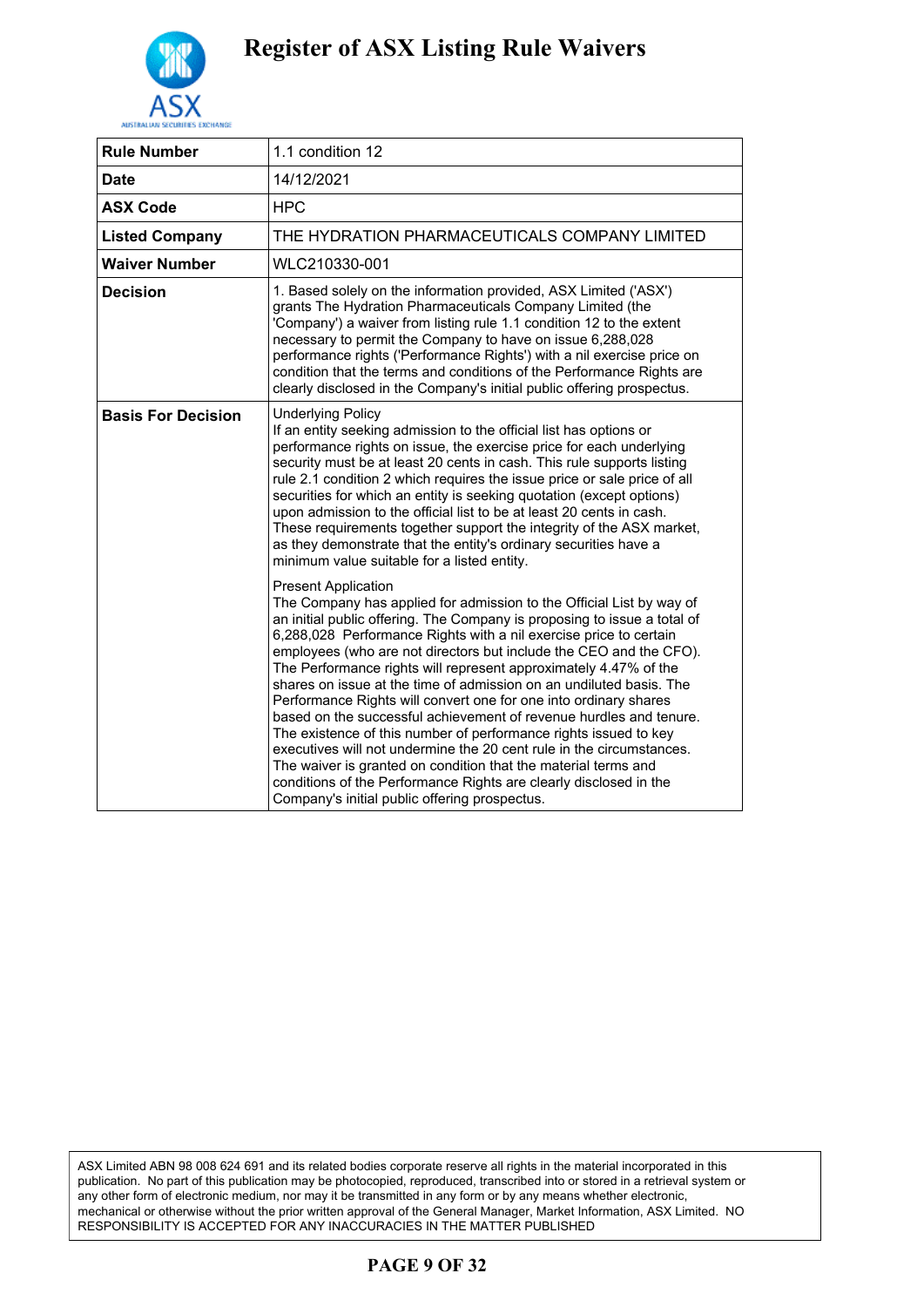

| <b>Rule Number</b>        | 2.1 condition 2                                                                                                                                                                                                                                                                                                                                                                                                                                                                                                                                                                                                                                                                                                                                                                                                                               |
|---------------------------|-----------------------------------------------------------------------------------------------------------------------------------------------------------------------------------------------------------------------------------------------------------------------------------------------------------------------------------------------------------------------------------------------------------------------------------------------------------------------------------------------------------------------------------------------------------------------------------------------------------------------------------------------------------------------------------------------------------------------------------------------------------------------------------------------------------------------------------------------|
| <b>Date</b>               | 6/12/2021                                                                                                                                                                                                                                                                                                                                                                                                                                                                                                                                                                                                                                                                                                                                                                                                                                     |
| <b>ASX Code</b>           | <b>NPR</b>                                                                                                                                                                                                                                                                                                                                                                                                                                                                                                                                                                                                                                                                                                                                                                                                                                    |
| <b>Listed Company</b>     | NEWMARK PROPERTY REIT                                                                                                                                                                                                                                                                                                                                                                                                                                                                                                                                                                                                                                                                                                                                                                                                                         |
| <b>Waiver Number</b>      | WLC210326-003                                                                                                                                                                                                                                                                                                                                                                                                                                                                                                                                                                                                                                                                                                                                                                                                                                 |
| <b>Decision</b>           | 1. Based solely on the information provided, ASX Limited ('ASX')<br>grants Newmark Hardware Trust and the Newmark Capital<br>(Chadstone) Property Trust (together, the 'Trusts'), fully paid ordinary<br>units in which are stapled together on a 1:1 basis ('Stapled<br>Securities') to form a stapled entity known as Newmark Property REIT<br>('NPR') a waiver from listing rule 2.1 condition 2 to the extent<br>necessary not to require the sale price of units in each of the Trusts to<br>be at least 20 cents in cash, on condition that each ordinary fully paid<br>units in each of the Trusts are stapled together to form the Stapled<br>Securities, and each Stapled Security has a sale price of at least 20<br>cents.                                                                                                         |
| <b>Basis For Decision</b> | <b>Underlying Policy</b><br>Listing rule 2.1 condition 2 requires that the issue or sale price of all<br>securities that an entity, at the time of its application for admission to<br>the official list, seeks to have quoted must be at least 20 cents. This<br>requirement demonstrates that the entity can raise funds at a price, or<br>that its securities have a minimum value, suitable for a listed entity<br><b>Present Application</b><br>NPR has applied for listing on ASX as a stapled entity comprising the<br>Trusts. NPR's securities will trade as Stapled Securities, each<br>consisting of one unit in the Trusts. The waiver is granted so that this<br>rule can be satisfied by reference to the value of the Stapled<br>Securities in NPR, rather than the individual issue or sale price of a<br>share in each Trust. |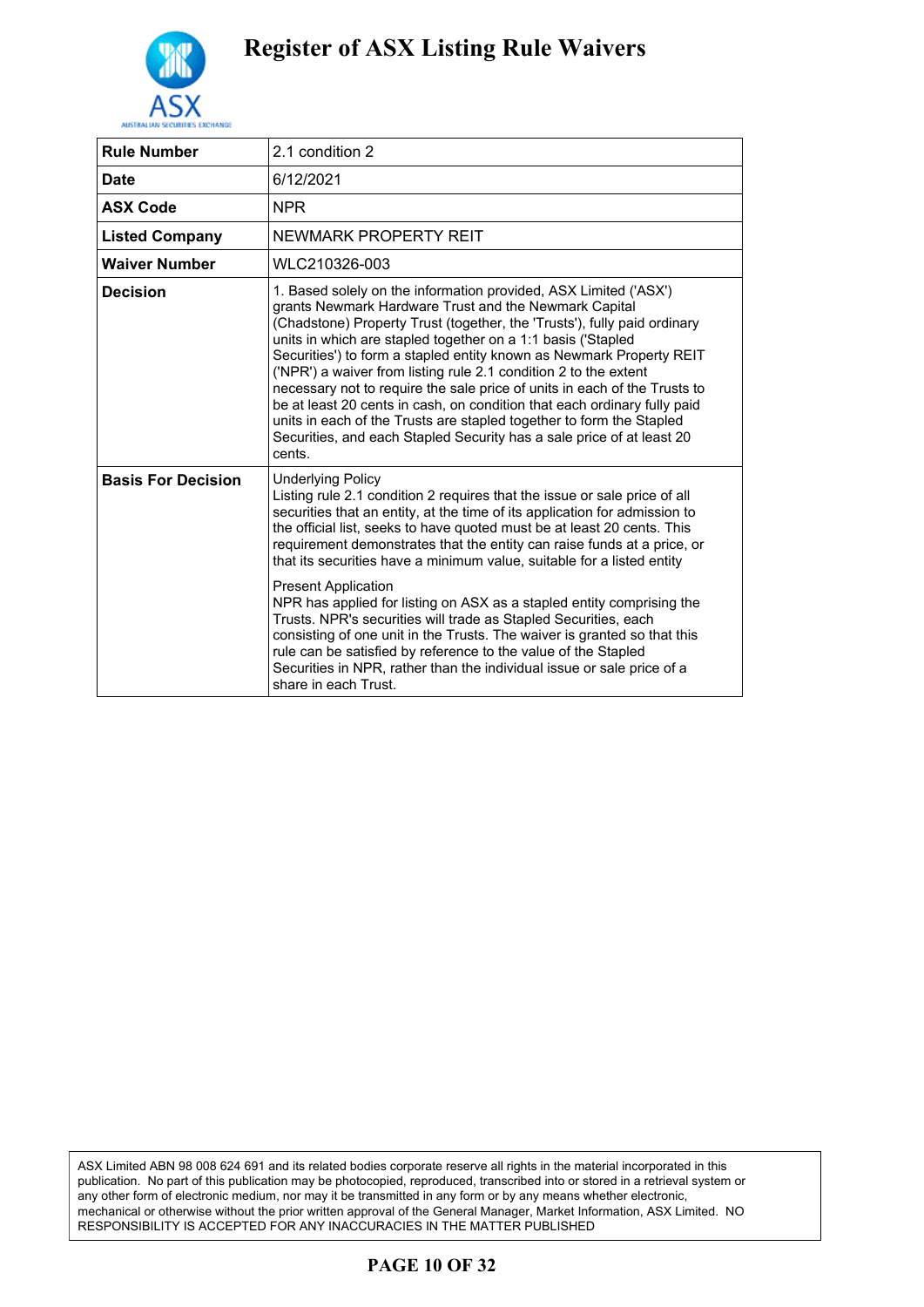

| <b>Rule Number</b>        | 6.23.3                                                                                                                                                                                                                                                                                                                                                                                                                                                                                                                                                                                                                                                                                                                                                                                                                                                                                                                                                                                                                                                                                                                                                                                                                                                                                                                                                                                                                                                                                                                           |
|---------------------------|----------------------------------------------------------------------------------------------------------------------------------------------------------------------------------------------------------------------------------------------------------------------------------------------------------------------------------------------------------------------------------------------------------------------------------------------------------------------------------------------------------------------------------------------------------------------------------------------------------------------------------------------------------------------------------------------------------------------------------------------------------------------------------------------------------------------------------------------------------------------------------------------------------------------------------------------------------------------------------------------------------------------------------------------------------------------------------------------------------------------------------------------------------------------------------------------------------------------------------------------------------------------------------------------------------------------------------------------------------------------------------------------------------------------------------------------------------------------------------------------------------------------------------|
| <b>Date</b>               | 10/12/2021                                                                                                                                                                                                                                                                                                                                                                                                                                                                                                                                                                                                                                                                                                                                                                                                                                                                                                                                                                                                                                                                                                                                                                                                                                                                                                                                                                                                                                                                                                                       |
| <b>ASX Code</b>           | <b>SYD</b>                                                                                                                                                                                                                                                                                                                                                                                                                                                                                                                                                                                                                                                                                                                                                                                                                                                                                                                                                                                                                                                                                                                                                                                                                                                                                                                                                                                                                                                                                                                       |
| <b>Listed Company</b>     | <b>SYDNEY AIRPORT</b>                                                                                                                                                                                                                                                                                                                                                                                                                                                                                                                                                                                                                                                                                                                                                                                                                                                                                                                                                                                                                                                                                                                                                                                                                                                                                                                                                                                                                                                                                                            |
| <b>Waiver Number</b>      | WLC210338-001                                                                                                                                                                                                                                                                                                                                                                                                                                                                                                                                                                                                                                                                                                                                                                                                                                                                                                                                                                                                                                                                                                                                                                                                                                                                                                                                                                                                                                                                                                                    |
| <b>Decision</b>           | 1. Based solely on the information provided, ASX Limited ('ASX')<br>grants Sydney Airport (the 'Group'), a stapled group consisting of<br>Sydney Airport Limited ('SAL') and Sydney Airport Trust 1 ('SAT1'), a<br>waiver from listing rule 6.23.3 in connection with the proposed<br>scheme of arrangement under Part 5.1 of the Corporations Act 2001<br>(Cth) between SAL and its shareholders (the 'Company Scheme') and<br>SAT1 and its unitholders by way of a trust scheme under the<br>Takeovers Panel Guidance Note 15 (the 'Trust Scheme', and together<br>with the Company Scheme, the 'Schemes') by which all of the stapled<br>securities in the Group will be acquired by Sydney Aviation Alliance<br>Limited, to the extent necessary to permit the Group to accelerate the<br>vesting of, or waive any vesting conditions or vesting periods applying<br>to 3,070,393 performance rights issued under the Sydney Airport<br>Long Term Incentive Plan, without security holder approval on the<br>following conditions.<br>1.1 The Group's security holders approve the Schemes by the<br>requisite majority at the scheme meeting, a court of competent<br>jurisdiction ('Court') approves the Company Scheme, and the Court's<br>orders are lodged with the Australian Securities and Investments<br>Commission such that the Company Scheme is made effective.<br>1.2 The full details of the proposed treatment of the performance<br>rights is set out to ASX's satisfaction in the booklet for the Schemes. |
| <b>Basis For Decision</b> | <b>Underlying Policy</b><br>Listing Rule 6.23.3 stipulates that changes to options which have the<br>effect of reducing the exercise price, increasing the exercise period or<br>increasing the number of securities received on exercise is prohibited.<br>These terms are considered to be so fundamental and integral to the<br>terms of the options when granted that they cannot be changed even<br>with the approval of shareholders. These option terms determine the<br>intrinsic value (if any) which may be attributed to the options. The<br>valuation of the options and investors' decisions whether to buy, hold,<br>sell, or exercise, the options depends upon investors having certainty<br>as to the terms of the options. To ensure the integrity of the market<br>any changes to the fundamental terms of the options are prohibited.                                                                                                                                                                                                                                                                                                                                                                                                                                                                                                                                                                                                                                                                        |
|                           | <b>Present Application</b><br>The Group has entered into Schemes that will result in all of the<br>Group's stapled securities being acquired by Sydney Aviation Alliance<br>Limited. As part of the transaction, it is proposed that, subject to the<br>Schemes becoming effective, the Group will take all necessary<br>actions to ensure that, before the scheme record date, all outstanding<br>performance rights will vest in accordance with their terms. This will<br>involve the SAL board exercising its discretion under the incentive<br>plan rules to accelerate the vesting of, or waiving any vesting<br>conditions or vesting periods applying to, performance rights. Upon<br>vesting, the Group intends to cash-settle all of those vested<br>performance rights in accordance with their terms, by making cash<br>payments for an amount equal to the cash consideration under the<br>Schemes (subject to any adjustment required under any applicable<br>law).<br>The holders of the Group's stapled securities will not be<br>disadvantaged by the accelerated vesting of the performance rights                                                                                                                                                                                                                                                                                                                                                                                                             |

.<br>ASX Limited ABN 98 008 624 691 and its related bodies corporate reserve all rights in the material incorporated in this publication. No part of this publication may be photocopied, reproduced, transcribed into or stored in a retrieval system or publication. any other form of electronic medium, nor may it be transmitted in any form or by any means whether electronic, mechanical or otherwise without the prior written approval of the General Manager, Market Information, ASX Limited. NO  $\overline{\phantom{a}}$  cor any inaccuracies in the matter published in the Schemes to  $\overline{\phantom{a}}$ RESPONSIBILITY IS ACCEPTED FOR ANY INACCURACIES IN THE MATTER PUBLISHED

## **PAGE 11 OF 32**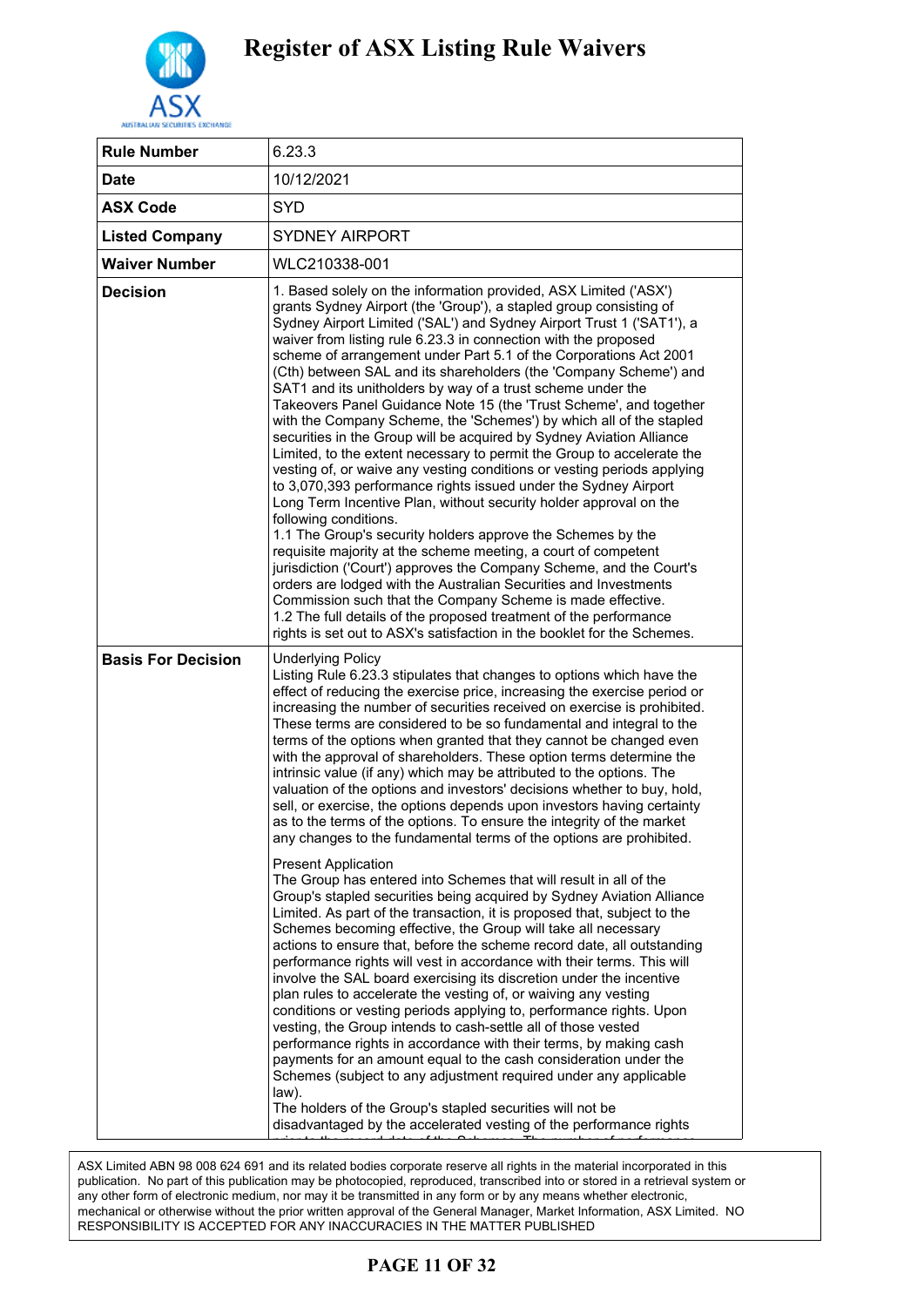#### **Register of ASX Listing Rule Waivers** pister of ASY Listing Rule Waivers pour of their ensuing truly which s

prior to the record date of the Schemes. The number of performance rights are insignificant being approximately 0.1% of the Group's issued capital. The waiver is granted on condition that security holders approve the Schemes, that the Court approves the Company Scheme and full details of the proposed treatment of the performances rights are disclosed in the booklet for the Schemes to ASX's satisfaction.

ASX Limited ABN 98 008 624 691 and its related bodies corporate reserve all rights in the material incorporated in this publication. No part of this publication may be photocopied, reproduced, transcribed into or stored in a retrieval system or any other form of electronic medium, nor may it be transmitted in any form or by any means whether electronic, mechanical or otherwise without the prior written approval of the General Manager, Market Information, ASX Limited. NO RESPONSIBILITY IS ACCEPTED FOR ANY INACCURACIES IN THE MATTER PUBLISHED

### **PAGE 12 OF 32**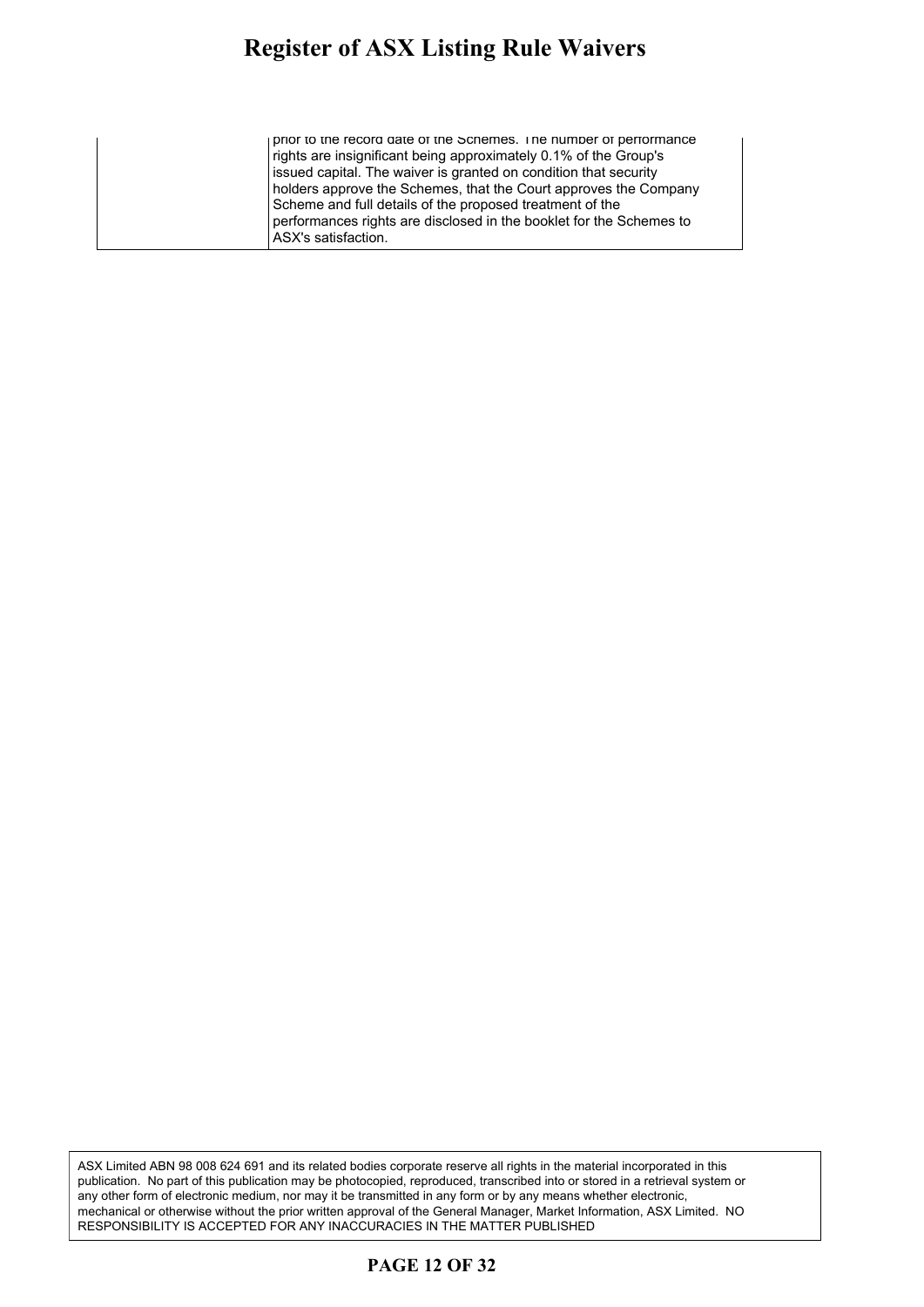

| <b>Rule Number</b>        | 6.23.4                                                                                                                                                                                                                                                                                                                                                                                                                                                                                                                                                                                                                                                                                                                                                                                                                                                                                                                                                                                                                                                                                                                                                                                                                                                                                                                           |
|---------------------------|----------------------------------------------------------------------------------------------------------------------------------------------------------------------------------------------------------------------------------------------------------------------------------------------------------------------------------------------------------------------------------------------------------------------------------------------------------------------------------------------------------------------------------------------------------------------------------------------------------------------------------------------------------------------------------------------------------------------------------------------------------------------------------------------------------------------------------------------------------------------------------------------------------------------------------------------------------------------------------------------------------------------------------------------------------------------------------------------------------------------------------------------------------------------------------------------------------------------------------------------------------------------------------------------------------------------------------|
| Date                      | 9/12/2021                                                                                                                                                                                                                                                                                                                                                                                                                                                                                                                                                                                                                                                                                                                                                                                                                                                                                                                                                                                                                                                                                                                                                                                                                                                                                                                        |
| <b>ASX Code</b>           | CL <sub>1</sub>                                                                                                                                                                                                                                                                                                                                                                                                                                                                                                                                                                                                                                                                                                                                                                                                                                                                                                                                                                                                                                                                                                                                                                                                                                                                                                                  |
| <b>Listed Company</b>     | <b>CLASS LIMITED</b>                                                                                                                                                                                                                                                                                                                                                                                                                                                                                                                                                                                                                                                                                                                                                                                                                                                                                                                                                                                                                                                                                                                                                                                                                                                                                                             |
| <b>Waiver Number</b>      | WLC210334-001                                                                                                                                                                                                                                                                                                                                                                                                                                                                                                                                                                                                                                                                                                                                                                                                                                                                                                                                                                                                                                                                                                                                                                                                                                                                                                                    |
| <b>Decision</b>           | 1. Based solely on the information provided, ASX Limited ('ASX')<br>grants Class Limited (the 'Company') in connection with the proposed<br>acquisition of the Company by HUB24 Limited, by scheme of<br>arrangement in accordance with Part 5.1 of the Corporations Act 2001<br>(Cth) (the 'Act') (the 'Scheme'), a waiver from Listing Rule 6.23.4 to<br>the extent necessary to permit the Company to amend the terms of up<br>to 2,333,973 performance rights ('Performance Rights'), 278,116<br>deferred share rights ('Deferred Rights') and 844,663 options<br>('Options') on issue without shareholder approval on the following<br>conditions:<br>1.1 the Company's shareholders approve by the requisite majorities,<br>and a court of competent jurisdiction ('Court') approves the Scheme,<br>and the Court's orders are lodged with the Australian Securities and<br>Investment Commission such that the Scheme becomes effective;<br>and<br>1.2 full details of the treatment of the Performance Rights, Deferred<br>Rights and Options are set out to ASX's satisfaction in the Scheme<br>booklet.                                                                                                                                                                                                                |
| <b>Basis For Decision</b> | <b>Underlying Policy</b><br>This rule sets out the circumstances in which option/performance<br>rights terms can be changed. Some terms can only be changed with<br>the approval of holders of issued ordinary securities. This ensures<br>that an appropriate balance is maintained between the rights of<br>holders of issued ordinary securities and the holders of options/<br>performance rights.<br><b>Present Application</b><br>As a part of the Scheme, the Company is proposing to amend the<br>terms of the Performance Rights and Deferred Rights which are<br>issued under the Company's Performance Rights and Deferred Rights<br>Plan, and the Options which are issued under the Company's<br>Employee Share Option Plan. The amendments are such that the<br>Performance Rights and Deferred Rights will have their vesting<br>conditions waived to accelerate the vesting of (and cash-settling)<br>Performance Rights and Deferred Rights, and by reducing the<br>exercise period of Options when the Scheme becomes effective. The<br>waiver is granted on condition that shareholders of the Company and<br>the Court approve the Scheme and full details of the proposed<br>treatment of the Performance Rights, Deferred Rights and Options<br>are disclosed in the Scheme booklet to ASX's satisfaction. |

### **PAGE 13 OF 32**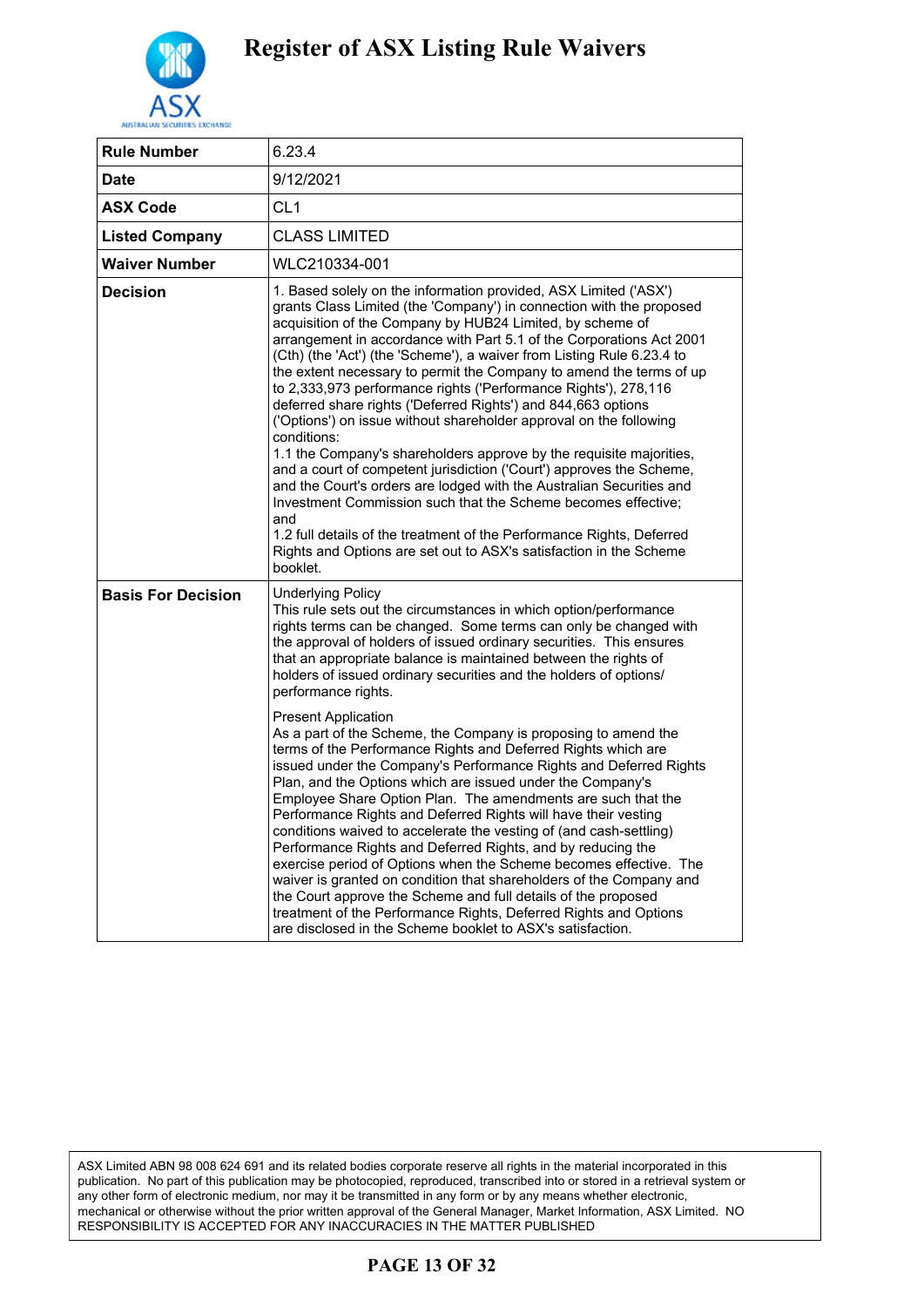

| <b>Rule Number</b>        | 6.24                                                                                                                                                                                                                                                                                                                                                                                                                                                                                                                                                                                                                                                                                                                                                                                          |
|---------------------------|-----------------------------------------------------------------------------------------------------------------------------------------------------------------------------------------------------------------------------------------------------------------------------------------------------------------------------------------------------------------------------------------------------------------------------------------------------------------------------------------------------------------------------------------------------------------------------------------------------------------------------------------------------------------------------------------------------------------------------------------------------------------------------------------------|
| <b>Date</b>               | 6/12/2021                                                                                                                                                                                                                                                                                                                                                                                                                                                                                                                                                                                                                                                                                                                                                                                     |
| <b>ASX Code</b>           | <b>NPR</b>                                                                                                                                                                                                                                                                                                                                                                                                                                                                                                                                                                                                                                                                                                                                                                                    |
| <b>Listed Company</b>     | NEWMARK PROPERTY REIT                                                                                                                                                                                                                                                                                                                                                                                                                                                                                                                                                                                                                                                                                                                                                                         |
| <b>Waiver Number</b>      | WLC210326-004                                                                                                                                                                                                                                                                                                                                                                                                                                                                                                                                                                                                                                                                                                                                                                                 |
| <b>Decision</b>           | 1. Based solely on the information provided, ASX Limited ('ASX')<br>grants Newmark Hardware Trust and the Newmark Capital<br>(Chadstone) Property Trust (together, the 'Trusts'), fully paid ordinary<br>units in which are stapled together on a 1:1 basis ('Stapled<br>Securities') to form a stapled entity known as Newmark Property REIT<br>('NPR') a waiver from listing rule 6.24, to the extent necessary that the<br>rate of a distribution need not be advised to ASX when the distribution<br>record date attaching to that distribution is announced, on condition<br>that an estimated distribution rate is advised to ASX at the time of the<br>announcement and the actual rate is advised to ASX as soon as it<br>becomes known.                                              |
| <b>Basis For Decision</b> | <b>Underlying Policy</b><br>Listing Rule 6.24 prescribes that listed entities must follow mandatory<br>timetables in Appendix 6A for various corporate actions, including the<br>declaration of dividends or distributions. Compliance with timetables<br>ensures that investors are able to determine their entitlements, trading<br>may take place on a basis where participants in the market have<br>certainty as to whether they will be entitled to participate in the<br>corporate action, and ASX's trading and settlement systems can<br>accommodate the proposed corporate action. This ensures that an<br>orderly market is maintained. Under clause 1 of Appendix 1A, a listed<br>entity must announce a dividend or distribution rate 7 business days<br>before the record date. |
|                           | <b>Present Application</b><br>NPR has applied for listing on ASX as a stapled entity comprising the<br>Trusts. NPR's securities will trade as Stapled Securities, each<br>consisting of one unit in the Trusts. NPR must distribute all income for<br>tax reasons, but any such amounts can only be estimated before the<br>applicable record date. This waiver allows an estimated distribution<br>rate to be announced before the record date, provided that the actual<br>distribution rate is advised to ASX as soon as it becomes known.                                                                                                                                                                                                                                                 |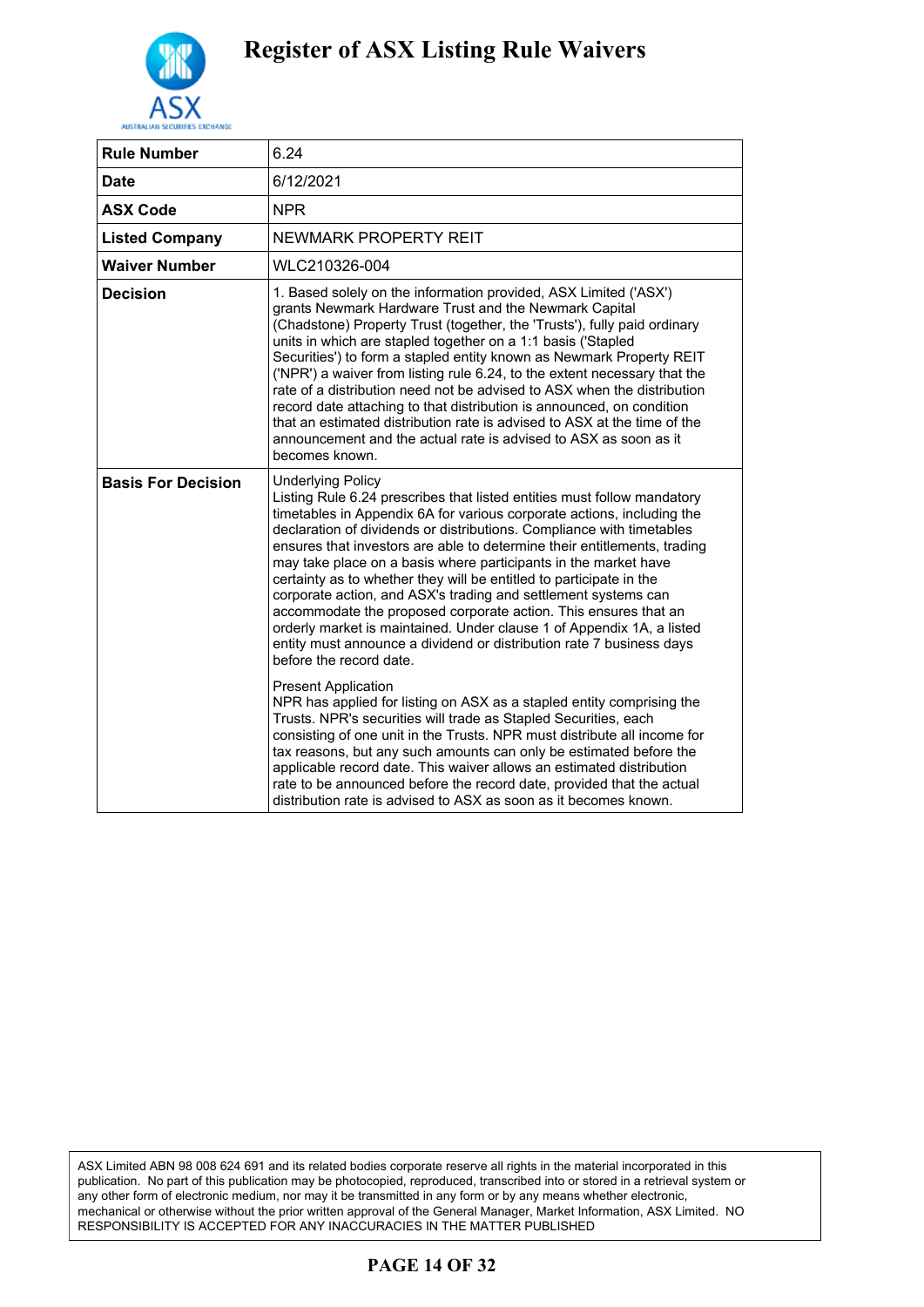

| <b>Rule Number</b>        | 7.1                                                                                                                                                                                                                                                                                                                                                                                                                                                                                                                                                                                                                                                                                                                                                                                                                                                                                                                                                                         |
|---------------------------|-----------------------------------------------------------------------------------------------------------------------------------------------------------------------------------------------------------------------------------------------------------------------------------------------------------------------------------------------------------------------------------------------------------------------------------------------------------------------------------------------------------------------------------------------------------------------------------------------------------------------------------------------------------------------------------------------------------------------------------------------------------------------------------------------------------------------------------------------------------------------------------------------------------------------------------------------------------------------------|
| <b>Date</b>               | 3/12/2021                                                                                                                                                                                                                                                                                                                                                                                                                                                                                                                                                                                                                                                                                                                                                                                                                                                                                                                                                                   |
| ASX Code                  | BHP                                                                                                                                                                                                                                                                                                                                                                                                                                                                                                                                                                                                                                                                                                                                                                                                                                                                                                                                                                         |
| <b>Listed Company</b>     | <b>BHP GROUP LIMITED</b>                                                                                                                                                                                                                                                                                                                                                                                                                                                                                                                                                                                                                                                                                                                                                                                                                                                                                                                                                    |
| Waiver Number             | WLC210332-001                                                                                                                                                                                                                                                                                                                                                                                                                                                                                                                                                                                                                                                                                                                                                                                                                                                                                                                                                               |
| Decision                  | 1. Based solely on the information provided, ASX Limited ('ASX')<br>grants BHP Group Limited (the 'Company') a waiver from listing rule<br>7.1 to the extent necessary to permit the Company to issue shares to<br>the shareholders of BHP Group Plc ('Plc') in consideration for the<br>transfer of their shares in Plc to the Company under the proposed<br>unification of the Company and Plc ('Unification Proposal'), without<br>obtaining approval of the Company's shareholders under that rule, on<br>condition that the Company's shareholders approve resolutions in<br>general meeting to give effect to the Unification Proposal, and that<br>details of the Unification Proposal including the proposed issue of<br>shares are fully disclosed in the notice of meeting and accompanying<br>documents sent to the Company's shareholders.                                                                                                                      |
| <b>Basis For Decision</b> | <b>Underlying Policy</b><br>Listing Rule 7.1 protects a listed entity's security holders against<br>dilution of their voting and economic interests in the listed entity by<br>imposing a limit on the number of equity securities that may be issued<br>by the entity without prior security holder approval. The actual number<br>of equity securities that a listed entity may issue without prior ordinary<br>security holder approval is calculated by reference to a formula in<br>Listing Rule 7.1, and is approximately 15% of the number of fully paid<br>ordinary securities. (The formula is more complex than this<br>description indicates, and is set out in full in Listing Rule 7.1.) A<br>number of exceptions from the requirement to limit the number of<br>equity securities that may be issued without prior ordinary security<br>holder approval are permitted under Listing Rule 7.2, including an<br>issue on conversion of convertible securities. |
|                           | <b>Present Application</b><br>The relative interests of the Company's shareholders and Plc's<br>shareholders under the dual structure is maintained following the<br>Unification. The waiver is granted on the basis that the Company's<br>shareholders will be voting on resolutions required for Unification<br>(which must be passed in order for Unification to proceed), with a<br>threshold that is higher, being special resolutions, requiring votes in<br>favour representing 75% or more of the votes cast on the resolution,<br>than that required in connection with a resolution for the purposes of<br>listing rule 7.1. The meeting documentation will in any event contain<br>the same information required to be provided to shareholders in<br>connection with an approval from shareholders under listing rule 7.1.                                                                                                                                      |

### **PAGE 15 OF 32**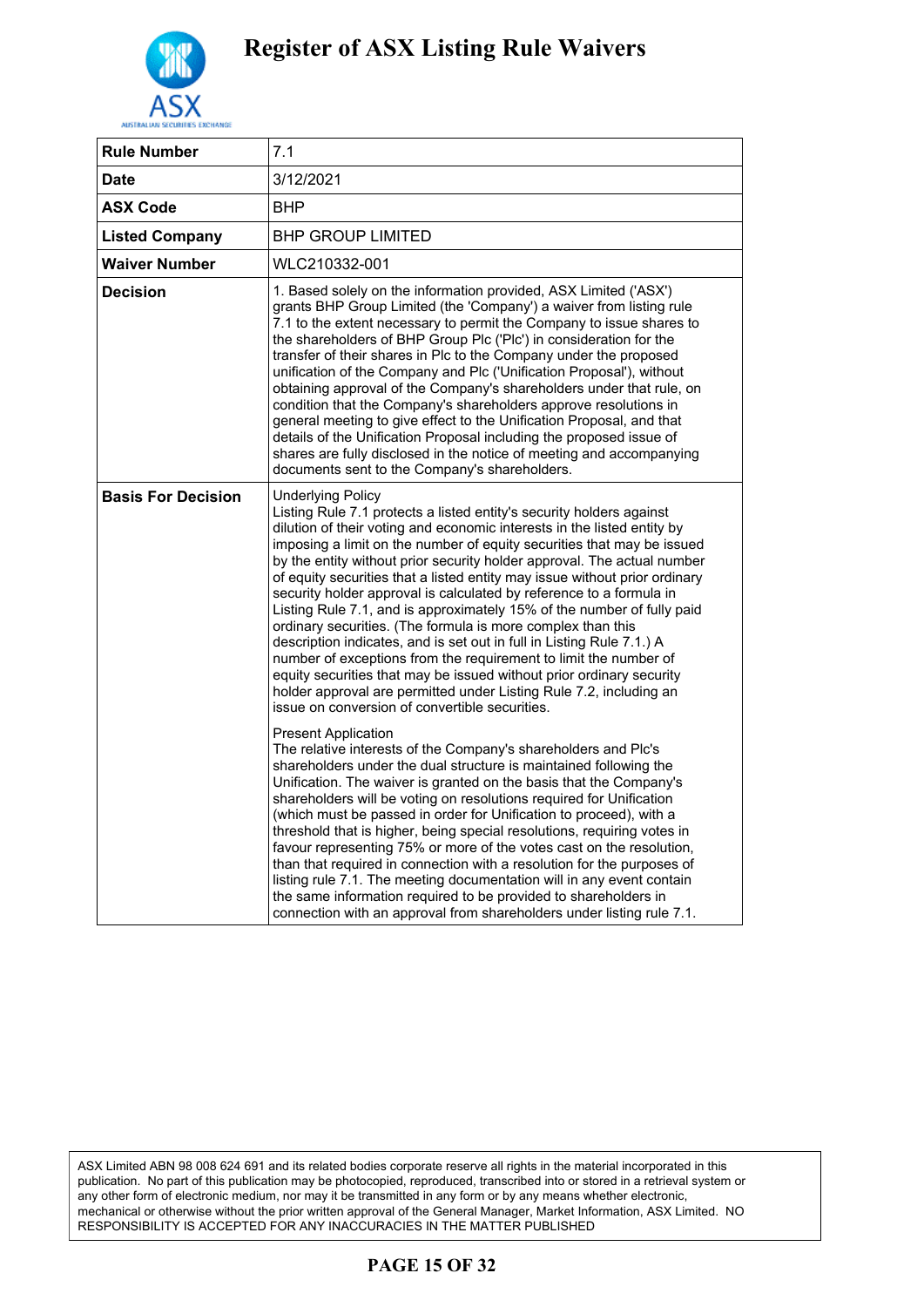

| <b>Rule Number</b>        | 7.1                                                                                                                                                                                                                                                                                                                                                                                                                                                                                                                                                                                                                                                                                                                                                                                                                                                                                                                                                                                                                                                                                                                                                                                                                                                                                                                                                                                                                                                                                                                                                                                                                                                                                                                                                                                                                                                                                                                                                                                                                                                    |
|---------------------------|--------------------------------------------------------------------------------------------------------------------------------------------------------------------------------------------------------------------------------------------------------------------------------------------------------------------------------------------------------------------------------------------------------------------------------------------------------------------------------------------------------------------------------------------------------------------------------------------------------------------------------------------------------------------------------------------------------------------------------------------------------------------------------------------------------------------------------------------------------------------------------------------------------------------------------------------------------------------------------------------------------------------------------------------------------------------------------------------------------------------------------------------------------------------------------------------------------------------------------------------------------------------------------------------------------------------------------------------------------------------------------------------------------------------------------------------------------------------------------------------------------------------------------------------------------------------------------------------------------------------------------------------------------------------------------------------------------------------------------------------------------------------------------------------------------------------------------------------------------------------------------------------------------------------------------------------------------------------------------------------------------------------------------------------------------|
| <b>Date</b>               | 8/12/2021                                                                                                                                                                                                                                                                                                                                                                                                                                                                                                                                                                                                                                                                                                                                                                                                                                                                                                                                                                                                                                                                                                                                                                                                                                                                                                                                                                                                                                                                                                                                                                                                                                                                                                                                                                                                                                                                                                                                                                                                                                              |
| <b>ASX Code</b>           | EBO                                                                                                                                                                                                                                                                                                                                                                                                                                                                                                                                                                                                                                                                                                                                                                                                                                                                                                                                                                                                                                                                                                                                                                                                                                                                                                                                                                                                                                                                                                                                                                                                                                                                                                                                                                                                                                                                                                                                                                                                                                                    |
| <b>Listed Company</b>     | <b>EBOS GROUP LIMITED</b>                                                                                                                                                                                                                                                                                                                                                                                                                                                                                                                                                                                                                                                                                                                                                                                                                                                                                                                                                                                                                                                                                                                                                                                                                                                                                                                                                                                                                                                                                                                                                                                                                                                                                                                                                                                                                                                                                                                                                                                                                              |
| <b>Waiver Number</b>      | WLC210335-001                                                                                                                                                                                                                                                                                                                                                                                                                                                                                                                                                                                                                                                                                                                                                                                                                                                                                                                                                                                                                                                                                                                                                                                                                                                                                                                                                                                                                                                                                                                                                                                                                                                                                                                                                                                                                                                                                                                                                                                                                                          |
| <b>Decision</b>           | 1. Based solely on the information provided, ASX Limited ('ASX')<br>grants EBOS Group Limited (the 'Company') a waiver from listing rule<br>7.1 to the extent necessary to permit the Company to, in conjunction<br>with the proposed placement, issue of up to NZ\$50,000 worth of<br>shares to each shareholder (including ASX Listing Rule 10.11 parties)<br>under a share purchase plan ('SPP'), without obtaining shareholder<br>approval, on the following conditions.<br>1.1 The SPP complies with the requirements of ASIC Instrument<br>21-1004.<br>1.2 Securities issued under the SPP must be issued at a price no<br>greater than the Placement price.<br>1.3 The Company must use all reasonable endeavours to ensure that<br>SPP participants have a reasonable opportunity to participate<br>equitably in the overall capital raising and must disclose why there is<br>a limit on the amount to be raised under the SPP offer and how the<br>limit was determined in relation to the total proposed fundraising.<br>1.4 Any scale-back arrangements that are to be applied to the SPP<br>are clearly disclosed as part of the SPP offer documentation<br>1.5 The scale-back arrangements must be applied on a pro rata basis<br>to all participants based either on the size of their existing security<br>holdings or the number of securities they have applied for.                                                                                                                                                                                                                                                                                                                                                                                                                                                                                                                                                                                                                                                                 |
| <b>Basis For Decision</b> | <b>Underlying Policy</b><br>Listing Rule 7.1 protects a listed entity's security holders against<br>dilution of their voting and economic interests in the listed entity by<br>imposing a limit on the number of equity securities that may be issued<br>by the entity without prior security holder approval. The actual number<br>of equity securities that a listed entity may issue without prior ordinary<br>security holder approval is calculated by reference to a formula in<br>Listing Rule 7.1, and is approximately 15% of the number of fully paid<br>ordinary securities (the formula is more complex than this description<br>indicates, and is set out in full in Listing Rule 7.1). A number of<br>exceptions from the requirement to limit the number of equity<br>securities that may be issued without prior ordinary security holder<br>approval are permitted under Listing Rule 7.2, including where<br>securities are issued under a pro rata entitlement offer.<br>Listing Rule 7.2 Exception 5 allows for an issue of securities under a<br>security purchase plan that satisfies the conditions in ASIC<br>Corporations (Share and Interest Purchase Plans) Instrument<br>2019/547 or that would otherwise satisfy those conditions. Exception<br>5 is only available once in any 12 month period and if, the number of<br>securities to be issued is not greater than 30% of the number of fully<br>paid ordinary securities already on issue and the issue price of the<br>securities is at least 80% of the volume weighted average market<br>price for securities in that class, calculated over the last 5 days on<br>which sales in the securities were recorded, either before the day on<br>which the issue was announced or before the day on which the issue<br>was made.<br><b>Present Application</b><br>The Company is incorporated in New Zealand and listed on the NZX<br>Main Board. Under the NZX Listing Rules, it may make an offer under<br>an SPP of up to NZD 50,000 per shareholder. The Company has |

#### $\bf{N}$  of  $\bf{N}$  or  $\bf{N}$  and  $\bf{N}$ **PAGE 16 OF 32**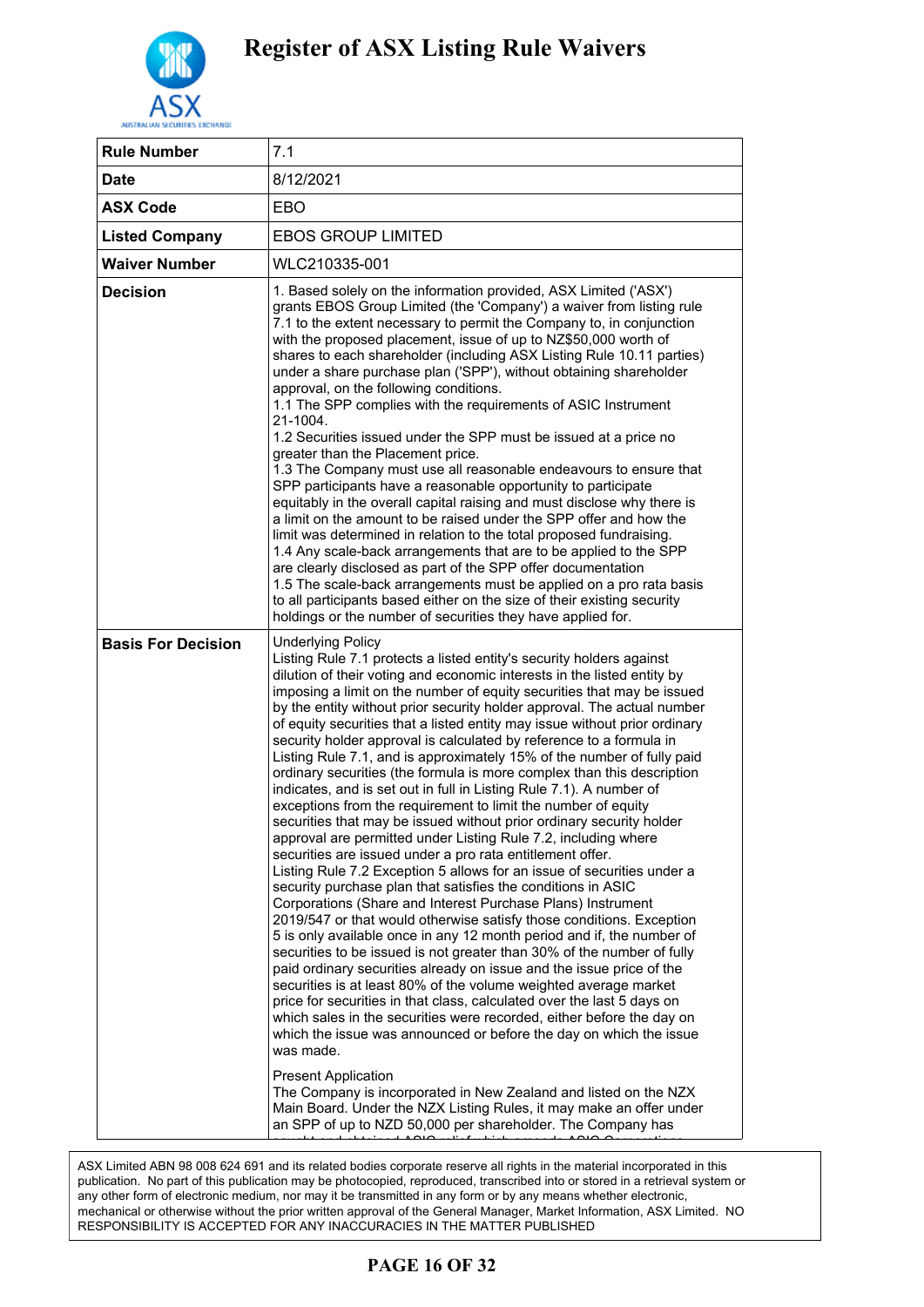| sought and obtained ASIC relief which amends ASIC Corporations           |
|--------------------------------------------------------------------------|
| (Share and Interest Purchase Plans) Instrument 2019/547 to permit        |
| Australian retail participation in the capital raising on the same basis |
| as New Zealand retail participation. Given the amendment to ASIC         |
| Corporations (Share and Interest Purchase Plans) Instrument              |
| 2019/547, the Company is unable to rely on exception 5 of Listing        |
| Rule 7.2.                                                                |
| The waiver is granted to facilitate the ASIC relief and granted on       |
| condition, amongst other things, that the issue price is at least as     |
| favourable as the issue price under the placement and that any scale     |
| back occurs on equitable terms.                                          |
|                                                                          |

ASX Limited ABN 98 008 624 691 and its related bodies corporate reserve all rights in the material incorporated in this publication. No part of this publication may be photocopied, reproduced, transcribed into or stored in a retrieval system or any other form of electronic medium, nor may it be transmitted in any form or by any means whether electronic, mechanical or otherwise without the prior written approval of the General Manager, Market Information, ASX Limited. NO RESPONSIBILITY IS ACCEPTED FOR ANY INACCURACIES IN THE MATTER PUBLISHED

### **PAGE 17 OF 32**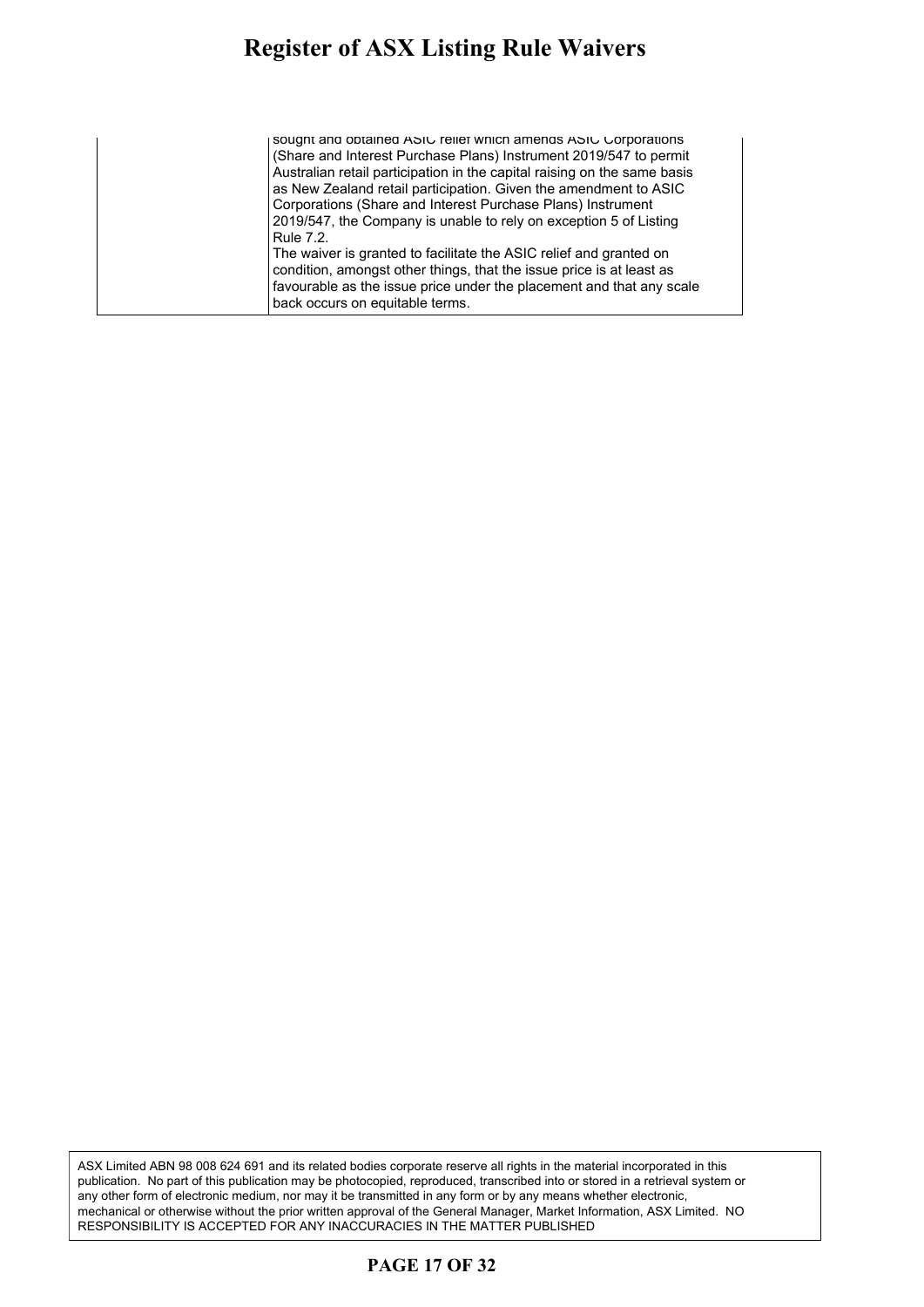

| <b>Rule Number</b>        | 7.1                                                                                                                                                                                                                                                                                                                                                                                                                                                                                                                                                                                                                                                                                                                                                                                                                                           |
|---------------------------|-----------------------------------------------------------------------------------------------------------------------------------------------------------------------------------------------------------------------------------------------------------------------------------------------------------------------------------------------------------------------------------------------------------------------------------------------------------------------------------------------------------------------------------------------------------------------------------------------------------------------------------------------------------------------------------------------------------------------------------------------------------------------------------------------------------------------------------------------|
| Date                      | 13/12/2021                                                                                                                                                                                                                                                                                                                                                                                                                                                                                                                                                                                                                                                                                                                                                                                                                                    |
| <b>ASX Code</b>           | <b>NCM</b>                                                                                                                                                                                                                                                                                                                                                                                                                                                                                                                                                                                                                                                                                                                                                                                                                                    |
| <b>Listed Company</b>     | <b>NEWCREST MINING LIMITED</b>                                                                                                                                                                                                                                                                                                                                                                                                                                                                                                                                                                                                                                                                                                                                                                                                                |
| <b>Waiver Number</b>      | WLC210336-001                                                                                                                                                                                                                                                                                                                                                                                                                                                                                                                                                                                                                                                                                                                                                                                                                                 |
| <b>Decision</b>           | 1. Based solely on the information provided, ASX Limited ('ASX')<br>grants Newcrest Mining Limited (the 'Company') a waiver from Listing<br>Rule 7.1, in connection with the Company's proposed acquisition of<br>Pretium Resources Inc. ('Pretium') by way of plan of arrangement<br>under the Business Corporations Act (British Columbia) ('Plan') to the<br>extent necessary that Listing Rule 7.1 will apply as if exception 6 in<br>Listing Rule 7.2 applied in respect of the Company's issue of any new<br>fully paid ordinary shares in the Company to Pretium shareholders<br>pursuant to the Plan.                                                                                                                                                                                                                                 |
| <b>Basis For Decision</b> | <b>Underlying Policy</b><br>Listing rule 7.1 protects a listed entity's security holders against<br>dilution of their voting and economic interests in the listed entity by<br>imposing a limit on the number of equity securities that may be issued<br>by the entity without prior security holder approval. The actual number<br>of equity securities that a listed entity may issue without prior ordinary<br>security holder approval is calculated by reference to a formula in<br>Listing Rule 7.1, and is approximately 15% of the number of fully paid<br>ordinary securities. A number of exceptions from the requirement to<br>limit the number of equity securities that may be issued without prior<br>ordinary security holder approval are permitted under Listing Rule 7.2.                                                   |
|                           | <b>Present Application</b><br>The Company proposes to acquire Pretium (Canadian incorporated<br>company) pursuant to the Plan under the laws of Canada. Issues of<br>securities made as scheme consideration to 'target' shareholders<br>where the target is an Australian incorporated entity that undertakes a<br>scheme of arrangement under the Corporations Act are not required<br>to be approved by shareholders pursuant to exception 6 of Listing<br>Rule 7.2, unless the transaction constitutes a reverse takeover (which<br>it does not, in this case). The rationale for the exception in Listing<br>Rule 7.2 exception 6 is equally applicable where the target is a foreign<br>incorporated entity and the legislation and accompanying regulatory<br>regime and circumstances of the target company are acceptable to<br>ASX. |

### **PAGE 18 OF 32**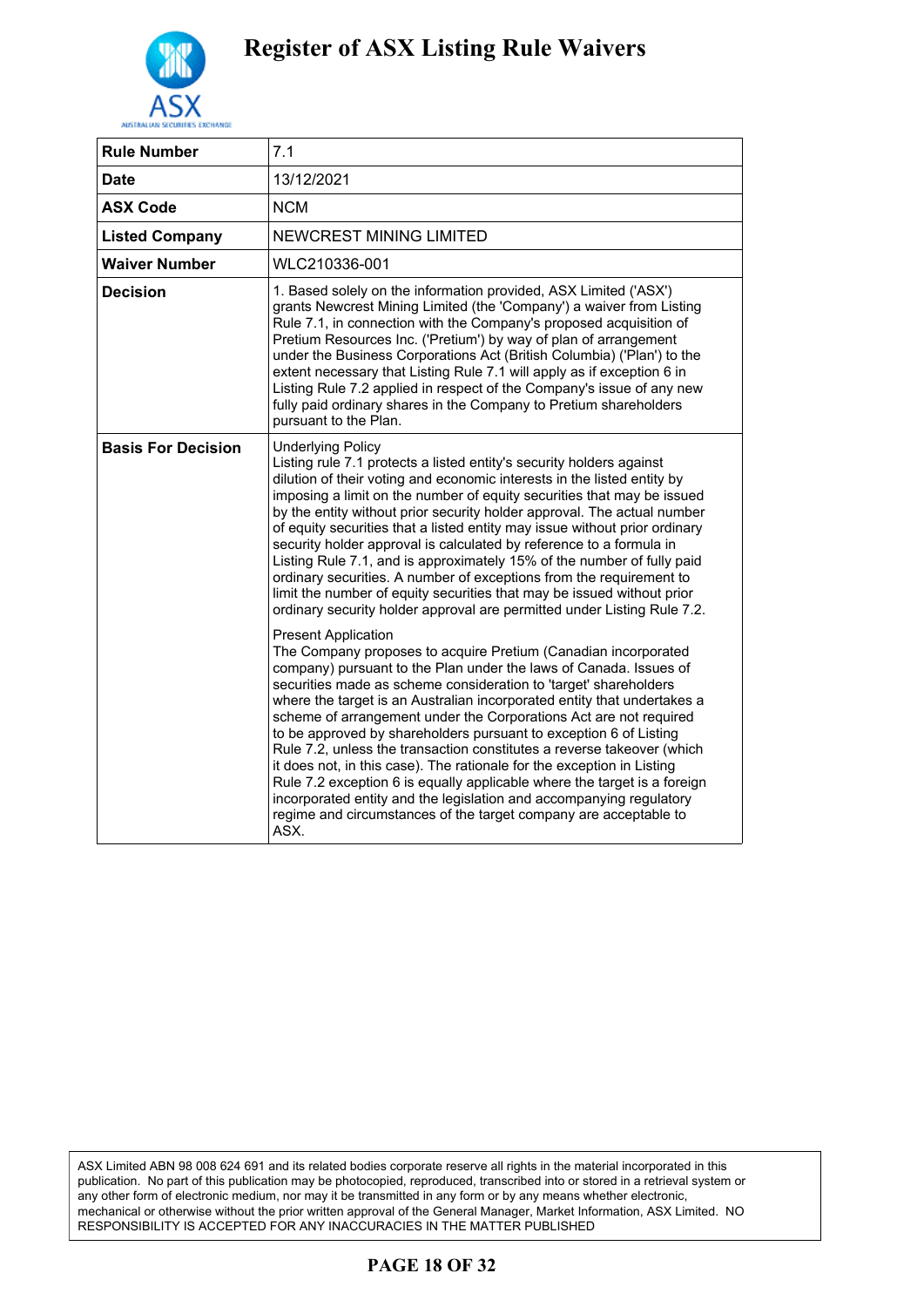

| <b>Rule Number</b>        | 7.1                                                                                                                                                                                                                                                                                                                                                                                                                                                                                                                                                                                                                                                                                                                                                                                                                                                                                                                                                                                                                                                                                                                                                                                                                                                                                                                                                                                                                                                                                                                                                                                                                                                                                                                                                                                                                                                                                                                                                                                                                                                                                                                                                                                                                                                                                                                                                                                                                                                                                                                                                             |
|---------------------------|-----------------------------------------------------------------------------------------------------------------------------------------------------------------------------------------------------------------------------------------------------------------------------------------------------------------------------------------------------------------------------------------------------------------------------------------------------------------------------------------------------------------------------------------------------------------------------------------------------------------------------------------------------------------------------------------------------------------------------------------------------------------------------------------------------------------------------------------------------------------------------------------------------------------------------------------------------------------------------------------------------------------------------------------------------------------------------------------------------------------------------------------------------------------------------------------------------------------------------------------------------------------------------------------------------------------------------------------------------------------------------------------------------------------------------------------------------------------------------------------------------------------------------------------------------------------------------------------------------------------------------------------------------------------------------------------------------------------------------------------------------------------------------------------------------------------------------------------------------------------------------------------------------------------------------------------------------------------------------------------------------------------------------------------------------------------------------------------------------------------------------------------------------------------------------------------------------------------------------------------------------------------------------------------------------------------------------------------------------------------------------------------------------------------------------------------------------------------------------------------------------------------------------------------------------------------|
| Date                      | 6/12/2021                                                                                                                                                                                                                                                                                                                                                                                                                                                                                                                                                                                                                                                                                                                                                                                                                                                                                                                                                                                                                                                                                                                                                                                                                                                                                                                                                                                                                                                                                                                                                                                                                                                                                                                                                                                                                                                                                                                                                                                                                                                                                                                                                                                                                                                                                                                                                                                                                                                                                                                                                       |
| <b>ASX Code</b>           | <b>NPR</b>                                                                                                                                                                                                                                                                                                                                                                                                                                                                                                                                                                                                                                                                                                                                                                                                                                                                                                                                                                                                                                                                                                                                                                                                                                                                                                                                                                                                                                                                                                                                                                                                                                                                                                                                                                                                                                                                                                                                                                                                                                                                                                                                                                                                                                                                                                                                                                                                                                                                                                                                                      |
| <b>Listed Company</b>     | NEWMARK PROPERTY REIT                                                                                                                                                                                                                                                                                                                                                                                                                                                                                                                                                                                                                                                                                                                                                                                                                                                                                                                                                                                                                                                                                                                                                                                                                                                                                                                                                                                                                                                                                                                                                                                                                                                                                                                                                                                                                                                                                                                                                                                                                                                                                                                                                                                                                                                                                                                                                                                                                                                                                                                                           |
| <b>Waiver Number</b>      | WLC210326-005                                                                                                                                                                                                                                                                                                                                                                                                                                                                                                                                                                                                                                                                                                                                                                                                                                                                                                                                                                                                                                                                                                                                                                                                                                                                                                                                                                                                                                                                                                                                                                                                                                                                                                                                                                                                                                                                                                                                                                                                                                                                                                                                                                                                                                                                                                                                                                                                                                                                                                                                                   |
| <b>Decision</b>           | 1. Based solely on the information provided, ASX Limited ('ASX')<br>grants Newmark Hardware Trust and the Newmark Capital<br>(Chadstone) Property Trust (together, the 'Trusts'), fully paid ordinary<br>units in which are stapled together on a 1:1 basis ('Stapled<br>Securities') to form a stapled entity known as Newmark Property REIT<br>('NPR') a waiver from listing rule 7.1 in connection with the fully<br>underwritten offer of Stapled Securities to institutional and retail<br>investors (the 'Offer'), to the extent necessary to permit the issue of<br>Stapled Securities without securityholder approval:<br>1.1. to parties in connection with the Offer, on the condition that the<br>terms of the Offer will be clearly disclosed in the Product Disclosure<br>Statement ('PDS') and any related parties participate in the Offer of<br>Stapled Securities on the same basis as other investors; and<br>1.2.to parties in connection with the implementation of the stapling, on<br>the basis that the stapling is implemented in accordance with the<br>provisions of the constitutions of the NPR as approved by existing<br>unitholders of each of the Trusts;<br>1.3. to an investment manager or responsible entity in satisfaction of<br>payment of any management or performance fees and expenses<br>payable under the constitutions of the NPR or an investment<br>management agreement, subject to the following conditions;<br>1.3.1. NPR makes full disclosure to any person who may subscribe<br>for Stapled Securities under the Product Disclosure Statement or any<br>other offer document of the provisions which provide for the periodic<br>issue of Stapled Securities in lieu of payment of any management<br>and/or performance fees or expenses payable to the responsible<br>entity or investment manager (the 'Provisions');<br>1.3.2. A completed Appendix 2A/3B is lodged for release to the<br>market for each issue of Stapled Securities pursuant to the<br>Provisions:<br>1.3.3. The Stapled Securities are issued in accordance with the<br>Provisions:<br>1.3.4. Details of the Stapled Securities issued in lieu of management<br>or performance fees or expenses are disclosed in NPR's annual<br>report each year in which units are issued; and<br>1.3.5. Securityholder approval is sought every third year for the issue<br>of Stapled Securities in lieu of any management or performance or<br>expenses fees payable to the responsible entity or under an<br>investment management agreement. |
| <b>Basis For Decision</b> | <b>Underlying Policy</b><br>Listing Rule 7.1 protects a listed entity's security holders against<br>dilution of their voting and economic interests in the listed entity by<br>imposing a limit on the number of equity securities that may be issued<br>by the entity without prior security holder approval. The actual number<br>of equity securities that a listed entity may issue without prior ordinary<br>security holder approval is calculated by reference to a formula in<br>Listing Rule 7.1, and is approximately 15% of the number of fully paid<br>ordinary securities. (The formula is more complex than this<br>description indicates, and is set out in full in Listing Rule 7.1.) A<br>number of exceptions from the requirement to limit the number of<br>equity securities that may be issued without prior ordinary security<br>holder approval are permitted under Listing Rule 7.2, including where                                                                                                                                                                                                                                                                                                                                                                                                                                                                                                                                                                                                                                                                                                                                                                                                                                                                                                                                                                                                                                                                                                                                                                                                                                                                                                                                                                                                                                                                                                                                                                                                                                    |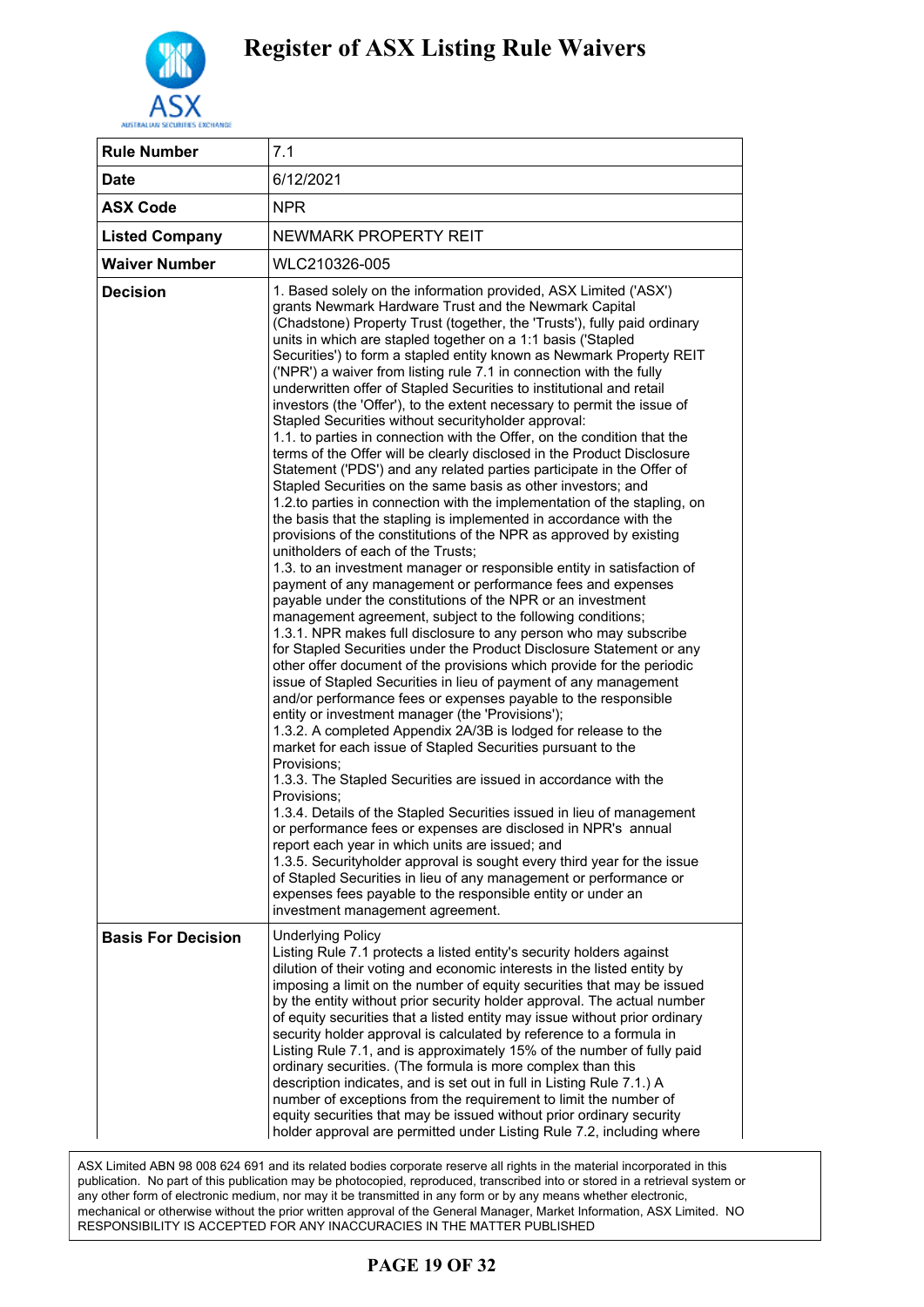#### **Register of ASX Listing Rule Waivers** gister of ASX Listing Rule Waivers ordinary securities. (The formula is more complex than this more complex than this more complex than this more complex than this more complex than this more complex than this more complex than this more complex than this

|                                                                                                                                                                                                                                                                                                                                                                                                                                                                                                                                                                                                                                                                                                                                                                                                                                                                                                                                                                                                                         | securities are issued under a pro rata entitlement offer. |
|-------------------------------------------------------------------------------------------------------------------------------------------------------------------------------------------------------------------------------------------------------------------------------------------------------------------------------------------------------------------------------------------------------------------------------------------------------------------------------------------------------------------------------------------------------------------------------------------------------------------------------------------------------------------------------------------------------------------------------------------------------------------------------------------------------------------------------------------------------------------------------------------------------------------------------------------------------------------------------------------------------------------------|-----------------------------------------------------------|
| NPR's constitution and proposed Investment Management Agreement<br>contain provisions to pay management and/or performance fees or<br>expenses to the RE and Manager. It is proposed that NPR may<br>satisfy the management or performance fee or expenses, at election<br>of either the RE or Manager by the issue of Stapled Securities. The<br>provisions are to be disclosed in the offer document for NPR's<br>admission to the official list and in any other offer document issued by<br>NPR. Securityholders are taken to have consented to the issue of<br>Stapled Securities under the management or performance fee or<br>expense provisions entered into between NPR, the RE and the<br>Manager by subscribing under an offer document. Any Stapled<br>Securities issued pursuant to the Provisions will be required to be<br>disclosed in the annual report. A 'safety net' is also provided as the<br>waiver is granted on condition that NPR's unitholders approve the<br>arrangement every three years. | <b>Present Application</b>                                |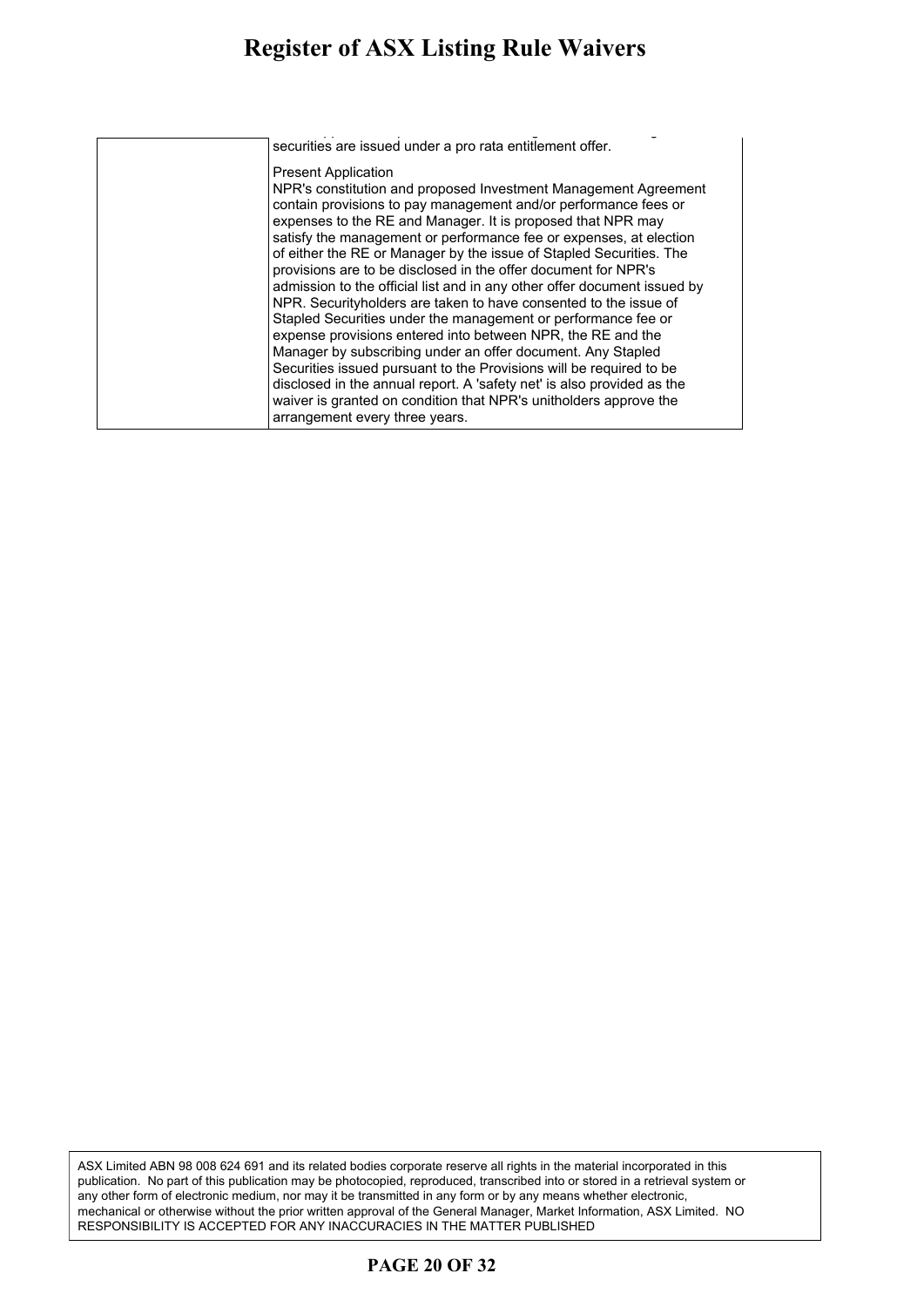

| 7.3.4                                                                                                                                                                                                                                                                                                                                                                                                                                                                                                                                                                                                                                                                                                                                                                                                                                                                                                                                                                                                                                                                                                                                                                                                                                                                                                                                                                                                                                                                                                                                                                                                                                                                                                                                                                                                                                                                                                                                                                                                                                                                                                                                                                                                                                                                                                                                                                                                                                                                                                                    |
|--------------------------------------------------------------------------------------------------------------------------------------------------------------------------------------------------------------------------------------------------------------------------------------------------------------------------------------------------------------------------------------------------------------------------------------------------------------------------------------------------------------------------------------------------------------------------------------------------------------------------------------------------------------------------------------------------------------------------------------------------------------------------------------------------------------------------------------------------------------------------------------------------------------------------------------------------------------------------------------------------------------------------------------------------------------------------------------------------------------------------------------------------------------------------------------------------------------------------------------------------------------------------------------------------------------------------------------------------------------------------------------------------------------------------------------------------------------------------------------------------------------------------------------------------------------------------------------------------------------------------------------------------------------------------------------------------------------------------------------------------------------------------------------------------------------------------------------------------------------------------------------------------------------------------------------------------------------------------------------------------------------------------------------------------------------------------------------------------------------------------------------------------------------------------------------------------------------------------------------------------------------------------------------------------------------------------------------------------------------------------------------------------------------------------------------------------------------------------------------------------------------------------|
| 9/12/2021                                                                                                                                                                                                                                                                                                                                                                                                                                                                                                                                                                                                                                                                                                                                                                                                                                                                                                                                                                                                                                                                                                                                                                                                                                                                                                                                                                                                                                                                                                                                                                                                                                                                                                                                                                                                                                                                                                                                                                                                                                                                                                                                                                                                                                                                                                                                                                                                                                                                                                                |
| <b>SBR</b>                                                                                                                                                                                                                                                                                                                                                                                                                                                                                                                                                                                                                                                                                                                                                                                                                                                                                                                                                                                                                                                                                                                                                                                                                                                                                                                                                                                                                                                                                                                                                                                                                                                                                                                                                                                                                                                                                                                                                                                                                                                                                                                                                                                                                                                                                                                                                                                                                                                                                                               |
| <b>SABRE RESOURCES LIMITED</b>                                                                                                                                                                                                                                                                                                                                                                                                                                                                                                                                                                                                                                                                                                                                                                                                                                                                                                                                                                                                                                                                                                                                                                                                                                                                                                                                                                                                                                                                                                                                                                                                                                                                                                                                                                                                                                                                                                                                                                                                                                                                                                                                                                                                                                                                                                                                                                                                                                                                                           |
| WLC210337-001                                                                                                                                                                                                                                                                                                                                                                                                                                                                                                                                                                                                                                                                                                                                                                                                                                                                                                                                                                                                                                                                                                                                                                                                                                                                                                                                                                                                                                                                                                                                                                                                                                                                                                                                                                                                                                                                                                                                                                                                                                                                                                                                                                                                                                                                                                                                                                                                                                                                                                            |
| 1. Based solely on the information provided, ASX Limited ('ASX')<br>grants to Sabre Resources Limited (the 'Company') a waiver from<br>listing rule 7.3.4 to the extent necessary to permit the Company to, in<br>its notice of meeting ('Notice') seeking shareholder approval for the<br>issue of 125,000,000 deferred consideration shares ('Deferred<br>Consideration Shares') to be issued upon the achievement of various<br>milestones pursuant to an agreement between the Company and the<br>vendor of Chalco Resources Pty Ltd ('Chalco'), not to state that such<br>Deferred Consideration Shares will be issued within three months<br>from the date of the shareholder meeting, on the following conditions:<br>1.1 The Deferred Consideration Shares are to be issued immediately<br>upon satisfaction of any one of the relevant milestones and in any<br>event no later than:<br>1.1.1 three years from the date of completion of the agreement<br>between the Company and the vendor of Chalco; and<br>1.1.2 30 June 2025,<br>whichever occurs first.<br>1.2 The milestones must not be varied.<br>1.3 The maximum number of Deferred Consideration Shares to be<br>issued is to be capped at 125,000,000.<br>1.4 Adequate details regarding the dilutionary effect of the Deferred<br>Consideration Shares on the Company's capital structure be included<br>in the Company's notice of meeting.<br>1.5For any annual reporting period during which any of the Deferred<br>Consideration Shares have been issued or any of them remain to be<br>issued, the Company's annual report sets out the number of Deferred<br>Consideration Shares issued in that annual reporting period, the<br>number of Deferred Consideration Shares that remain to be issued<br>and the basis on which the Deferred Consideration Shares may be<br>issued.<br>1.6 In any half year report for a period during which any of the<br>Deferred Consideration Shares have been issued or remain to be<br>issued, the Company must include a summary statement of the<br>number of Deferred Consideration Shares issued during the reporting<br>period, the number of Deferred Consideration Shares that remain to<br>be issued and the basis on which the Deferred Consideration Shares<br>may be issued.<br>1.7 The Company's notice of meeting contains the full terms and<br>conditions of agreement pursuant to which the Deferred<br>Consideration Shares are to be issued as well as the conditions of<br>this waiver. |
| <b>Underlying Policy</b><br>ASX Listing rule 7.3.4 requires a notice of meeting with a resolution to<br>approve the issue of equity securities to state that the securities will<br>be issued within three (3) months of the date of the shareholders'<br>meeting. ASX Listing rule 7.3.4 ensures that an issue of equity<br>securities is made within a reasonably short time after the ordinary<br>security holders approve the issue, so that there is less possibility that<br>the circumstances of the entity may change by the time that the issue<br>is made in such a way that they are different from those that the<br>ordinary security holders may reasonably have had in contemplation<br>at the time of giving their approval.                                                                                                                                                                                                                                                                                                                                                                                                                                                                                                                                                                                                                                                                                                                                                                                                                                                                                                                                                                                                                                                                                                                                                                                                                                                                                                                                                                                                                                                                                                                                                                                                                                                                                                                                                                             |
|                                                                                                                                                                                                                                                                                                                                                                                                                                                                                                                                                                                                                                                                                                                                                                                                                                                                                                                                                                                                                                                                                                                                                                                                                                                                                                                                                                                                                                                                                                                                                                                                                                                                                                                                                                                                                                                                                                                                                                                                                                                                                                                                                                                                                                                                                                                                                                                                                                                                                                                          |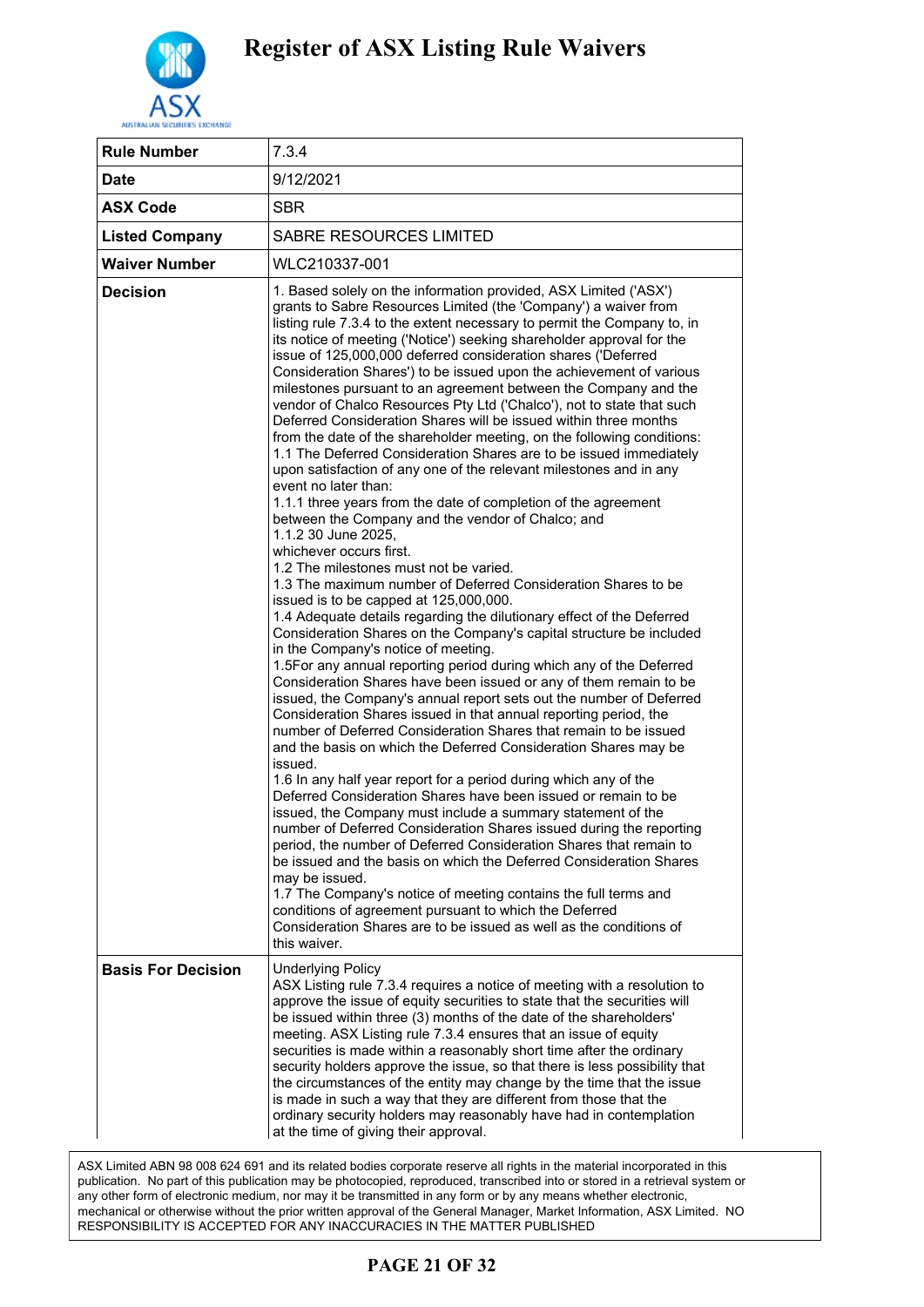#### **Register of ASX Listing Rule Waivers** gister of ASA Listing Rule Waivers security holders approve the issue, so that there is less possibility that

| Where a listed entity has entered into a commercial transaction which<br>calls for the issue of securities as consideration at future times that<br>necessarily will fall longer than 3 months after the date of a<br>shareholders' meeting, ASX's policy is to permit entities to seek<br>shareholder approval for the issue of all the securities that may be<br>issued under that transaction over the various phases, provided that<br>the milestones to be achieved which trigger the obligation to issue the<br>securities are appropriate to the entity and the transaction in all the<br>circumstances, and adequate information can be given to<br>shareholders about the future issues of securities. This allows the<br>entity and the counterparty to the agreement to have commercial<br>certainty about the ability of the entity to issue securities as the<br>counterparty performs its obligations, while maintaining the principle<br>that shareholders must give their informed consent to future issues of<br>securities. |
|-----------------------------------------------------------------------------------------------------------------------------------------------------------------------------------------------------------------------------------------------------------------------------------------------------------------------------------------------------------------------------------------------------------------------------------------------------------------------------------------------------------------------------------------------------------------------------------------------------------------------------------------------------------------------------------------------------------------------------------------------------------------------------------------------------------------------------------------------------------------------------------------------------------------------------------------------------------------------------------------------------------------------------------------------|
| <b>Present Application</b><br>Subject to shareholder approval, the Company is proposing to issue<br>125,000,000 Deferred Consideration Shares as part consideration for<br>the acquisition of the issued capital in Chalco Resources Pty Ltd (and<br>its associated mineral asset projects). The Deferred Consideration<br>Shares are intended to be issued upon the achievement of certain<br>milestone hurdles linked to the exploration achievement of the assets<br>being vended in. Shareholders will know the maximum dilutionary<br>effect at the time of voting on the resolution and there is a sufficient<br>degree of certainty so that shareholders may give their informed<br>consent to the issue of the Deferred Consideration Shares. The time<br>proposed for the issue of the Deferred Consideration Shares is in line<br>with precedents granted in similar circumstances.                                                                                                                                                 |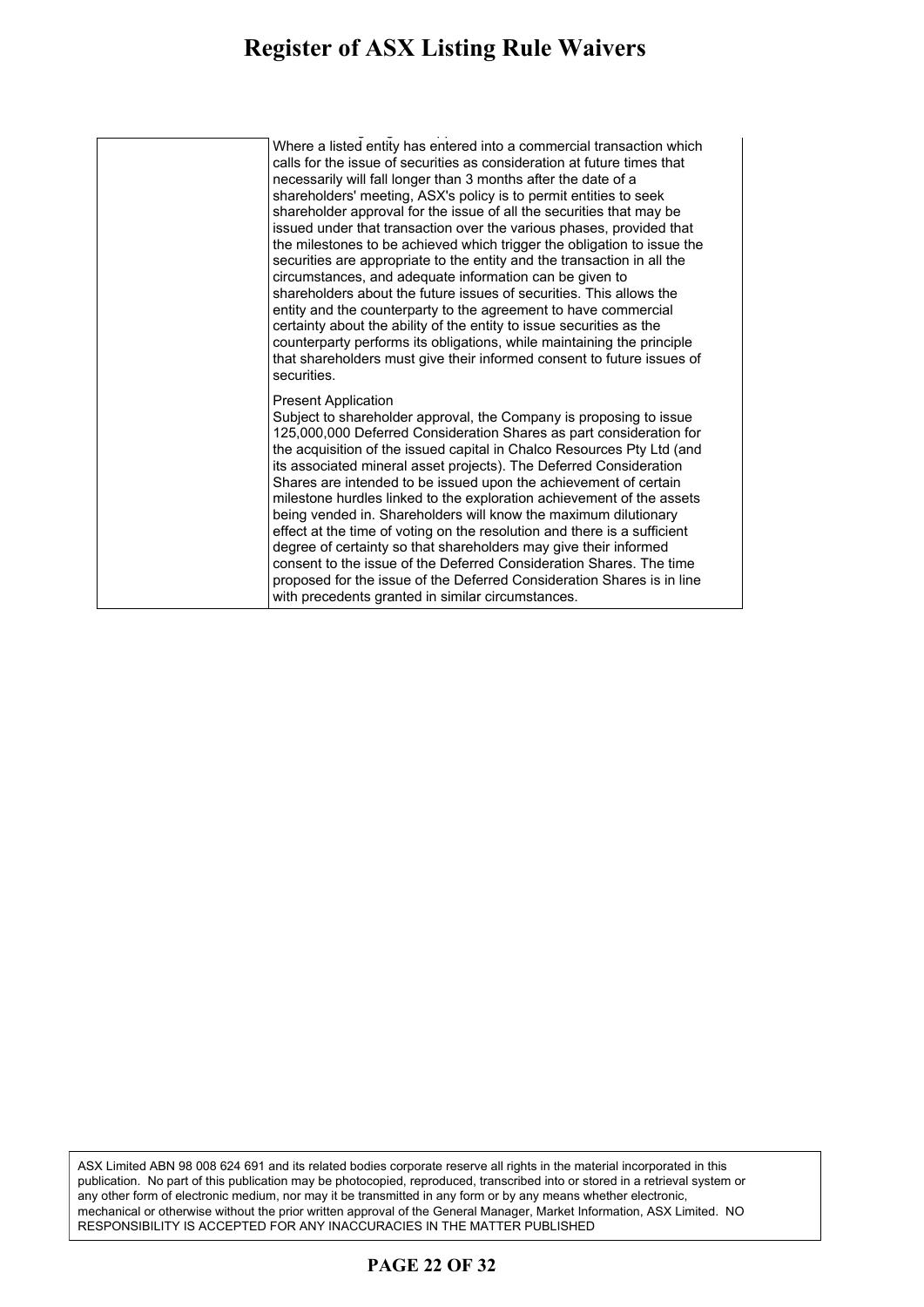

| <b>Rule Number</b>        | 7.3.4                                                                                                                                                                                                                                                                                                                                                                                                                                                                                                                                                                                                                                                                                                                                                                                                                                                                                                                                                                                                                                                                                                                                                                                                                                                                                                                                                                                                                                                                                                                                                                                                                                                                                                                                                                                                                                                                                                                                                                                                                                                                                                                                                                                                                                                                                                                                                                                                                                                                                             |
|---------------------------|---------------------------------------------------------------------------------------------------------------------------------------------------------------------------------------------------------------------------------------------------------------------------------------------------------------------------------------------------------------------------------------------------------------------------------------------------------------------------------------------------------------------------------------------------------------------------------------------------------------------------------------------------------------------------------------------------------------------------------------------------------------------------------------------------------------------------------------------------------------------------------------------------------------------------------------------------------------------------------------------------------------------------------------------------------------------------------------------------------------------------------------------------------------------------------------------------------------------------------------------------------------------------------------------------------------------------------------------------------------------------------------------------------------------------------------------------------------------------------------------------------------------------------------------------------------------------------------------------------------------------------------------------------------------------------------------------------------------------------------------------------------------------------------------------------------------------------------------------------------------------------------------------------------------------------------------------------------------------------------------------------------------------------------------------------------------------------------------------------------------------------------------------------------------------------------------------------------------------------------------------------------------------------------------------------------------------------------------------------------------------------------------------------------------------------------------------------------------------------------------------|
| <b>Date</b>               | 15/12/2021                                                                                                                                                                                                                                                                                                                                                                                                                                                                                                                                                                                                                                                                                                                                                                                                                                                                                                                                                                                                                                                                                                                                                                                                                                                                                                                                                                                                                                                                                                                                                                                                                                                                                                                                                                                                                                                                                                                                                                                                                                                                                                                                                                                                                                                                                                                                                                                                                                                                                        |
| <b>ASX Code</b>           | TSN                                                                                                                                                                                                                                                                                                                                                                                                                                                                                                                                                                                                                                                                                                                                                                                                                                                                                                                                                                                                                                                                                                                                                                                                                                                                                                                                                                                                                                                                                                                                                                                                                                                                                                                                                                                                                                                                                                                                                                                                                                                                                                                                                                                                                                                                                                                                                                                                                                                                                               |
| <b>Listed Company</b>     | THE SUSTAINABLE NUTRITION GROUP LTD                                                                                                                                                                                                                                                                                                                                                                                                                                                                                                                                                                                                                                                                                                                                                                                                                                                                                                                                                                                                                                                                                                                                                                                                                                                                                                                                                                                                                                                                                                                                                                                                                                                                                                                                                                                                                                                                                                                                                                                                                                                                                                                                                                                                                                                                                                                                                                                                                                                               |
| <b>Waiver Number</b>      | WLC210339-001                                                                                                                                                                                                                                                                                                                                                                                                                                                                                                                                                                                                                                                                                                                                                                                                                                                                                                                                                                                                                                                                                                                                                                                                                                                                                                                                                                                                                                                                                                                                                                                                                                                                                                                                                                                                                                                                                                                                                                                                                                                                                                                                                                                                                                                                                                                                                                                                                                                                                     |
| <b>Decision</b>           | 1. Based solely on the information provided, ASX Limited ('ASX')<br>grants The Sustainable Nutrition Group Ltd (the 'Company') a waiver<br>from Listing Rule 7.3.4 to the extent necessary to permit the Company<br>in its notice of meeting ('Notice') seeking shareholder approval for the<br>issue of up to 5,750,000 ordinary shares ('Deferred Consideration<br>Shares') to the vendors ('Vendors') of The Australian Superfood Co<br>('Aus Superfood'), subject to Aus Superfood achieving an audited<br>gross profit figure of equal or greater than \$1,278,472 for the period<br>up to 30 June 2022 ('Milestone') as part consideration for the<br>acquisition of Aus Superfood by the Company (the 'Acquisition'), not<br>to state that the Deferred Consideration Securities will be issued no<br>later than 3 months from the date of the shareholder meeting, on the<br>following conditions:<br>1.1 The Deferred Consideration Shares are to be issued immediately<br>upon satisfaction the Milestone and in any event no later than 31<br>October 2022.<br>1.2 The Milestone is not varied.<br>1.3 The maximum number of Deferred Consideration Shares to be<br>issued is to be capped at 5,750,000 ordinary shares.<br>1.4 Adequate details regarding the dilutionary effect of the Deferred<br>Consideration Shares on the Company's capital structure be included<br>in the Notice.<br>1.5 For any annual reporting period during which any of the Deferred<br>Consideration Shares have been issued or any of them remain to be<br>issued, the Company's annual report sets out the number of Deferred<br>Consideration Shares issued in that annual reporting period, the<br>number of Deferred Consideration Shares that remain to be issued<br>and the basis on which the Deferred Consideration Shares may be<br>issued.<br>1.6 The Notice contains the full terms and conditions of agreement<br>pursuant to which the Deferred Consideration Shares are to be issued<br>as well as the conditions of this waiver.<br>1.7 In any half year or quarterly report for a period during which any of<br>the Deferred Consideration Shares have been issued or remain to be<br>issued, the Company must include a summary statement of the<br>number of Deferred Consideration Shares issued during the reporting<br>period, the number of Deferred Consideration Shares that remain to<br>be issued and the basis on which the Deferred Consideration Shares<br>may be issued. |
| <b>Basis For Decision</b> | Underlying Policy<br>ASX Listing Rule 7.3.4 requires a notice of meeting with a resolution<br>to approve the issue of equity securities to state that the securities will<br>be issued within three (3) months of the date of the shareholders'<br>meeting. ASX Listing Rule 7.3.4 ensures that an issue of equity<br>securities is made within a reasonably short time after the ordinary<br>security holders approve the issue, so that there is less possibility that<br>the circumstances of the entity may change by the time that the issue<br>is made in such a way that they are different from those that the<br>ordinary security holders may reasonably have had in contemplation<br>at the time of giving their approval.<br>Where a listed entity has entered into a commercial transaction which<br>calls for the issue of securities as consideration at future times that                                                                                                                                                                                                                                                                                                                                                                                                                                                                                                                                                                                                                                                                                                                                                                                                                                                                                                                                                                                                                                                                                                                                                                                                                                                                                                                                                                                                                                                                                                                                                                                                         |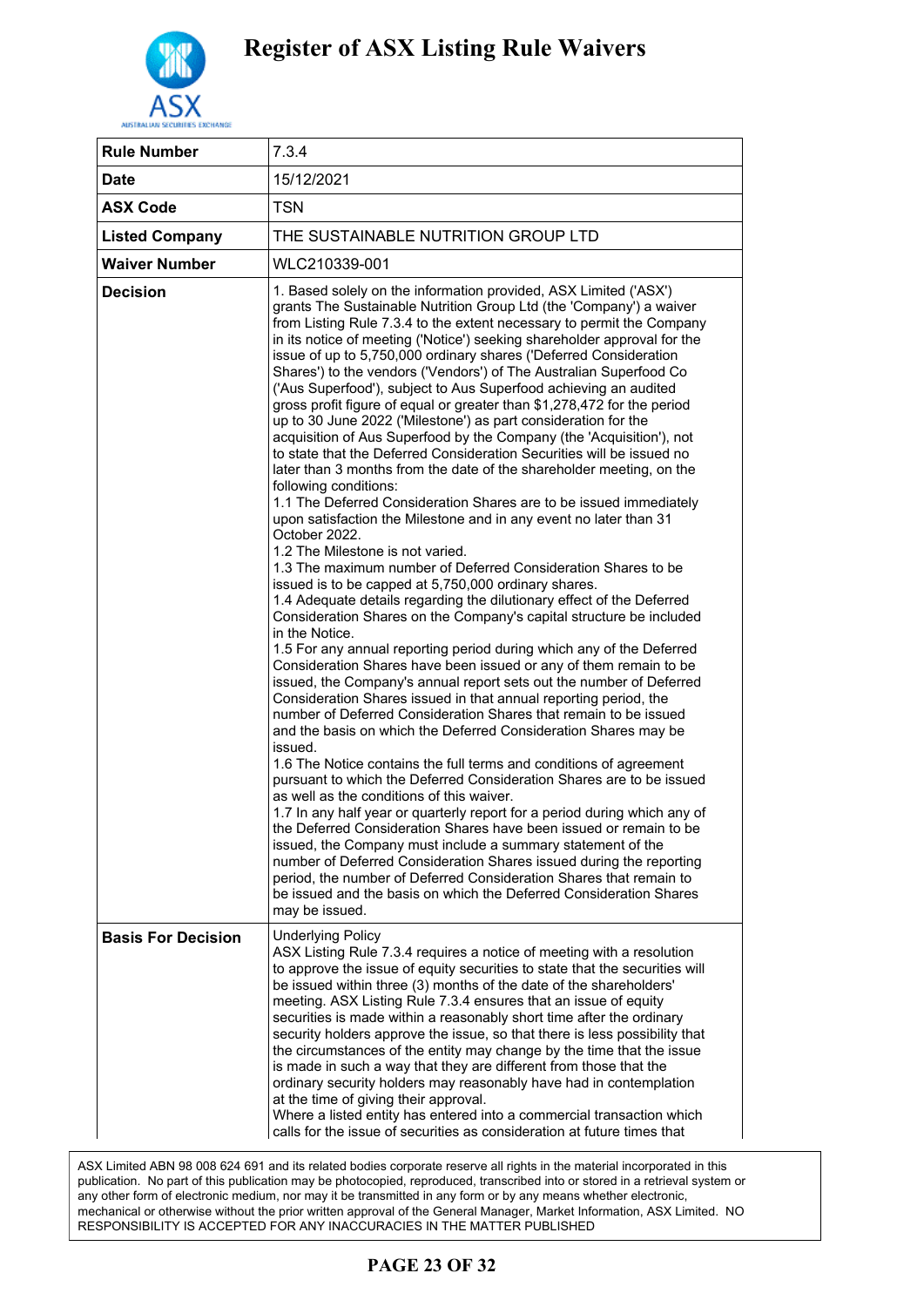#### **Register of ASX Listing Rule Waivers** gister of ASX Listing Rule Waivers is made in such a way that they are different from the  $\sim$

| necessarily will fall longer than 3 months after the date of a<br>shareholders' meeting, ASX's policy is to permit entities to seek<br>shareholder approval for the issue of all the securities that may be<br>issued under that transaction over the various phases, provided that<br>the milestones to be achieved which trigger the obligation to issue the<br>securities are appropriate to the entity and the transaction in all the<br>circumstances, and adequate information can be given to<br>shareholders about the future issues of securities. This allows the<br>entity and the counterparty to the agreement to have commercial<br>certainty about the ability of the entity to issue securities as the<br>counterparty performs its obligations, while maintaining the principle<br>that shareholders must give their informed consent to future issues of<br>securities. |
|-------------------------------------------------------------------------------------------------------------------------------------------------------------------------------------------------------------------------------------------------------------------------------------------------------------------------------------------------------------------------------------------------------------------------------------------------------------------------------------------------------------------------------------------------------------------------------------------------------------------------------------------------------------------------------------------------------------------------------------------------------------------------------------------------------------------------------------------------------------------------------------------|
| <b>Present Application</b><br>Subject to shareholder approval, the Company is proposing to issue a<br>maximum of 5,750,000 Deferred Consideration Shares, as part<br>consideration for the Acquisition to be issued no later than 31 October<br>2022. The Deferred Consideration Shares are intended to be issued<br>upon the achievement of a Milestone linked to the financial<br>performance of the asset being vended in. Shareholders will know the<br>maximum dillutionary effect at the time of voting on the resolution and<br>there is a sufficient degree of certainty so that shareholders are able<br>to give their informed consent to the issue of the Deferred<br>Consideration Shares. The extension of time requested by the<br>Company is within ASX precedent for similar waivers.                                                                                     |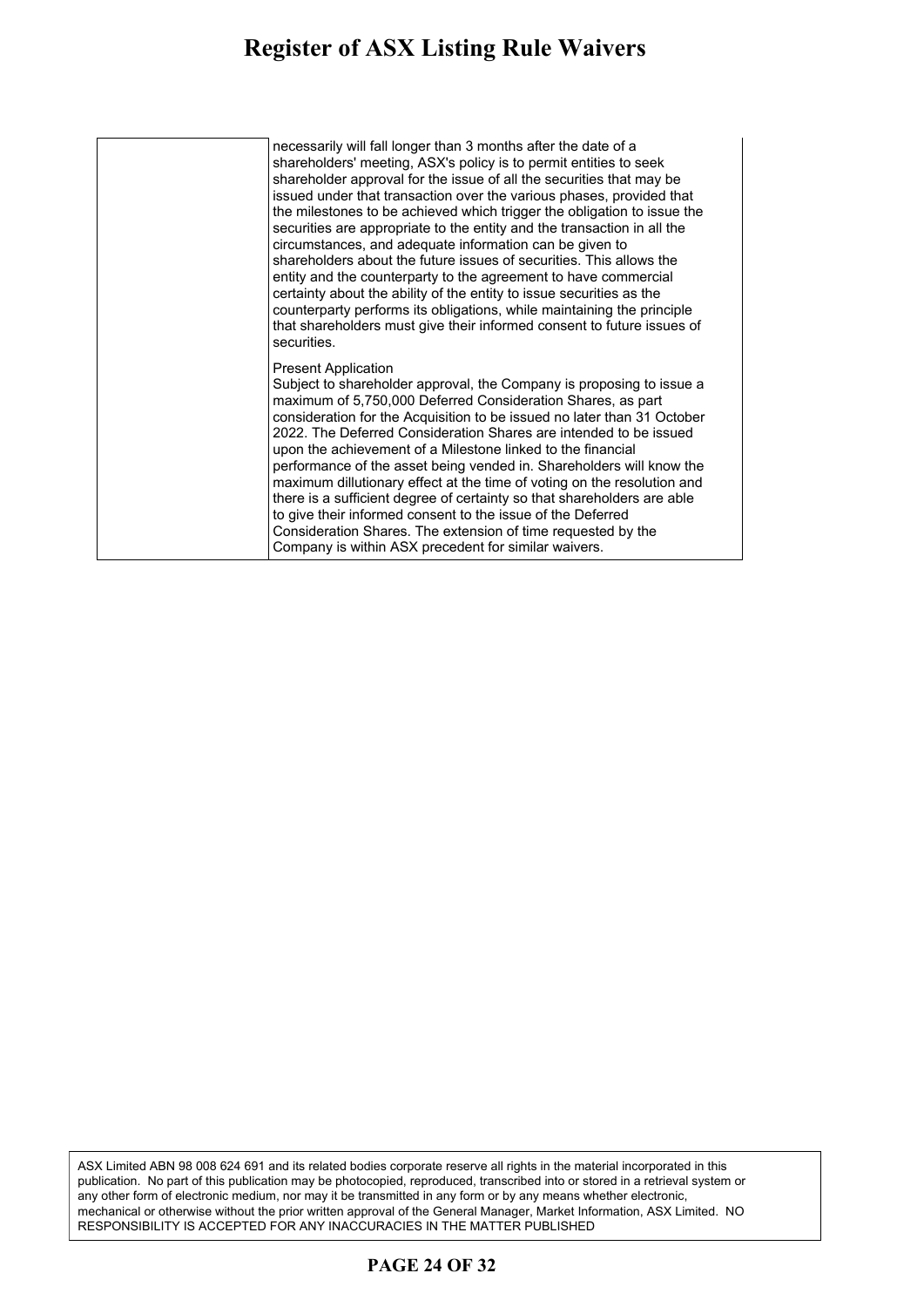

| <b>Rule Number</b>        | 7.3.9                                                                                                                                                                                                                                                                                                                                                                                                                                                                                                                                                                                                                                                                                                                                                                                                                                                                                        |
|---------------------------|----------------------------------------------------------------------------------------------------------------------------------------------------------------------------------------------------------------------------------------------------------------------------------------------------------------------------------------------------------------------------------------------------------------------------------------------------------------------------------------------------------------------------------------------------------------------------------------------------------------------------------------------------------------------------------------------------------------------------------------------------------------------------------------------------------------------------------------------------------------------------------------------|
| <b>Date</b>               | 30/11/2021                                                                                                                                                                                                                                                                                                                                                                                                                                                                                                                                                                                                                                                                                                                                                                                                                                                                                   |
| <b>ASX Code</b>           | <b>BDG</b>                                                                                                                                                                                                                                                                                                                                                                                                                                                                                                                                                                                                                                                                                                                                                                                                                                                                                   |
| <b>Listed Company</b>     | BLACK DRAGON GOLD CORP.                                                                                                                                                                                                                                                                                                                                                                                                                                                                                                                                                                                                                                                                                                                                                                                                                                                                      |
| <b>Waiver Number</b>      | WLC210333-001                                                                                                                                                                                                                                                                                                                                                                                                                                                                                                                                                                                                                                                                                                                                                                                                                                                                                |
| <b>Decision</b>           | 1. Based solely on the information provided, ASX Limited ('ASX')<br>grants Black Dragon Gold Corp. (the 'Company') a waiver from listing<br>rule 7.3.9 to the extent necessary to permit the Company to include a<br>resolution in the Company's notice of meeting ('Notice') to approve<br>the issue of up to 20,422,830 attaching options on 1 for 2 basis with<br>an exercise price of \$0.10 expiring 25 November 2023 to eligible<br>shareholders who take up shares under the Company's Share<br>Purchase Plan ('SPP') not to include a voting exclusion statement that<br>excludes the votes of persons who may participate in the SPP, on<br>condition that the SPP is not underwritten, or if it is underwritten, the<br>Company excludes any votes cast on that resolution by any proposed<br>underwriter or sub-underwriter of the SPP.                                           |
| <b>Basis For Decision</b> | <b>Underlying Policy</b><br>Listing rule 7.3.9 requires a resolution for the purposes of listing rule<br>7.1 to have a voting exclusion statement excluding votes of security<br>holders who may participate in the issue, as they may receive a<br>benefit from the passing of the resolution that will not accrue to<br>security holders that do not participate in the issue. The policy of<br>excluding the votes of security holders who may participate in the<br>issue is not applicable where the nature of the issue is such that all<br>eligible security holders may participate on an equal basis. In such<br>cases the exclusion of security holders entitled to participate would<br>mean that no votes could be counted. With such issues there is also<br>limited scope for an individual holder to gain a disproportionate<br>advantage from the passing of the resolution. |
|                           | <b>Present Application</b><br>The Company is conducting a security purchase plan. On the basis of<br>its structure the separate attaching option offer does not fit the<br>definition of security purchase plan pursuant to the ASX Listing Rules<br>as it does not fall within the ASIC Corporations (Share and Interest<br>Purchase Plans) Instrument 2019/547. Accordingly, the Company is<br>proposing to seek, at a general meeting, shareholder approval for the<br>purposes of listing rule 7.1 for the issue of the attaching options. As<br>the issue of the options being undertaken is one in which all<br>shareholders may participate on an equal basis there is no need to<br>exclude the votes of shareholders entitled to participate in the offer.                                                                                                                          |

### **PAGE 25 OF 32**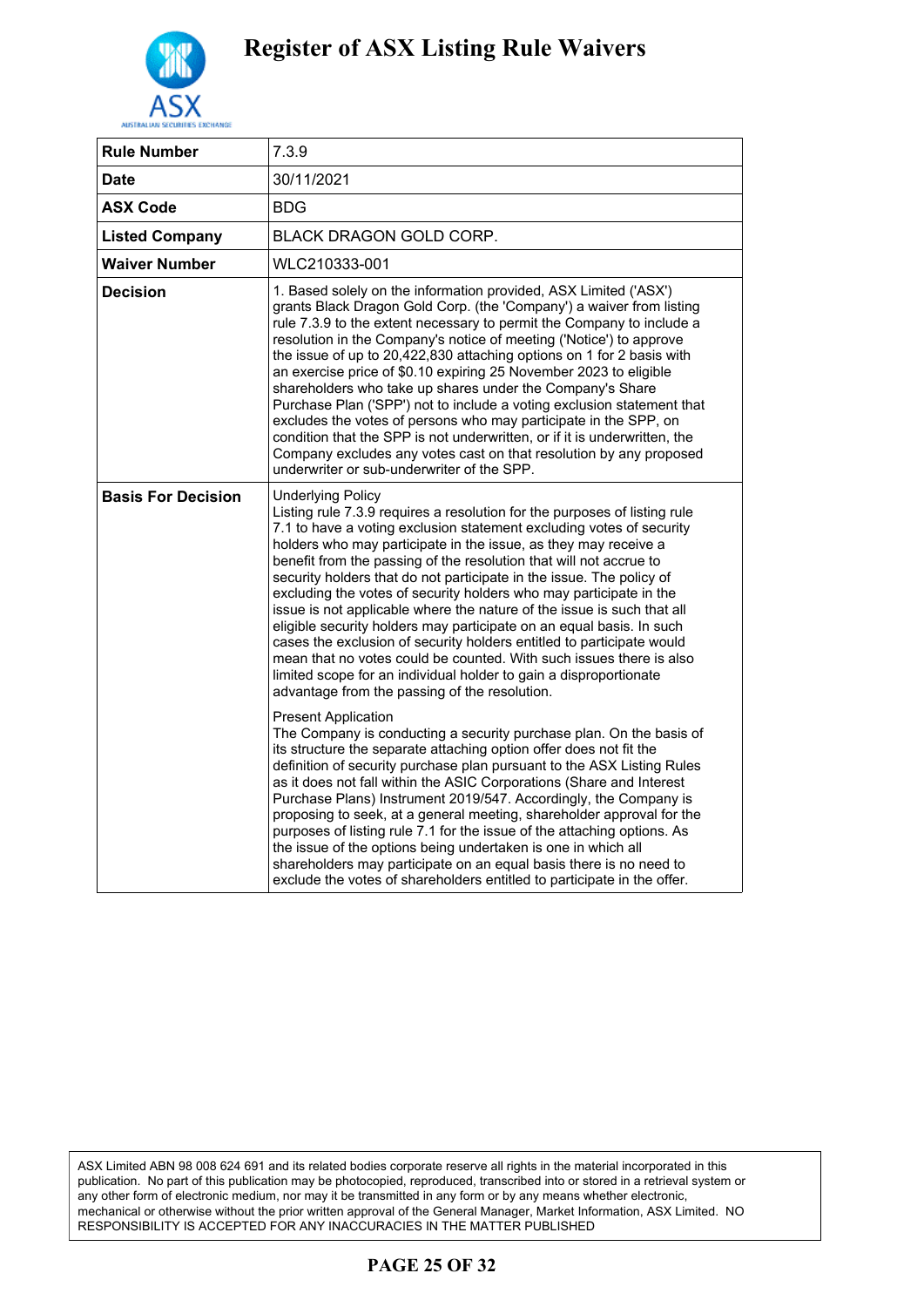

| <b>Rule Number</b>        | 8.10                                                                                                                                                                                                                                                                                                                                                                                                                                                                                                                                                                                                                                     |
|---------------------------|------------------------------------------------------------------------------------------------------------------------------------------------------------------------------------------------------------------------------------------------------------------------------------------------------------------------------------------------------------------------------------------------------------------------------------------------------------------------------------------------------------------------------------------------------------------------------------------------------------------------------------------|
| <b>Date</b>               | 6/12/2021                                                                                                                                                                                                                                                                                                                                                                                                                                                                                                                                                                                                                                |
| <b>ASX Code</b>           | <b>NPR</b>                                                                                                                                                                                                                                                                                                                                                                                                                                                                                                                                                                                                                               |
| <b>Listed Company</b>     | NEWMARK PROPERTY REIT                                                                                                                                                                                                                                                                                                                                                                                                                                                                                                                                                                                                                    |
| <b>Waiver Number</b>      | WLC210326-007                                                                                                                                                                                                                                                                                                                                                                                                                                                                                                                                                                                                                            |
| <b>Decision</b>           | 1. Based solely on the information provided, ASX Limited ('ASX')<br>grants Newmark Hardware Trust ('Hardware Trust') and the Newmark<br>Capital (Chadstone) Property Trust ('Chadstone Trust') (together, the<br>'Trusts'), fully paid ordinary units in which are stapled together on a<br>1:1 basis ('Stapled Securities') to form a stapled entity known as<br>Newmark Property REIT ('NPR') a waiver from listing rule 8.10 to the<br>extent necessary to permit the Trusts to refuse to register a transfer of<br>a unit of Hardware Trust, if it is not accompanied by a transfer of a<br>unit in Chadstone Trust, and vice versa. |
| <b>Basis For Decision</b> | <b>Underlying Policy</b><br>Listing rule 8.10 facilitates the transfer procedures for quoted<br>securities. Under the rule, entities must not prevent, delay or interfere<br>with the registration of a transfer document. The requirement protects<br>the integrity of the ASX market and supports the principle that quoted<br>securities are freely transferable, and that the issuer of quoted<br>securities should not have the ability to prevent particular persons<br>from becoming securityholders, other than as required by law or in<br>other limited circumstances.                                                         |
|                           | <b>Present Application</b><br>NPR has applied for listing on ASX as a stapled entity comprising the<br>Trusts. NPR's securities will trade as Stapled Securities, each<br>consisting of one unit in the Trusts. The waiver enables NPR to<br>ensure that the integrity of the stapled security structure is not<br>compromised by purported off-market transfers of securities of one<br>Trust only. The general principle of listing rule 8.10 is not undermined<br>by the waiver in these limited circumstances.                                                                                                                       |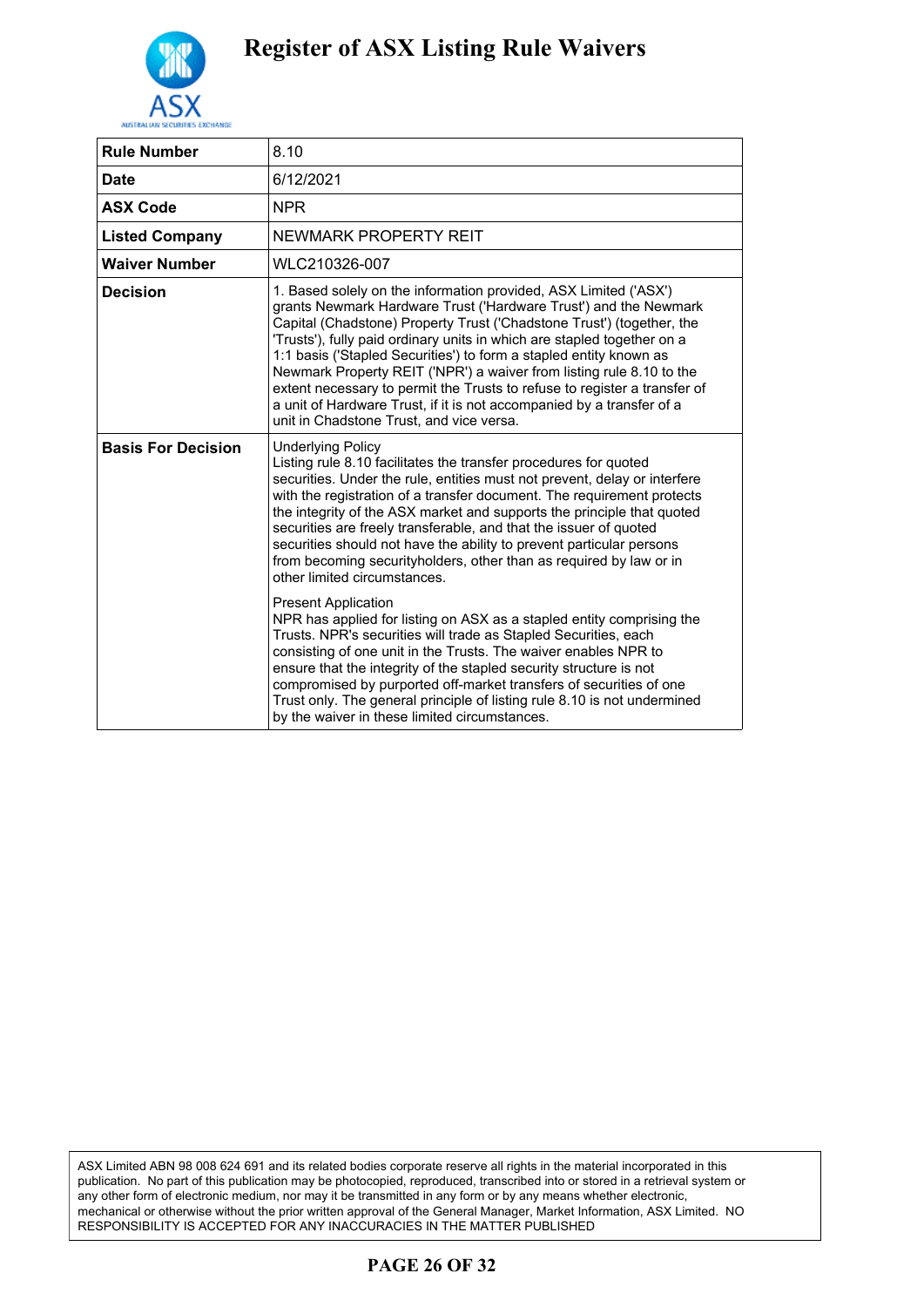

| <b>Rule Number</b>        | 10.11                                                                                                                                                                                                                                                                                                                                                                                                                                                                                                                                                                                                                                                                                                                                                                                                                                                                                             |
|---------------------------|---------------------------------------------------------------------------------------------------------------------------------------------------------------------------------------------------------------------------------------------------------------------------------------------------------------------------------------------------------------------------------------------------------------------------------------------------------------------------------------------------------------------------------------------------------------------------------------------------------------------------------------------------------------------------------------------------------------------------------------------------------------------------------------------------------------------------------------------------------------------------------------------------|
| <b>Date</b>               | 3/12/2021                                                                                                                                                                                                                                                                                                                                                                                                                                                                                                                                                                                                                                                                                                                                                                                                                                                                                         |
| <b>ASX Code</b>           | BHP                                                                                                                                                                                                                                                                                                                                                                                                                                                                                                                                                                                                                                                                                                                                                                                                                                                                                               |
| <b>Listed Company</b>     | <b>BHP GROUP LIMITED</b>                                                                                                                                                                                                                                                                                                                                                                                                                                                                                                                                                                                                                                                                                                                                                                                                                                                                          |
| <b>Waiver Number</b>      | WLC210332-002                                                                                                                                                                                                                                                                                                                                                                                                                                                                                                                                                                                                                                                                                                                                                                                                                                                                                     |
| <b>Decision</b>           | 1. Based solely on the information provided, ASX Limited ('ASX')<br>grants BHP Group Limited (the 'Company') a waiver from listing rule<br>10.11 to the extent necessary to permit the Company to issue shares<br>to its directors or their associates who are shareholders of BHP Group<br>Plc ('Plc') in consideration for the transfer of their shares in Plc to the<br>Company under the proposed unification of the Company and Plc<br>('Unification Proposal'), without obtaining approval of the Company's<br>shareholders under that rule, on condition that the Company's<br>shareholders approve resolutions in general meeting to give effect to<br>the Unification Proposal, and that details of the Unification Proposal<br>including the proposed issue of shares are fully disclosed in the notice<br>of meeting and accompanying documents sent to the Company's<br>shareholders. |
| <b>Basis For Decision</b> | <b>Underlying Policy</b><br>Listed entities are required to obtain the prior approval of security<br>holders for an issue of equity securities to related parties. This rule is<br>directed at preventing related parties from obtaining securities on<br>advantageous terms and increasing their holding proportionate to the<br>holdings of other security holders, without the prior consent of the<br>ordinary security holders. The rule protects ordinary security holders'<br>interests by supplementing the related party provisions of the<br>Corporations Act.                                                                                                                                                                                                                                                                                                                          |
|                           | <b>Present Application</b><br>The relative interests of the Company's shareholders and Plc's<br>shareholders under the dual structure is maintained following the<br>Unification. The waiver is granted on the basis that the Company's<br>shareholders will be voting on resolutions required for Unification<br>(which must be passed in order for Unification to proceed), with a<br>threshold that is higher, being special resolutions, requiring votes in<br>favour representing 75% or more of the votes cast on the resolution,<br>than that required in connection with a resolution for the purposes of<br>listing rule 10.11. The meeting documentation will in any event<br>contain the same information required to be provided to shareholders<br>in connection with an approval from shareholders under listing rule<br>10.11.                                                     |

### **PAGE 27 OF 32**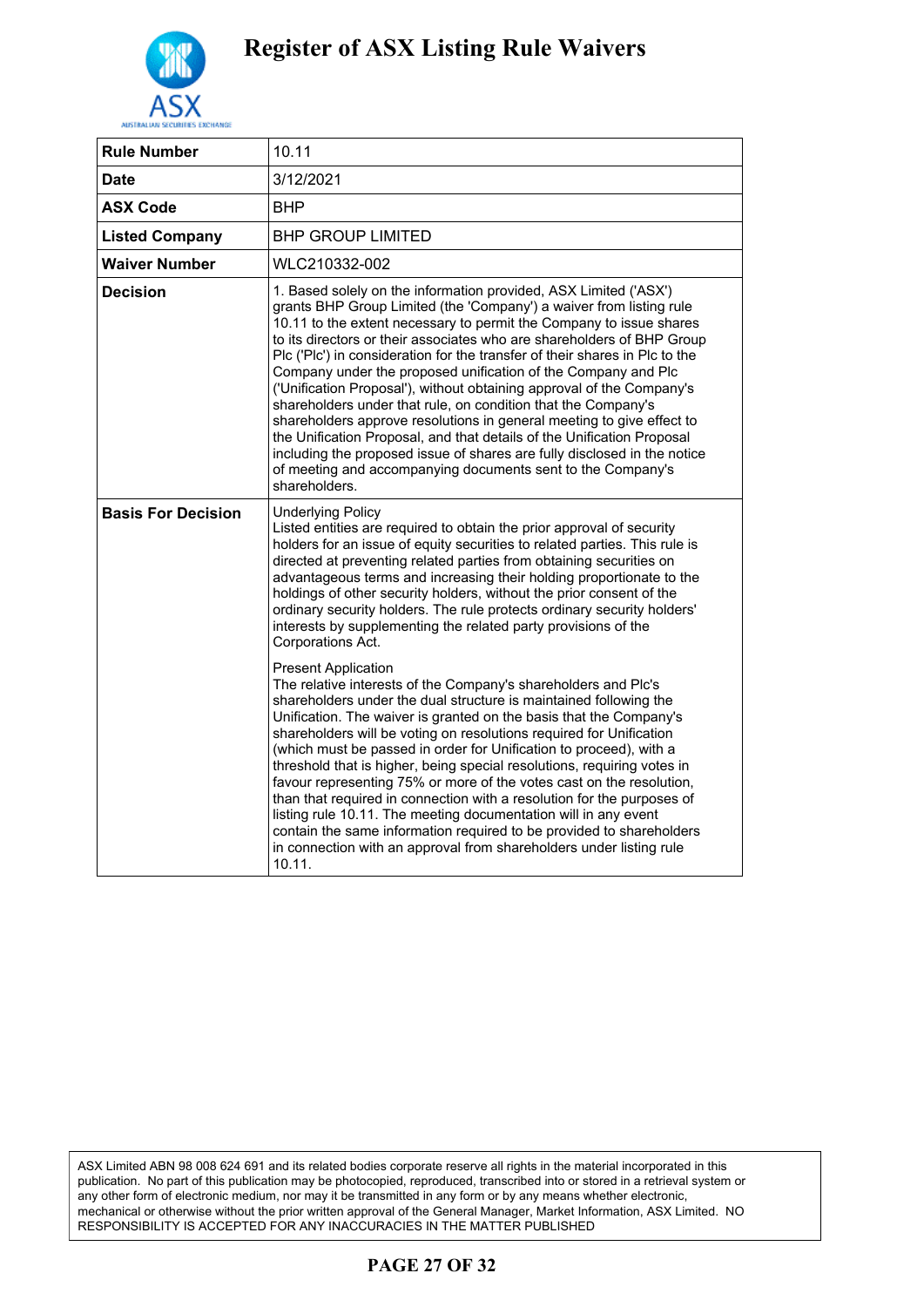

| <b>Rule Number</b>        | 10.11                                                                                                                                                                                                                                                                                                                                                                                                                                                                                                                                                                                                                                                                                                                                                                                                                                                                                                                                                                                                                                                                                                                                                                                                                                                                          |
|---------------------------|--------------------------------------------------------------------------------------------------------------------------------------------------------------------------------------------------------------------------------------------------------------------------------------------------------------------------------------------------------------------------------------------------------------------------------------------------------------------------------------------------------------------------------------------------------------------------------------------------------------------------------------------------------------------------------------------------------------------------------------------------------------------------------------------------------------------------------------------------------------------------------------------------------------------------------------------------------------------------------------------------------------------------------------------------------------------------------------------------------------------------------------------------------------------------------------------------------------------------------------------------------------------------------|
| <b>Date</b>               | 8/12/2021                                                                                                                                                                                                                                                                                                                                                                                                                                                                                                                                                                                                                                                                                                                                                                                                                                                                                                                                                                                                                                                                                                                                                                                                                                                                      |
| <b>ASX Code</b>           | EBO                                                                                                                                                                                                                                                                                                                                                                                                                                                                                                                                                                                                                                                                                                                                                                                                                                                                                                                                                                                                                                                                                                                                                                                                                                                                            |
| <b>Listed Company</b>     | <b>EBOS GROUP LIMITED</b>                                                                                                                                                                                                                                                                                                                                                                                                                                                                                                                                                                                                                                                                                                                                                                                                                                                                                                                                                                                                                                                                                                                                                                                                                                                      |
| <b>Waiver Number</b>      | WLC210335-002                                                                                                                                                                                                                                                                                                                                                                                                                                                                                                                                                                                                                                                                                                                                                                                                                                                                                                                                                                                                                                                                                                                                                                                                                                                                  |
| <b>Decision</b>           | 1. Based solely on the information provided, ASX Limited ('ASX')<br>grants EBOS Group Limited (the 'Company') a waiver from listing rule<br>10.11 to the extent necessary to permit Listing Rule 10.11 parties to<br>participate in the Company's Share Purchase Plan ('SPP'), without<br>obtaining shareholder approval, on the condition that listing rule 10.11<br>parties are offered shares under the SPP on the same terms as other<br>shareholders.                                                                                                                                                                                                                                                                                                                                                                                                                                                                                                                                                                                                                                                                                                                                                                                                                     |
| <b>Basis For Decision</b> | <b>Underlying Policy</b><br>Listing rule 10.11 requires listed entities to obtain the prior approval of<br>security holders for an issue of equity securities to related parties.<br>This rule is directed at preventing related parties from obtaining<br>securities on advantageous terms and increasing their holding<br>proportionate to the holdings of other security holders, without the<br>prior consent of the ordinary security holders. The rule protects<br>ordinary security holders' interests by supplementing the related party<br>provisions of the Corporations Act (and any related party provisions<br>applying to foreign entities under relevant legislation). A number of<br>exceptions from the requirement for prior security holder approval are<br>permitted under Listing Rule 10.12, including where securities are<br>issued under a securities purchase plan.<br>Exception 4 of Listing Rule 10.12 exempts Listing Rule 10.11 parties<br>participation in security purchase plans from the requirement for prior<br>ordinary security holder approval on the basis that this type of issue<br>offers participation to all existing security holders in a way that, while<br>not pro rata, is made on equal terms and is considered to be fair. |
|                           | <b>Present Application</b><br>The Company is incorporated in New Zealand and listed on the NZX<br>Main Board. Under the NZX Listing Rules, it may make an offer under<br>an SPP of up to NZD 50,000 per shareholder. The Company has<br>sought and obtained ASIC relief which amends ASIC Corporations<br>(Share and Interest Purchase Plans) Instrument 2019/547 to permit<br>Australian retail participation in the capital raising on the same basis<br>as New Zealand retail participation. A separate waiver from Listing<br>Rule 7.1 has been granted to facilitate the ASIC relief and granted on<br>condition, amongst other things, that the issue price is at least as<br>favourable as the issue price under the placement and that any scale<br>back occurs on equitable terms.<br>Given the amendment to ASIC Corporations (Share and Interest<br>Purchase Plans) Instrument 2019/547, the Company is unable to rely<br>on exception 4 of Listing Rule 10.12. All shareholders including<br>related parties participate in the offer on an equal basis, so the waiver<br>is consistent with the policy basis of exception 4 of Listing Rule 10.12.                                                                                                                |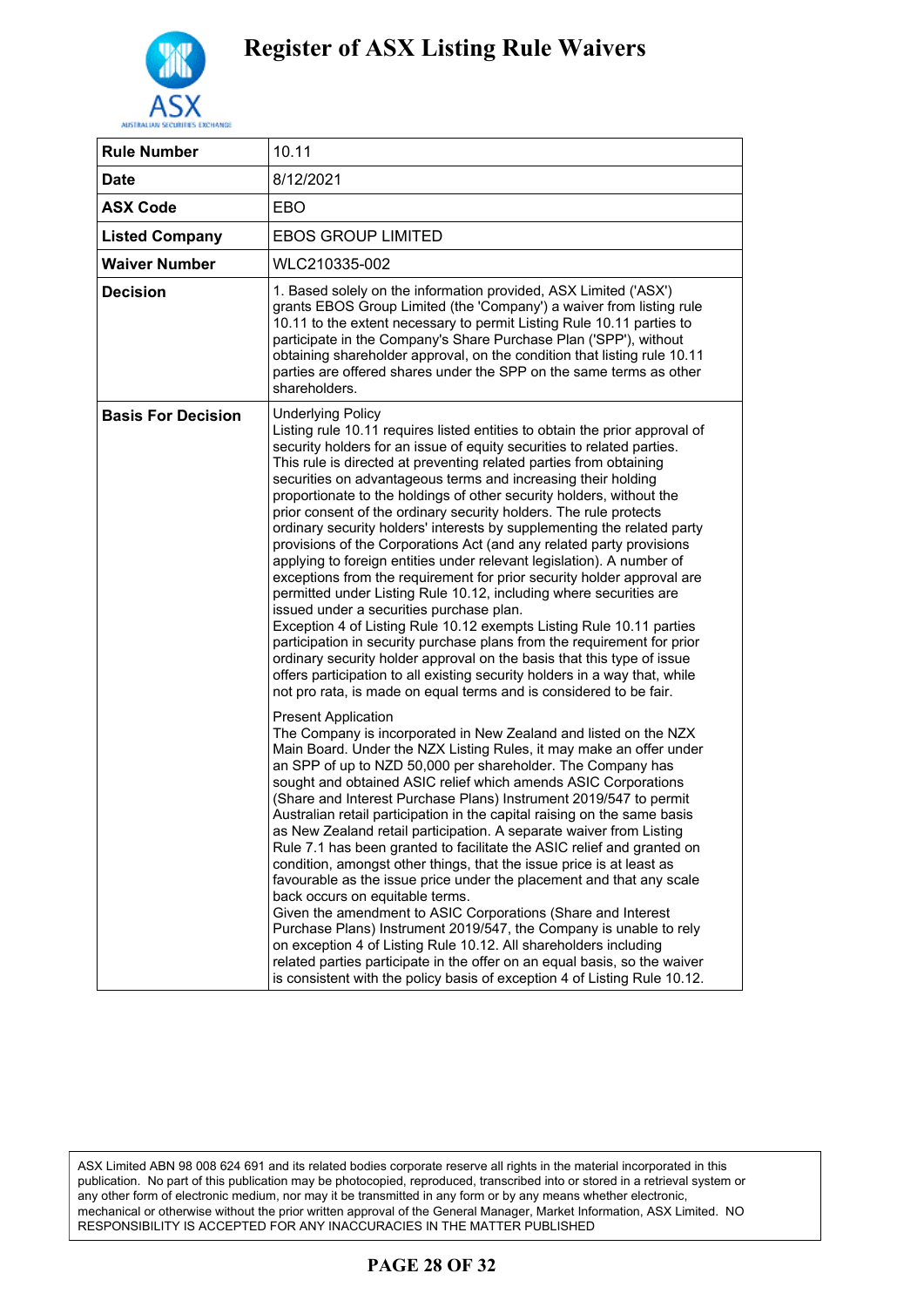

| <b>Rule Number</b>        | 10.11                                                                                                                                                                                                                                                                                                                                                                                                                                                                                                                                                                                                                                                                                                                                                                                                                                                                                                                                                                                                                                                                                                                                                                                                                                                                                                                                                                                                                                                                                                                                                                                                                                                                                                                                                                                                                                                                                                                                                                                                                                                                                                                                                                                                                                                                                                                                                                                                                                                                                                                                                         |
|---------------------------|---------------------------------------------------------------------------------------------------------------------------------------------------------------------------------------------------------------------------------------------------------------------------------------------------------------------------------------------------------------------------------------------------------------------------------------------------------------------------------------------------------------------------------------------------------------------------------------------------------------------------------------------------------------------------------------------------------------------------------------------------------------------------------------------------------------------------------------------------------------------------------------------------------------------------------------------------------------------------------------------------------------------------------------------------------------------------------------------------------------------------------------------------------------------------------------------------------------------------------------------------------------------------------------------------------------------------------------------------------------------------------------------------------------------------------------------------------------------------------------------------------------------------------------------------------------------------------------------------------------------------------------------------------------------------------------------------------------------------------------------------------------------------------------------------------------------------------------------------------------------------------------------------------------------------------------------------------------------------------------------------------------------------------------------------------------------------------------------------------------------------------------------------------------------------------------------------------------------------------------------------------------------------------------------------------------------------------------------------------------------------------------------------------------------------------------------------------------------------------------------------------------------------------------------------------------|
| <b>Date</b>               | 6/12/2021                                                                                                                                                                                                                                                                                                                                                                                                                                                                                                                                                                                                                                                                                                                                                                                                                                                                                                                                                                                                                                                                                                                                                                                                                                                                                                                                                                                                                                                                                                                                                                                                                                                                                                                                                                                                                                                                                                                                                                                                                                                                                                                                                                                                                                                                                                                                                                                                                                                                                                                                                     |
| <b>ASX Code</b>           | <b>NPR</b>                                                                                                                                                                                                                                                                                                                                                                                                                                                                                                                                                                                                                                                                                                                                                                                                                                                                                                                                                                                                                                                                                                                                                                                                                                                                                                                                                                                                                                                                                                                                                                                                                                                                                                                                                                                                                                                                                                                                                                                                                                                                                                                                                                                                                                                                                                                                                                                                                                                                                                                                                    |
| <b>Listed Company</b>     | NEWMARK PROPERTY REIT                                                                                                                                                                                                                                                                                                                                                                                                                                                                                                                                                                                                                                                                                                                                                                                                                                                                                                                                                                                                                                                                                                                                                                                                                                                                                                                                                                                                                                                                                                                                                                                                                                                                                                                                                                                                                                                                                                                                                                                                                                                                                                                                                                                                                                                                                                                                                                                                                                                                                                                                         |
| <b>Waiver Number</b>      | WLC210326-006                                                                                                                                                                                                                                                                                                                                                                                                                                                                                                                                                                                                                                                                                                                                                                                                                                                                                                                                                                                                                                                                                                                                                                                                                                                                                                                                                                                                                                                                                                                                                                                                                                                                                                                                                                                                                                                                                                                                                                                                                                                                                                                                                                                                                                                                                                                                                                                                                                                                                                                                                 |
| <b>Decision</b>           | 1. Based solely on the information provided, ASX Limited ('ASX')<br>grants Newmark Hardware Trust and the Newmark Capital<br>(Chadstone) Property Trust (together, the 'Trusts'), fully paid ordinary<br>units in which are stapled together on a 1:1 basis ('Stapled<br>Securities') to form a stapled entity known as Newmark Property REIT<br>('NPR') a waiver from listing rule 10.11 in connection with the fully<br>underwritten offer of Stapled Securities to institutional and retail<br>investors (the 'Offer'), to the extent necessary to permit the issue of<br>Stapled Securities without securityholder approval;<br>1.1. to parties in connection with the Offer, on the condition that the<br>terms of the Offer will be clearly disclosed in the Product Disclosure<br>Statement ('PDS') and any related parties participate in the Offer of<br>Stapled Units on the same basis as other investors; and<br>1.2. to parties in connection with the implementation of the stapling,<br>on the basis that the stapling is implemented in accordance with the<br>provisions of the constitutions of the NPR as approved by existing<br>unitholders of each of the Trusts;<br>1.3. to an investment manager or responsible entity in satisfaction of<br>payment of any management or performance fees and expenses<br>payable under the constitutions of the NPR or an investment<br>management agreement, subject to the following conditions;<br>1.3.1. NPR makes full disclosure to any person who may subscribe<br>for Stapled Securities under the Product Disclosure Statement or any<br>other offer document of the provisions which provide for the periodic<br>issue of Stapled Securities in lieu of payment of any management<br>and/or performance fees or expenses payable to the responsible<br>entity or investment manager (the 'Provisions');<br>1.3.2. A completed Appendix 2A/3B is lodged for release to the<br>market for each issue of Stapled Securities pursuant to the<br>Provisions;<br>1.3.3. The Stapled Securities are issued in accordance with the<br>Provisions:<br>1.3.4. Details of the Stapled Securities issued in lieu of management<br>or performance fees or expenses are disclosed in NPR's annual<br>report each year in which units are issued; and<br>1.3.5. Securityholder approval is sought every third year for the issue<br>of Stapled Securities in lieu of any management or performance or<br>expenses fees payable to the responsible entity or under an<br>investment management agreement. |
| <b>Basis For Decision</b> | <b>Underlying Policy</b><br>Listing Rule 10.11 requires the approval of security holders to issue<br>securities to a related party. This rule is directed at preventing a<br>related party from obtaining securities on advantageous terms and<br>increasing their holding proportionate to other holders. Only<br>unassociated security holders' votes are counted where such<br>approval is sought. This protects security holders' interests by<br>supplementing the related party provisions of the Corporations Act<br>2001 (Cth) (and whatever related party provisions apply to foreign<br>entities).                                                                                                                                                                                                                                                                                                                                                                                                                                                                                                                                                                                                                                                                                                                                                                                                                                                                                                                                                                                                                                                                                                                                                                                                                                                                                                                                                                                                                                                                                                                                                                                                                                                                                                                                                                                                                                                                                                                                                  |
|                           | <b>Present Application</b><br>NPR's constitution and proposed Investment Management Agreement                                                                                                                                                                                                                                                                                                                                                                                                                                                                                                                                                                                                                                                                                                                                                                                                                                                                                                                                                                                                                                                                                                                                                                                                                                                                                                                                                                                                                                                                                                                                                                                                                                                                                                                                                                                                                                                                                                                                                                                                                                                                                                                                                                                                                                                                                                                                                                                                                                                                 |

.<br>ASX Limited ABN 98 008 624 691 and its related bodies corporate reserve all rights in the material incorporated in this publication. No part of this publication may be photocopied, reproduced, transcribed into or stored in a retrieval system or publication. provision. The part of the provision may be proceeding, represents, the included into the croce in a removal by any other form of electronic, mechanical or otherwise without the prior written approval of the General Manager, Market Information, ASX Limited. NO RESPONSIBILITY IS ACCEPTED FOR ANY INACCURACIES IN THE MATTER PUBLISHED  $S_{\rm eff}$  are taken to take taken to take taken to the issue of  $S_{\rm eff}$  are taken to the issue of  $S_{\rm eff}$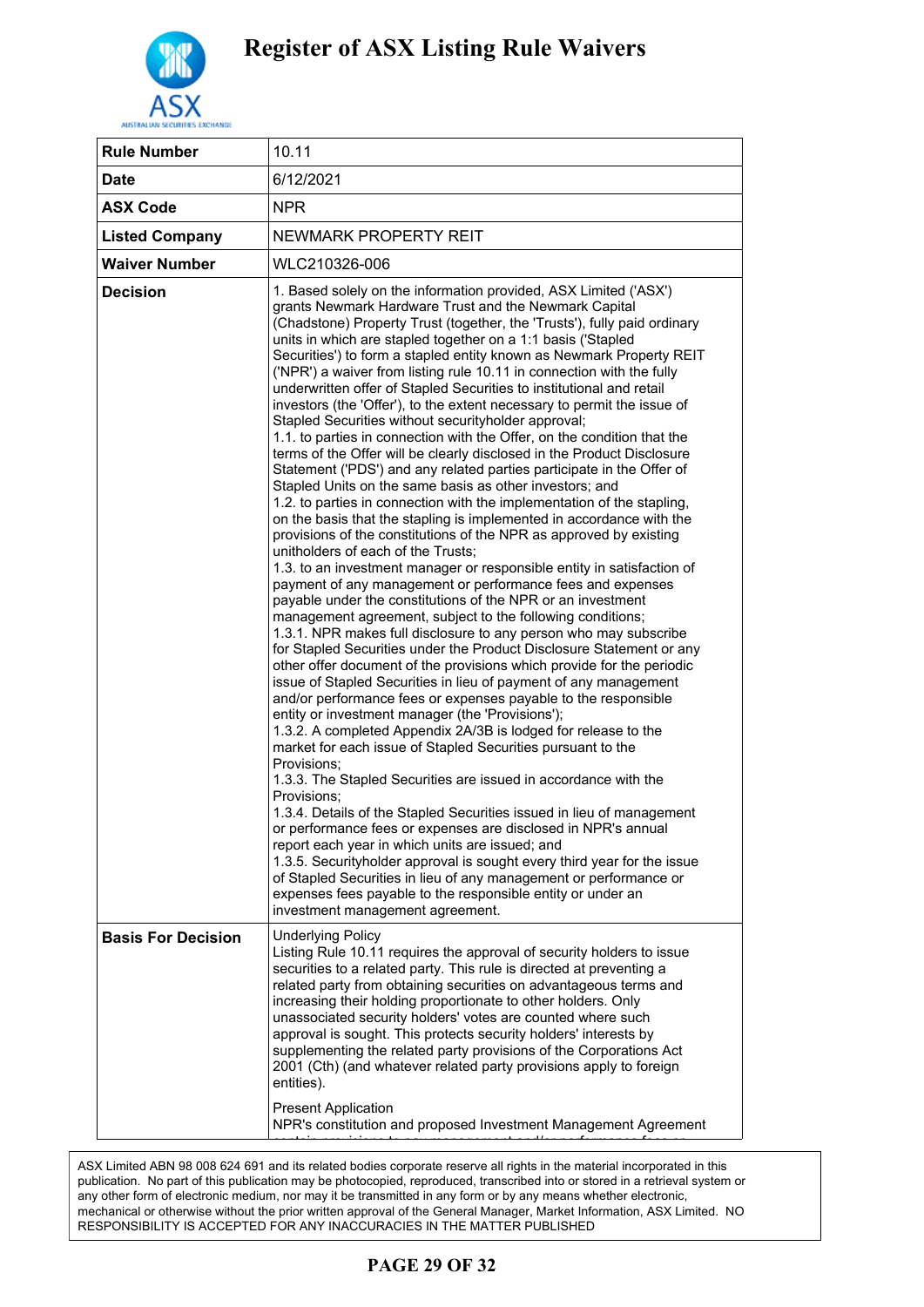contain provisions to pay management and/or performance fees or expenses to the RE and Manager. It is proposed that NPR may satisfy the management or performance fee or expenses, at election of either the RE or Manager by the issue of Securities. The provisions are to be disclosed in the offer document for NPR's admission to the official list and in any other offer document issued by NPR. Securityholders are taken to have consented to the issue of Securities under the management or performance fee or expense provisions entered into between NPR, the RE and the Manager by subscribing under an offer document. Any Securities issued pursuant to the Provisions will be required to be disclosed in the annual report. A 'safety net' is also provided as the waiver is granted on condition that NPR's unitholders approve the arrangement every three years.

ASX Limited ABN 98 008 624 691 and its related bodies corporate reserve all rights in the material incorporated in this publication. No part of this publication may be photocopied, reproduced, transcribed into or stored in a retrieval system or any other form of electronic medium, nor may it be transmitted in any form or by any means whether electronic, mechanical or otherwise without the prior written approval of the General Manager, Market Information, ASX Limited. NO RESPONSIBILITY IS ACCEPTED FOR ANY INACCURACIES IN THE MATTER PUBLISHED

### **PAGE 30 OF 32**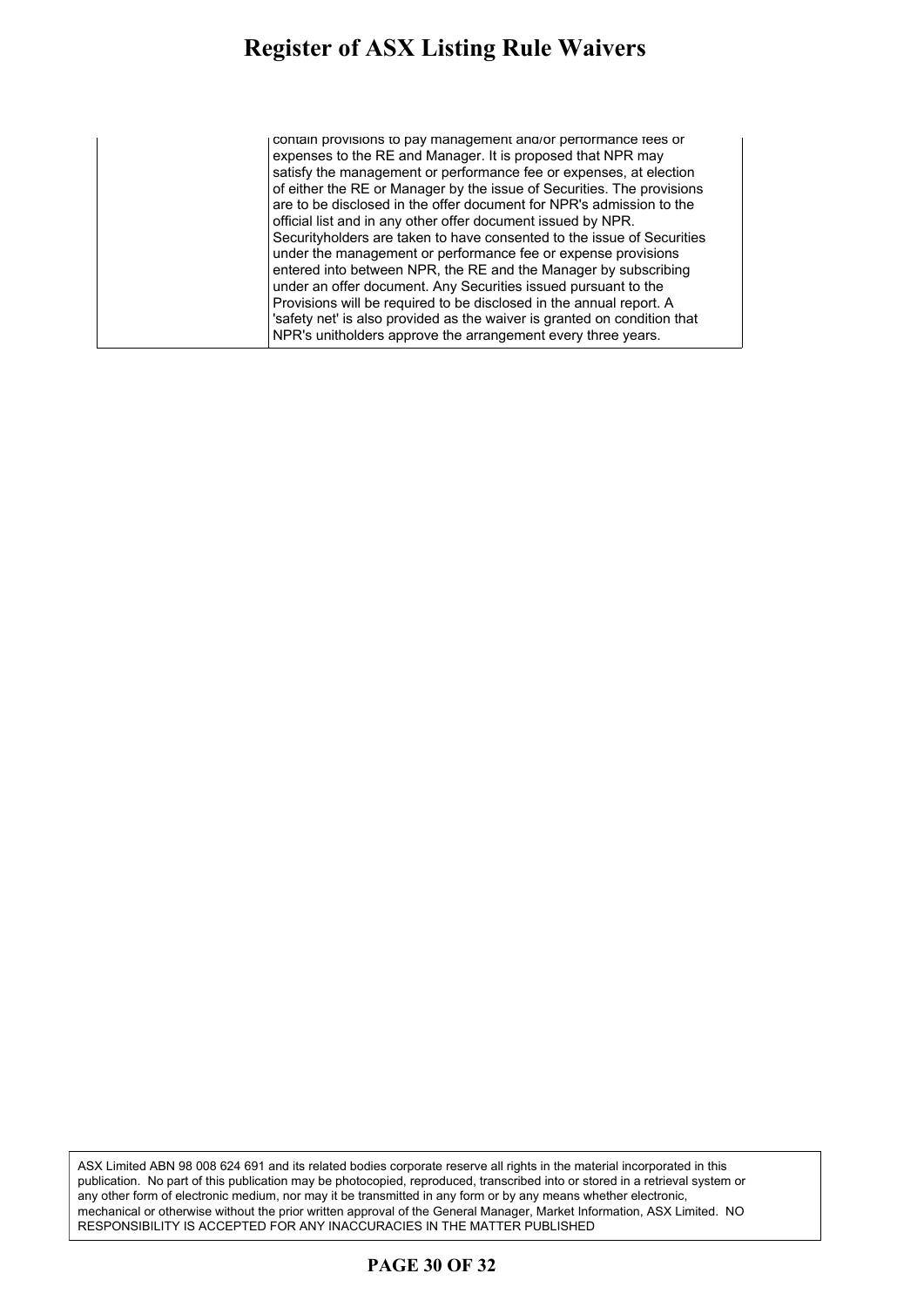

| <b>Rule Number</b>        | 10.14                                                                                                                                                                                                                                                                                                                                                                                                                                                                                                                                                                                                                                                                                                                                                                                                                                                                                                                                                                                                                                                                                                                                                                                                                                                                                                                                                                                                                                                                                                       |
|---------------------------|-------------------------------------------------------------------------------------------------------------------------------------------------------------------------------------------------------------------------------------------------------------------------------------------------------------------------------------------------------------------------------------------------------------------------------------------------------------------------------------------------------------------------------------------------------------------------------------------------------------------------------------------------------------------------------------------------------------------------------------------------------------------------------------------------------------------------------------------------------------------------------------------------------------------------------------------------------------------------------------------------------------------------------------------------------------------------------------------------------------------------------------------------------------------------------------------------------------------------------------------------------------------------------------------------------------------------------------------------------------------------------------------------------------------------------------------------------------------------------------------------------------|
| <b>Date</b>               | 6/12/2021                                                                                                                                                                                                                                                                                                                                                                                                                                                                                                                                                                                                                                                                                                                                                                                                                                                                                                                                                                                                                                                                                                                                                                                                                                                                                                                                                                                                                                                                                                   |
| <b>ASX Code</b>           | ABE                                                                                                                                                                                                                                                                                                                                                                                                                                                                                                                                                                                                                                                                                                                                                                                                                                                                                                                                                                                                                                                                                                                                                                                                                                                                                                                                                                                                                                                                                                         |
| <b>Listed Company</b>     | AUSTRALIAN BOND EXCHANGE HOLDINGS LIMITED                                                                                                                                                                                                                                                                                                                                                                                                                                                                                                                                                                                                                                                                                                                                                                                                                                                                                                                                                                                                                                                                                                                                                                                                                                                                                                                                                                                                                                                                   |
| <b>Waiver Number</b>      | WLC210327-001                                                                                                                                                                                                                                                                                                                                                                                                                                                                                                                                                                                                                                                                                                                                                                                                                                                                                                                                                                                                                                                                                                                                                                                                                                                                                                                                                                                                                                                                                               |
| Decision                  | 1. Based solely on the information provided, ASX Limited ('ASX')<br>grants Australian Bond Exchange Holdings Limited (the 'Company') a<br>waiver from listing rule 10.14 to the extent necessary to permit the<br>Company to to issue up to 4,950,000 shares to the directors of the<br>Company under the Company's Executive Loan Funded Share Plan<br>('Plan'), without shareholder approval on the following conditions:<br>1.1 The initial public offering prospectus to be issued in connection<br>with the proposed listing of the Company contains the information<br>required by Listing Rule 10.15 in respect of the proposed issue of<br>shares.<br>1.2 In each case, the date by which the Company will issue the<br>shares under the Plan must be no later than 3 years from the date of<br>the Company's admission to the official list of ASX.<br>1.3 Details of any shares issued to the directors (and their associates)<br>under the Plan must be published in the Company's annual report<br>relating to the period in which they were issued.                                                                                                                                                                                                                                                                                                                                                                                                                                            |
| <b>Basis For Decision</b> | <b>Underlying Policy</b><br>Listed entities are required to obtain the prior approval of security<br>holders for an issue of equity securities to related parties, even if<br>pursuant to their participation in an employee incentive scheme. This<br>rule is directed at preventing related parties from obtaining securities<br>on advantageous terms and increasing their holding proportionate to<br>the holdings of other security holders' interests by supplementing the<br>related party provisions of the Corporations Act (and any related party<br>provisions applying to foreign entities under relevant legislation).                                                                                                                                                                                                                                                                                                                                                                                                                                                                                                                                                                                                                                                                                                                                                                                                                                                                         |
|                           | <b>Present Application</b><br>The Company applied for admission to the official list of ASX on 22<br>October 2021. It intends to issue securities to directors (and their<br>associates) under the terms of an employee incentive plan being the<br>Executive Loan Funded Share Plan. Under Listing Rule 10.14,<br>security holders may approve an issue of securities to a director<br>pursuant to an employee incentive scheme for a period of up to 3<br>years. A waiver from Listing Rule 10.14 is granted on the basis that<br>where a future issue of equity securities to a director under a scheme<br>is disclosed in an initial listing document, persons who subscribe<br>under the IPO with notice of the future issue of securities to the<br>related party, may be taken effectively to have consented to the issue,<br>and it is unnecessary to submit the issue to a security holders'<br>meeting for approval. The disclosure of the details of the future issue<br>must be adequate and consistent with the information that would be<br>required under Listing Rules 10.15 in a notice of meeting.<br>Accordingly, a waiver from Listing Rule 10.14 is likely to be granted<br>provided the initial public offering prospectus contains adequate<br>disclosure about the proposed issues of options to directors and the<br>options are issued within three years of the Company's admission to<br>the official list, which is consistent with the requirements of Listing<br>Rule 10.15. |

ASX Limited ABN 98 008 624 691 and its related bodies corporate reserve all rights in the material incorporated in this publication. No part of this publication may be photocopied, reproduced, transcribed into or stored in a retrieval system or any other form of electronic medium, nor may it be transmitted in any form or by any means whether electronic, mechanical or otherwise without the prior written approval of the General Manager, Market Information, ASX Limited. NO RESPONSIBILITY IS ACCEPTED FOR ANY INACCURACIES IN THE MATTER PUBLISHED

### **PAGE 31 OF 32**